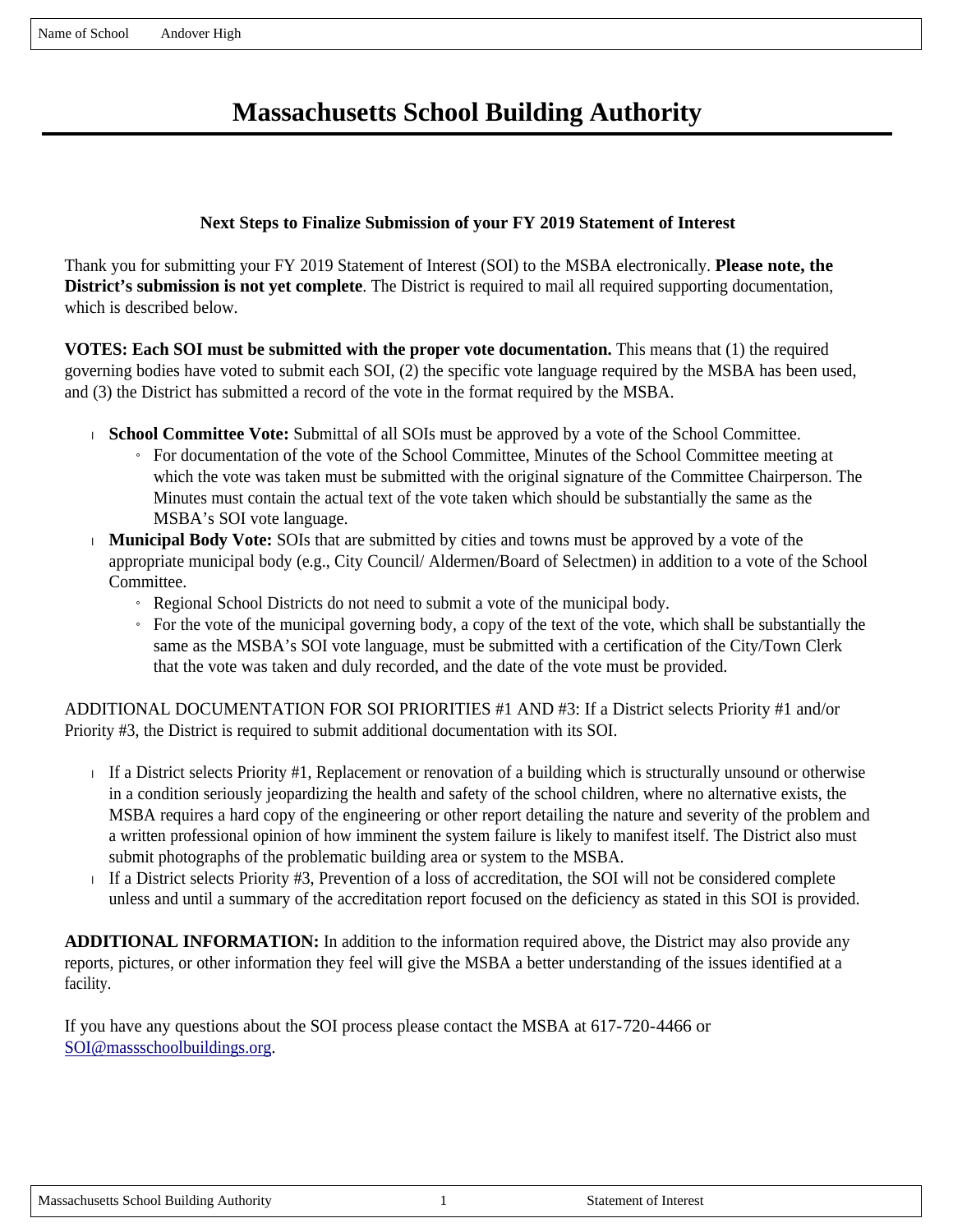# **Massachusetts School Building Authority**

School District Andover District Contact Name of School Andover High Submission Date 4/9/2019

# **SOI CERTIFICATION**

To be eligible to submit a Statement of Interest (SOI), a district must certify the following:

- $\overline{p}$  The district hereby acknowledges and agrees that this SOI is NOT an application for funding and that submission of this SOI in no way commits the MSBA to accept an application, approve an application, provide a grant or any other type of funding, or places any other obligation on the MSBA.
- $\Phi$  The district hereby acknowledges that no district shall have any entitlement to funds from the MSBA, pursuant to M.G.L. c. 70B or the provisions of 963 CMR 2.00.
- $\Phi$  The district hereby acknowledges that the provisions of 963 CMR 2.00 shall apply to the district and all projects for which the district is seeking and/or receiving funds for any portion of a municipally-owned or regionally-owned school facility from the MSBA pursuant to M.G.L. c. 70B.
- $\Phi$  The district hereby acknowledges that this SOI is for one existing municipally-owned or regionally-owned public school facility in the district that is currently used or will be used to educate public PreK-12 students and that the facility for which the SOI is being submitted does not serve a solely early childhood or Pre-K student population.
- $\Phi$  After the district completes and submits this SOI electronically, the district must mail hard copies of the required documentation described under the "Vote" tab, on or before the deadline.
- $\Phi$  The district will schedule and hold a meeting at which the School Committee will vote, using the specific language contained in the "Vote" tab, to authorize the submission of this SOI. This is required for cities, towns, and regional school districts.
- $\Phi$  Prior to the submission of the SOI, the district will schedule and hold a meeting at which the City Council/Board of Aldermen or Board of Selectmen/equivalent governing body will vote, using the specific language contained in the "Vote" tab, to authorize the submission of this SOI. This is not required for regional school districts.
- <sup>6</sup> On or before the SOI deadline, the district will submit the minutes of the meeting at which the School Committee votes to authorize the Superintendent to submit this SOI. The District will use the MSBA's vote template and the vote will specifically reference the school and the priorities for which the SOI is being submitted. The minutes will be signed by the School Committee Chair. This is required for cities, towns, and regional school districts.
- $\Phi$  The district has arranged with the City/Town Clerk to certify the vote of the City Council/Board of Aldermen or Board of Selectmen/equivalent governing body to authorize the Superintendent to submit this SOI. The district will use the MSBA's vote template and submit the full text of this vote, which will specifically reference the school and the priorities for which the SOI is being submitted, to the MSBA on or before the SOI deadline. This is not required for regional school districts.
- $\Phi$  The district hereby acknowledges that this SOI submission will not be complete until the MSBA has received all of the required vote documentation in a format acceptable to the MSBA. If Priority 1 is selected, your SOI will not be considered complete unless and until you provide the required engineering (or other) report, a professional opinion regarding the problem, and photographs of the problematic area or system. If Priority 3 is selected, your SOI will not be considered complete unless and until you provide a summary of the accreditation report focused on the deficiency as stated in this SOI.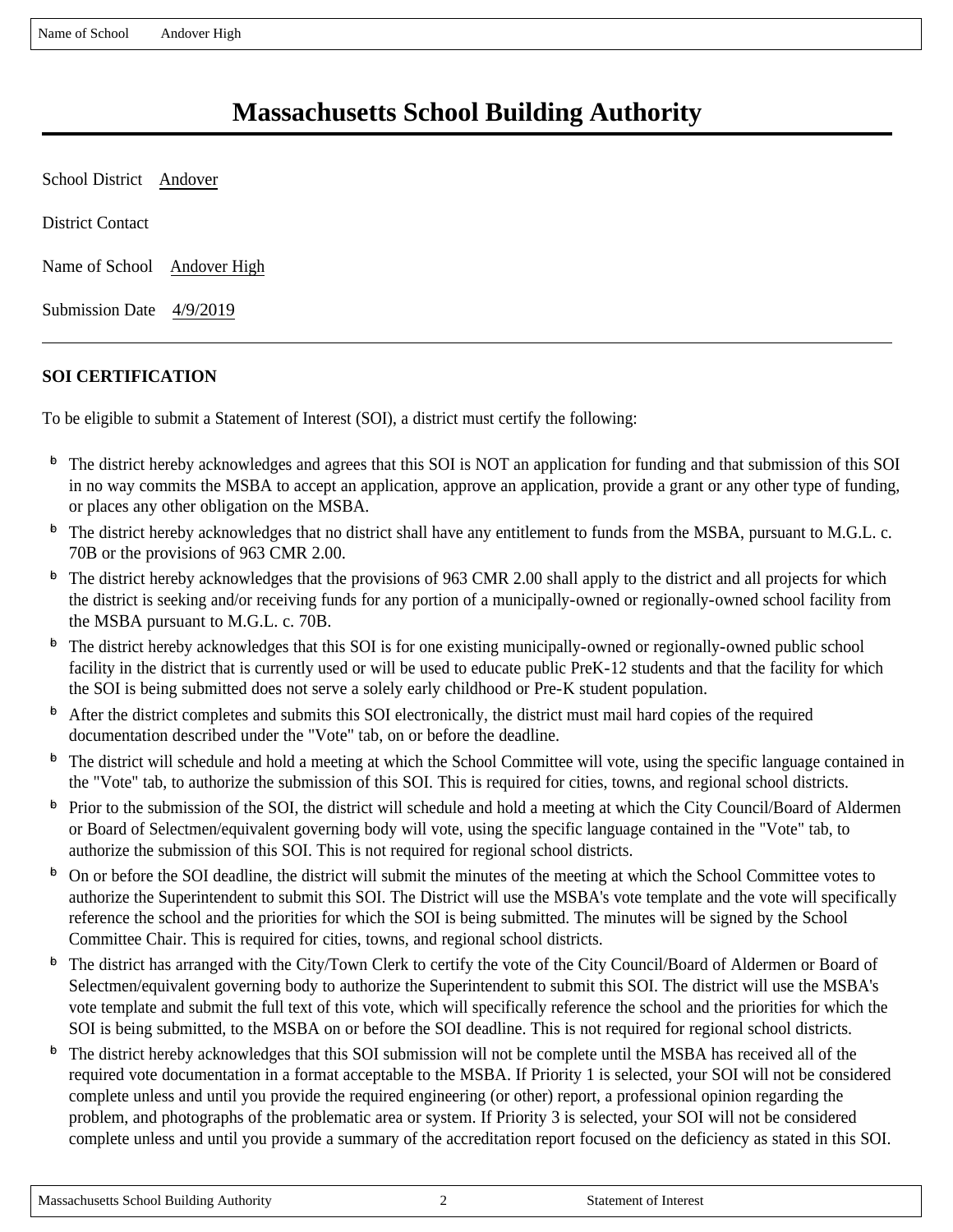## **LOCAL CHIEF EXECUTIVE OFFICER/DISTRICT SUPERINTENDENT/SCHOOL COMMITTEE CHAIR (E.g., Mayor, Town Manager, Board of Selectmen)**

| <b>Chief Executive Officer *</b> | <b>School Committee Chair</b> | <b>Superintendent of Schools</b> |
|----------------------------------|-------------------------------|----------------------------------|
| Andrew Flanagan                  | <b>Shannon Scully</b>         | Sheldon Berman                   |
| <b>Town Manager</b>              | merment                       | Shele                            |
| (signature)                      | (signature)                   | (signature)                      |
| Date                             | Date                          | Date                             |

4/9/2019 4:36:39 PM 4/9/2019 12:57:02 PM 4/9/2019 12:27:00 PM

\* Local chief executive officer: In a city or town with a manager form of government, the manager of the municipality; in other cities, the mayor; and in other towns, the board of selectmen unless, in a city or town, some other municipal office is designated to the chief executive office under the provisions of a local charter. Please note, in districts where the Superintendent is also the Local Chief Executive Officer, it is required for the same person to sign the Statement of Interest Certifications twice.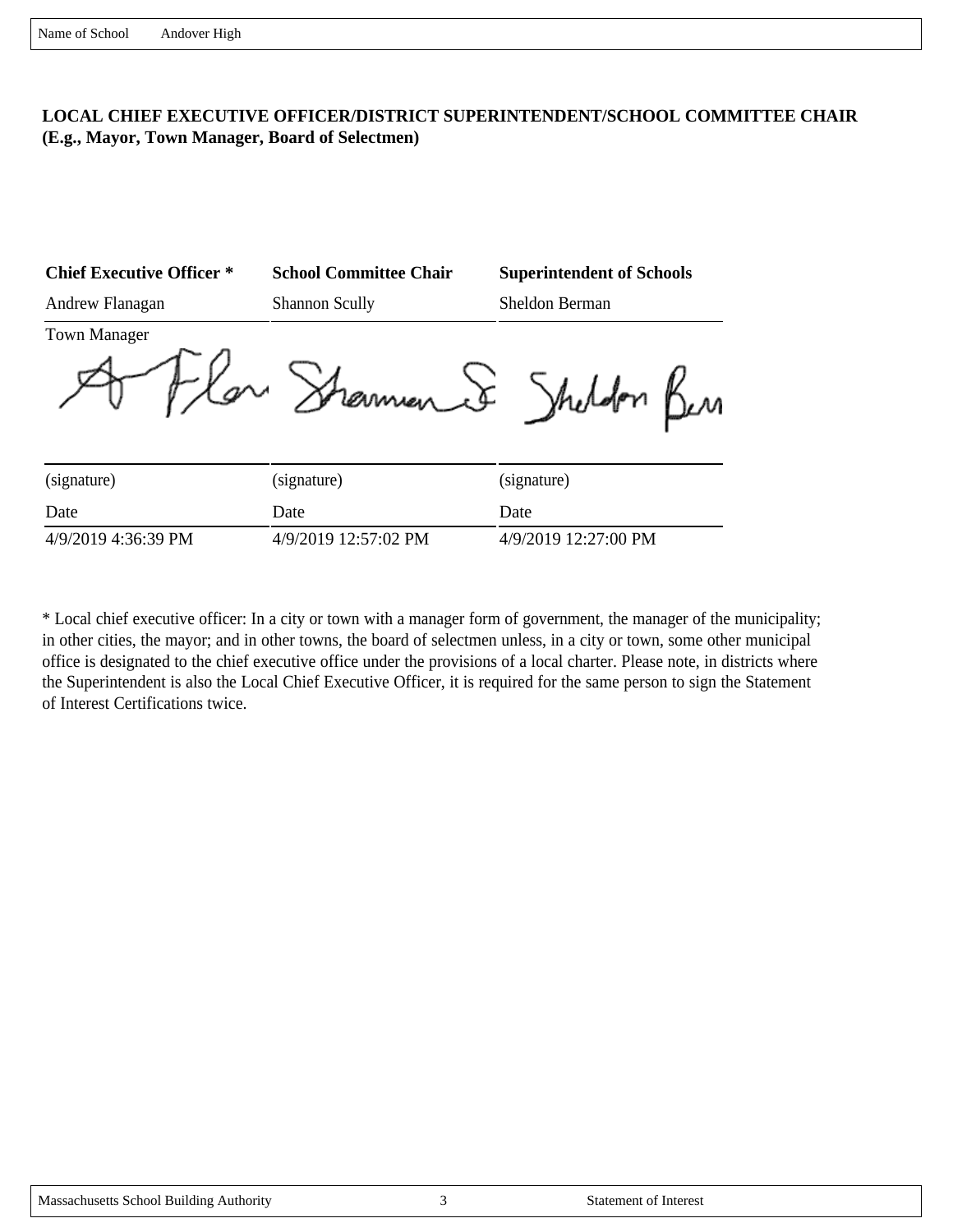# **Massachusetts School Building Authority**

School District Andover District Contact Paul P Szymanski TEL: (978) 247-7071 Name of School Andover High Submission Date 4/9/2019

#### **Note**

#### **The following Priorities have been included in the Statement of Interest:**

- 1.  $\epsilon$  Replacement or renovation of a building which is structurally unsound or otherwise in a condition seriously jeopardizing the health and safety of school children, where no alternative exists.
- 2.  $\overline{p}$  Elimination of existing severe overcrowding.
- 3.  $e^{\theta}$  Prevention of the loss of accreditation.
- 4.  $\overline{P}$  Prevention of severe overcrowding expected to result from increased enrollments.
- 5.  $\overline{p}$  Replacement, renovation or modernization of school facility systems, such as roofs, windows, boilers, heating and ventilation systems, to increase energy conservation and decrease energy related costs in a school facility.
- 6.  $\epsilon$  Short term enrollment growth.
- 7.  $\overline{P}$  Replacement of or addition to obsolete buildings in order to provide for a full range of programs consistent with state and approved local requirements.
- 8.  $\epsilon$  Transition from court-ordered and approved racial balance school districts to walk-to, so-called, or other school districts.

#### **SOI Vote Requirement**

 $\triangleright$  I acknowledge that I have reviewed the MSBA's vote requirements for submitting an SOI which are set forth in the Vote Tab of this SOI. I understand that the MSBA requires votes from specific parties/governing bodies, in a specific format using the language provided by the MSBA. Further, I understand that the MSBA requires certified and signed vote documentation to be submitted with the SOI. I acknowledge that my SOI will not be considered complete and, therefore, will not be reviewed by the MSBA unless the required accompanying vote documentation is submitted to the satisfaction of the MSBA.

| <b>Potential Project Scope:</b>                  | Renovation/Addition                                                                                    |
|--------------------------------------------------|--------------------------------------------------------------------------------------------------------|
| Is this SOI the District Priority SOI?           | YES.                                                                                                   |
| <b>School name of the District Priority SOI:</b> | 2019 Andover High                                                                                      |
| Is this part of a larger facilities plan?        | YES.                                                                                                   |
| If "YES", please provide the following:          |                                                                                                        |
| <b>Facilities Plan Date: 6/20/2016</b>           |                                                                                                        |
|                                                  | <b>Planning Firm:</b> MGT of America Consulting, LLC (MGT)                                             |
| subject of this SOI fits into that plan:         | Please provide a brief summary of the plan including its goals and how the school facility that is the |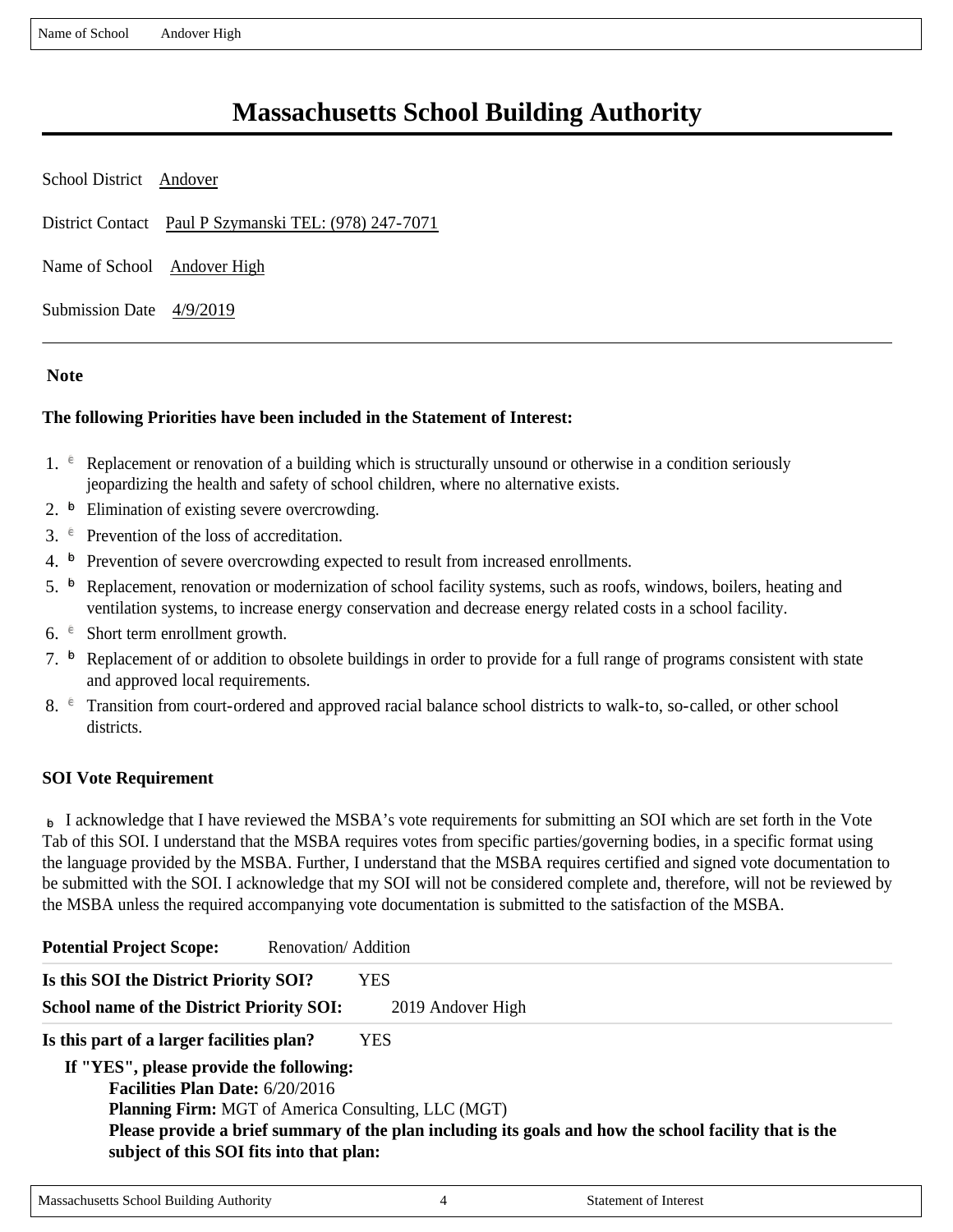This SOI marks the seventh time since 2008 that Andover is seeking the partnership and funding assistance of MSBA to correct the major facility-related problems that hinder the education of Andover High School (AHS) students. In addition, with enrollment currently at 1796 and projected to exceed 1900 in a facility whose core classrooms are sized to accommodate 1400 by MSBA's current standards, the high school is not only overcrowded but also severely constrained in the programs it can offer and the improvements necessary to sustain curricular currency. In January 2016, the Town of Andover and the Andover Public Schools (APS) contracted with MGT of America Consulting, a firm with extensive national experience in school facility assessments and planning, to develop a plan to address the facility needs of the town and schools through 2026. The goal of the Town/School Facility Master Plan is to establish a long-range plan—based on community input and best-practice facility standards—that identifies and prioritizes the facility needs and presents an effective and efficient implementation of projects over the ten-year planning period. This SOI is part of a larger facilities plan that confirms that many of Andover's schools were built in the 1950s–1960s, and several buildings are now in urgent need of assistance at the same time. In 2016, the School Committee's task was to determine the top-priority facility based on its deficient impact on student outcomes. MGT's Comprehensive Facility Plan for Andover, culminating a year-long process, resulted in Andover High School's being identified as one of the top priorities for a Statement of Interest. The final report—updated April 3, 2017—and appendices are attached. In October 2016, the district arranged tours of three schools being considered—Andover High School, Doherty Middle School, and West Elementary—and held forums for staff and community. In December, the School Committee selected West Elementary as the priority to submit to the MSBA. West Elementary, built in 1951, was rated "poor" in most metrics, including educational suitability and building and site condition. In April 2017, the District submitted a Statement of Interest for West Elementary, and the school was later invited to enter the MSBA eligibility period. During that same December 2016 meeting, the School Committee moved to pursue a feasibility study for renovation of its other top priority—Andover High School—and to pursue town-funded renovations to that facility. From the beginning, the district planned to move forward with both projects simultaneously, but did not foresee the extent of the work AHS would need and the extent of the costs. The School Committee convened the AHS Facility Study Committee (FSC)— representative of the community—to recommend potential renovations and/or additions to resolve the ongoing facility condition problems, relieve overcrowding, and improve instructional program capabilities. In November 2017, the District hired HMFH Architects to lead the AHS Feasibility Study. The study reveals that the needs of AHS are greater and more pressing than the District and Town realized. It also highlights substantial code, safety, and accessibility deficiencies. Severe and persistent overcrowding, coupled with poor physical conditions, negatively affects the delivery of educational services. Faculty and student feedback consistently referred to crowded classrooms, insufficient teacher planning space, feeling extreme temperature swings, and uncomfortably hot temperatures in summer coupled with cold temperatures from late fall to early spring as detriments to teaching and learning. The wide range of facility issues related to overcrowding, security, life safety, interior environmental conditions, and aging building systems cannot be resolved in the course of general maintenance or small-scale construction projects. Based on the study, the School Committee concluded that MSBA support is necessary to address the full scope of the changes needed at AHS. The overcrowding problem and the need to offer additional challenging courses cannot be resolved without additional academic space and, despite proactive maintenance, the building's physical condition will continue to deteriorate with time. In terms of funding, the Board of Selectmen, Finance Committee, School Committee and Town Meeting have demonstrated strong support for pursuing both the West Elementary and Andover High School building projects, approving funding for feasibility studies for both buildings. The Selectmen and School Committee voted to submit this Statement of Interest for Andover High School in addition to pursuing renovation or replacement of West Elementary. The community is also supportive and is aware that it will be assuming financial support for both projects at approximately the same time, knowing that the debt incurred for the construction of three other buildings comes off the debt schedule in 2022.

**Please provide the current student to teacher ratios at the school facility that is the subject of this SOI: 13 students per teacher**

**Please provide the originally planned student to teacher ratios at the school facility that is the subject of this SOI: 11 students per teacher**

```
Massachusetts School Building Authority 5 5 Statement of Interest
```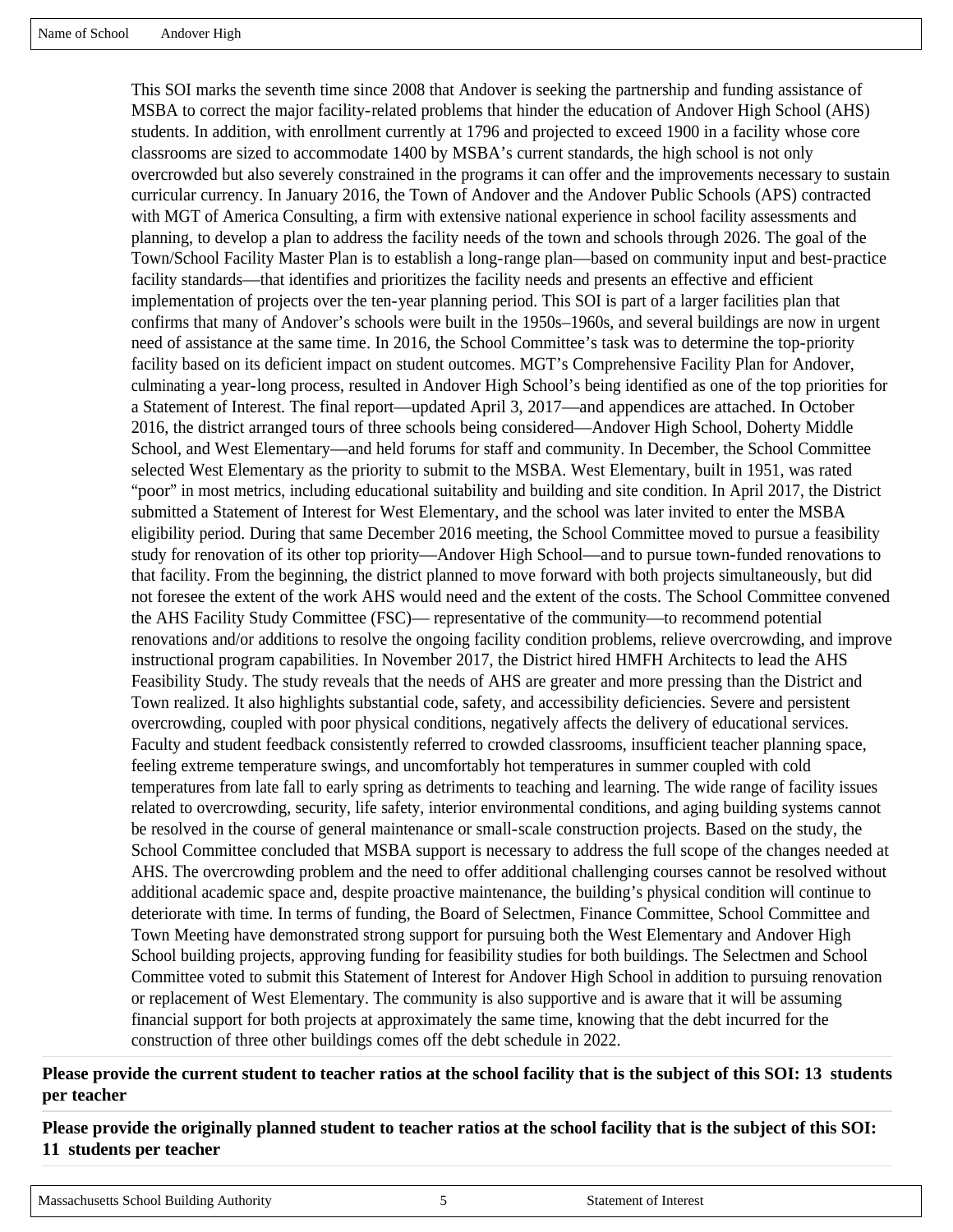## **Does the District have a Master Educational Plan that includes facility goals for this building and all school buildings in District?** YES

#### **If "YES", please provide the author and date of the District's Master Educational Plan.**

APS Strategic Plan and Goals; Superintendent of Schools Sheldon Berman, Ed.D. presented the plan to the Andover School Committee on June 9, 2016.

#### **Is there overcrowding at the school facility?** YES

#### **If "YES", please describe in detail, including specific examples of the overcrowding.**

The school was designed for 1200 students in three grades. The 1995 renovation added grade 9 and space for 1600 students. Since then, the need to offer adequate space for special education programs has reduced the school's "functional capacity," which considers the types of programs and services provided in classroom spaces. Per MGT, AHS' functional capacity is 1517 students. Today, MSBA's square footage standards for academic areas place capacity at 1400, yet AHS has 1796 students, including 29 in the ages 18-22 program who are housed offsite due to lack of space. According to the MGT and MSBA analyses, AHS is ~275 to 400 students above its functional capacity. Both the MGT and the Cropper projections anticipate that enrollment will exceed 1,900 students in the next 20 years, thus surpassing functional capacity by more than 500 students. Cropper projects that enrollment will increase to 1854 by October 2022, and peak at 1971 in October 2032.

The MGT analysis looked at AHS's utilization rate (enrollment divided by capacity), which indicates if the facility has excess space or lacks sufficient space for its enrollment. AHS's utilization rate is 117% (meaning it lacks space) and is projected to reach 130% by 2025. The school's daily room usage exceeds 95%, and 75% of the faculty members lack an assigned classroom. High usage leads to scheduling difficulties, with some faculty members teaching in 3 or 4 classrooms and spending time traveling across the building versus supporting students before or after class. There are no departmental office spaces or workrooms to provide a home base for teachers traveling between classrooms. Because there are no empty classrooms to work in, they must use the library, cafeteria, or other public space for planning, grading, and one-on-one student meetings. Many areas such as closets and offices have been converted into teaching spaces, creating an additional problem of insufficient storage space for instructional materials, spare furniture or student projects.

80% of classrooms are smaller than MSBA-recommended sizes and almost half the classes have 25+ students, classrooms are crowded, limiting the activities and projects that teachers can offer. The library is about half the size needed for the enrollment, and the cafeteria's small size requires four lunch periods, adding complexity and disruption to the schedule. Students buying lunch form a single line, with some served only a few minutes before the period ends. Corridors and stairways were designed for a smaller population, causing crowding during class changes and creating concerns for emergency egress. Space for special needs classrooms/support is only 53% of MSBA guidelines. Lacking appropriate space, the school administers AP tests at the Old Town Hall in downtown Andover.

Limited space prevents AHS from adding or expanding career technology and STEM programs; those that do exist are taught in the library, former storage rooms, and other ill-equipped spaces. AHS course offerings in all areas are capped because of insufficient space. AHS is limited in offering courses beyond the basic core curriculum and provides only introductory courses in arts, engineering, robotics, and computer programming. Dance and arts electives were eliminated because all available space is needed for foundational courses required for graduation.

All classrooms have aging unit ventilators that are subject to frequent repairs. When a room is overly hot or cold, there are no vacant rooms that classes can use until the repair is made, forcing instruction to continue in uncomfortable conditions that distract from learning.

The community uses the fieldhouse and Collins Center extensively. Students and teachers do not have access to these facilities for large portions of the day, making the effective amount of space available for the school program less than the square footage conveys. Plus, these buildings constitute a significant proportion of the square footage that the school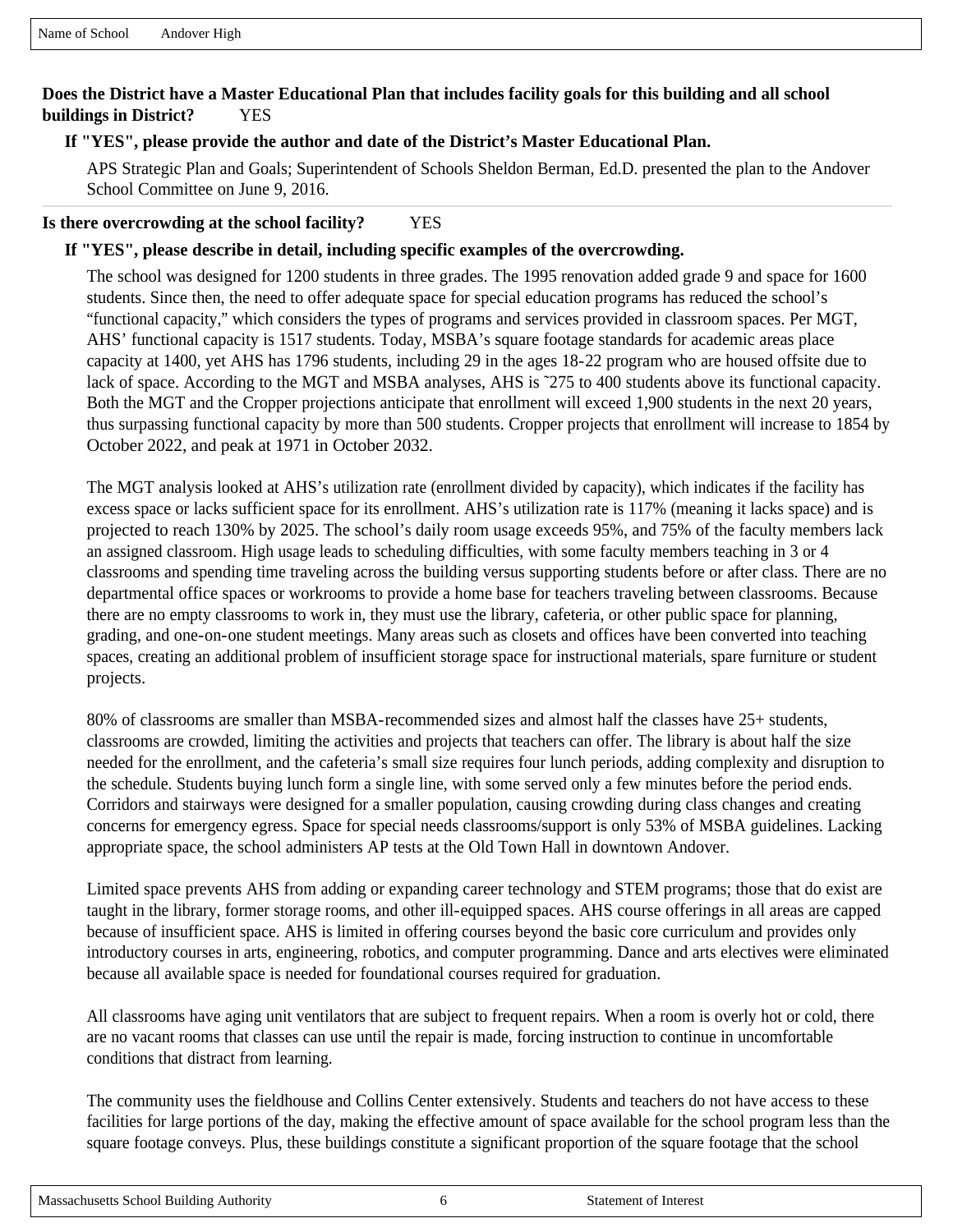appears to have for classrooms. The space allocation and configuration of the school's campus do not support today's methods of delivering education.

In 2012, a committee from the New England Association of Schools and Colleges (NEASC) visited AHS and issued a report (attached). One major finding dealt with overcrowding: "... the facility is over-crowded with a significant number of classes at the maximum of 29 students (and) the average is 24.1. The principal reports that although two additional full-time teachers were appropriated for the school in order to reduce class sizes, he does not have the classroom space for those teachers. The cafeteria space is inadequate with many students sitting on heating units and competing for the limited number of chairs" (page 10). With the next accreditation review approaching, it is critical that AHS make progress in addressing the overcrowding as well as the building conditions.

#### **Has the district had any recent teacher layoffs or reductions?** NO

**If "YES", how many teaching positions were affected?** 0

**At which schools in the district?** 

**Please describe the types of teacher positions that were eliminated (e.g., art, math, science, physical education, etc.).** 

**Has the district had any recent staff layoffs or reductions?** NO

**If "YES", how many staff positions were affected?** 0

**At which schools in the district?** 

**Please describe the types of staff positions that were eliminated (e.g., guidance, administrative, maintenance, etc.).** 

**Please provide a description of the program modifications as a consequence of these teacher and/or staff reductions, including the impact on district class sizes and curriculum.**

Not applicable

**Please provide a description of the local budget approval process for a potential capital project with theMSBA. Include schedule information (i.e. Town Meeting dates, city council/town council meetings dates, regional school committee meeting dates). Provide, if applicable, the District's most recent budget approval process that resulted in a budget reduction and the impact of the reduction to the school district (staff reductions, discontinued programs, consolidation of facilities).**

District administrators develop the budget to: align with School Committee priorities; meet all mandated program requirements, contractual obligations and high school accreditation standards; and implement the district's strategic plan. Each fall, administrators review school and department budgets and present the needs to the School Committee. Meanwhile, the Town Manager recommends a district budget amount to align with expected revenues. The Town and School Department also formulate a capital improvement plan that addresses building maintenance, capital projects, and technology. Capital items are on the Town Meeting warrant and not part of the school budget. In the past 3 years, funds for these needs were limited, so the Town's Facilities Department focused its resources on preventive maintenance. After a March public hearing, a final recommendation goes to the Town Manager. The Board of Selectmen and Finance Committee submit their recommendations to Town Meeting, which adopts the operating and capital budgets. Rising health, retirement and OPEB costs have constrained resources for the Town and the schools. Over the past 9 years, the district has received modest budget increases averaging 3.55%. The district did not experience staff reductions in FY19, but the budget provided for only modest steps to implement a new high school schedule and address special education and ELL needs. The district proposed a 3.5% increase for FY19 as well as \$2.96 million in capital and maintenance projects, receiving support for this at an April 30, 2018 Town Meeting. The Board of Selectmen, Finance Committee, School Committee and Town Meeting have demonstrated strong support for pursuing both the West Elementary and Andover High School building projects, approving funding for feasibility studies for both buildings. The Selectmen and School Committee voted to submit this Statement of Interest for AHS in addition to pursuing renovation or replacement of West Elementary.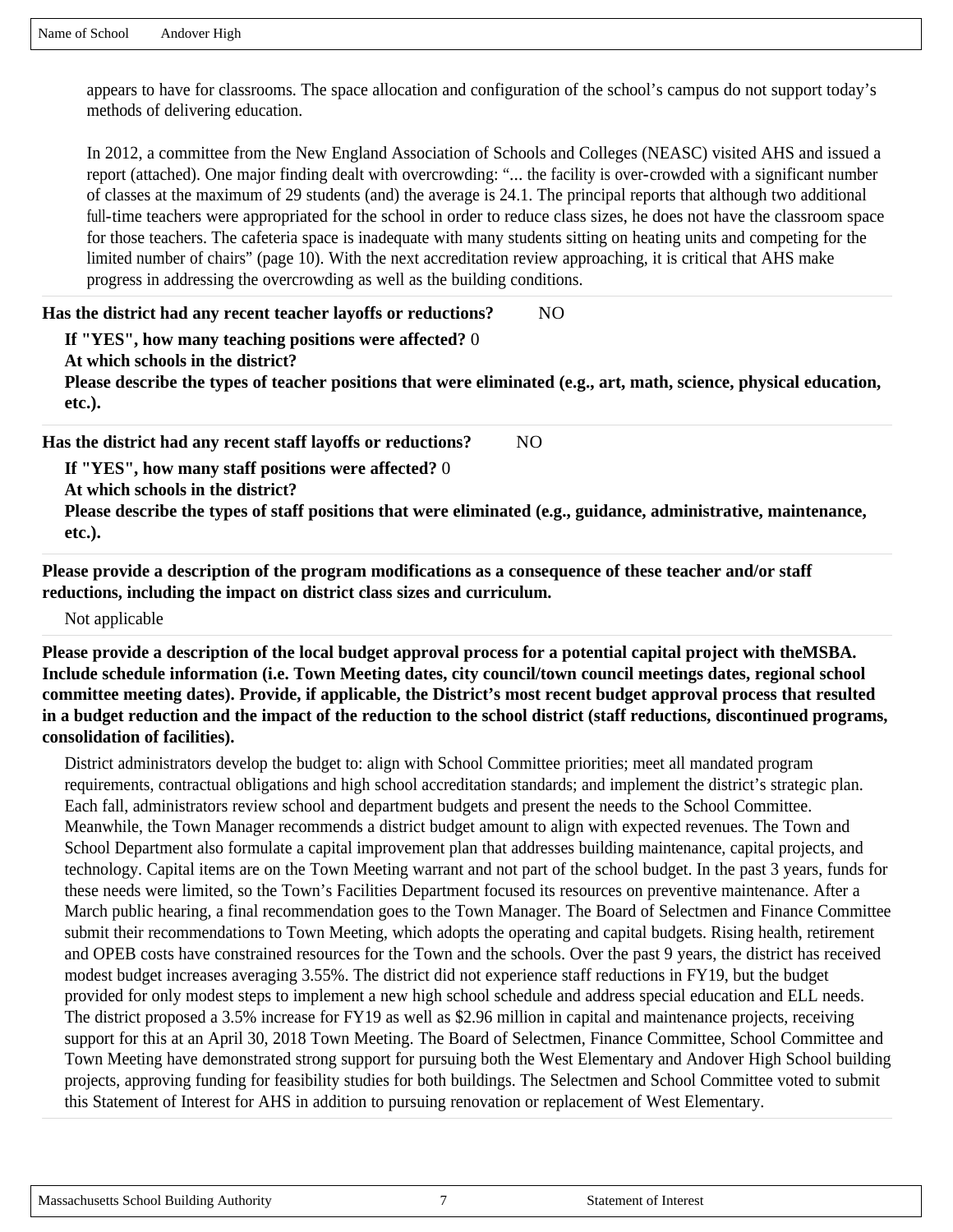## **BRIEF BUILDING HISTORY: Please provide a detailed description of when the original building was built, and the date(s) and project scopes(s) of any additions and renovations (maximum of 5000 characters).**

Andover High School is composed of an original building and two major additions. The original three-story main building was constructed in 1966 to accommodate 1200 students in grades 10-12. Section A includes the cafeteria and mechanical spaces on the first floor, with classrooms, administration, and library on the second and third floors. Section D is the Dunn Gymnasium, with locker, team rooms, and offices below the gym, and support spaces on a partial mezzanine above the gym.

In 1983 the Collins Center, Section C, was added to the north of the main building. It houses a two-story auditorium and stage, flanked by a one-story scene shop and dressing area on one side and a one-story music suite on the other, plus offices. The auditorium and scene shop are used jointly by AHS and the Town for community meetings and provide rental income from unaffiliated groups.

The windows in Section A were replaced in 1991.

A major construction project in 1995 included the addition of: Section B, a two-story science classroom wing to the west of the main building; Section E, which is between the main building and the original gym and includes the main entry lobby with art classrooms below; and Section F, the fieldhouse. Also, a second gym was built to the south of the original gym, and a corridor was built to connect the expanded Dunn Gymnasium to the new entrance lobby.

Sections A and D were also substantially renovated as part of the 1995 project, including replacing components of the HVAC system and windows. At this time, AHS added ninth-grade students for a total projected enrollment of 1600.

In May 2015, a 20' x 30' section of the 30-year-old Collins Center's EIFS (external insulation and finish system) wall fell onto the Center's lower roof. Consultant Russo/Barr investigated and determined the old wall system was a danger; approximately 90% of the wall area had to be replaced. The Town appropriated funds and the project, including a new roof and metal panel siding, was sent out for bids. Construction began in June 2017 and finished on schedule in September 2017.

### **TOTAL BUILDING SQUARE FOOTAGE: Please provide the original building square footage PLUS the square footage of any additions.**

310635

**SITE DESCRIPTION: Please provide a detailed description of the current site and any known existing conditions that would impact a potential project at the site. Please note whether there are any other buildings, public or private, that share this current site with the school facility. What is the use(s) of this building(s)? (maximum of 5000 characters).**

SITE: AHS shares with West Middle School a site of  $\pm 87$  acres, mostly developed with buildings, parking and athletic fields. The 23 undeveloped acres are wetlands and a large ledge outcrop (aerial site plan attached). Wetland buffer zones limit site reconfiguration and building development. Proximity to wetlands and a high water table lead to poor site drainage and ponding that ices over. The Collins Center floods periodically, needing repeated repairs/maintenance. A ledge hill adjacent to the school is the high point in a mostly level campus and would be a challenging site for construction.

CIRCULATION AND PARKING: There are 3 site entrances—1 from Moraine St. and 2 from Shawsheen Rd. Due to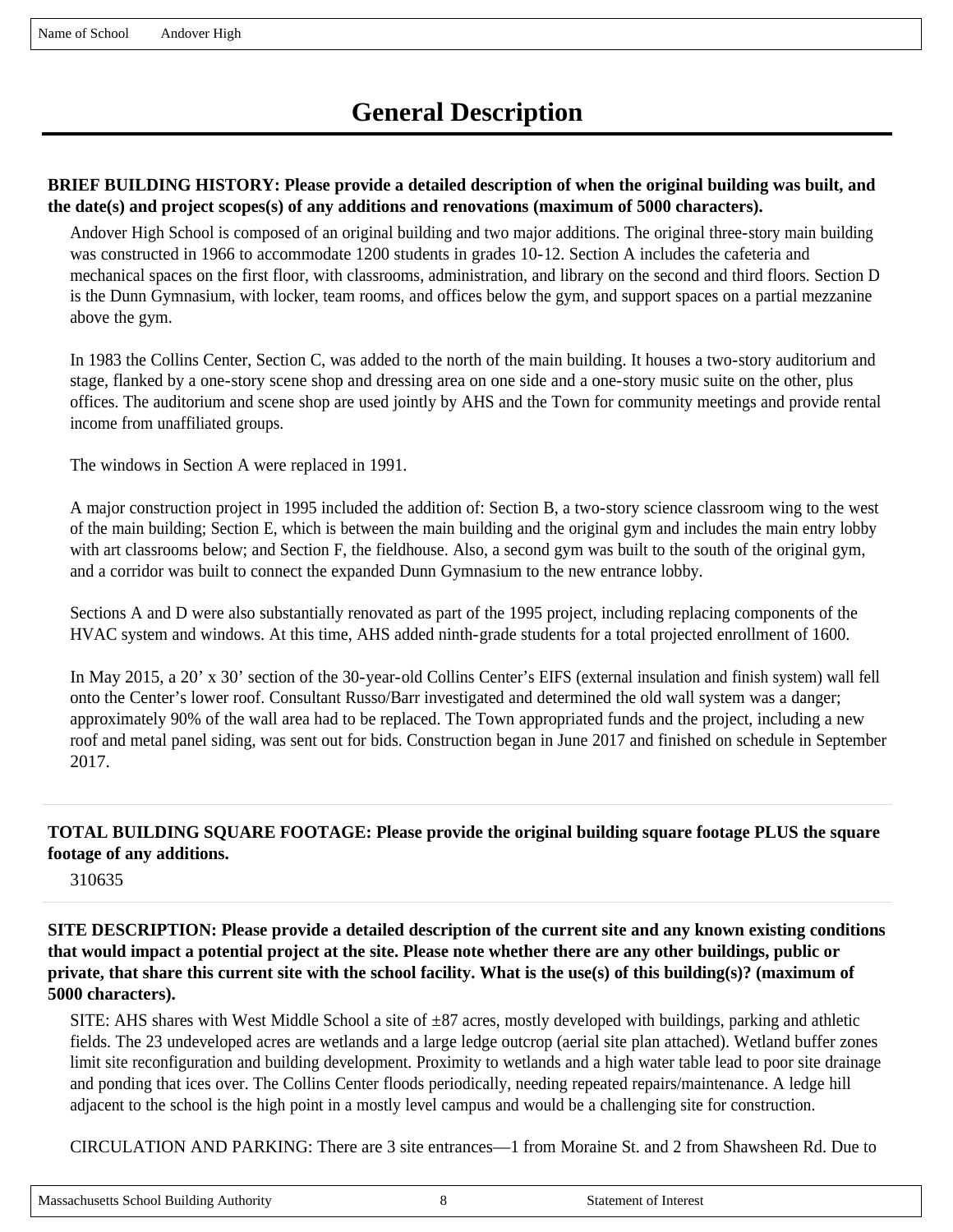a crest, they are difficult to see from both east and west. Inadequate signage, complex circulation patterns, and poor visibility make circulation and parking confusing. The exit from staff/visitor parking is along a one-way narrow emergency access road. Buses use all 3 entrances, stacking in the loop and adjacent to the tennis courts. The AHS bus loop was built to handle 10 buses; 30 buses serve the high school. Buses over-stack the bus loop; meanwhile, the overflow buses start at the middle schools and flow into the high school loop once the first round of buses pulls out, making drop-off a long and complex process. Pick-up for special needs students adjoins the tennis courts; students must be escorted across traffic.

Parents drop off/pick up students by pulling over in AHS' main driveway entrance off Shawsheen Road. During the afternoon pick-up time, high school and middle school parents line up in the AHS main driveway entrance. Lack of queuing space causes campus congestion and backups on Shawsheen. Parents must drive across campus to exit via Moraine. Staff and student drivers use the same access points as buses and parents, leading to bus/car/pedestrian conflict. Emergency vehicles are blocked by queued cars/buses if an emergency occurs during drop-off/pick-up hours. Two refuge areas for students during emergency evacuations are congested with cars during pick-up hours, compounding any emergency.

The bus loop and an underutilized plaza define the school's main entry. Paved walks direct pedestrians from parking lots and parent drop-off areas. Students parking at the Moraine lot walk on the street because there is no continuous sidewalk. Many routes do not meet access requirements. Doors that are more convenient than the main entry are often propped open during drop-off, hampering security.

Seven parking areas with assigned spaces for staff and students are also used for AHS and Town athletic events and Collins Center events. When simultaneous events are scheduled, overflow cars park along neighborhood streets. The service core and a loading dock, behind the building, accommodate deliveries, plus trash/recycling. Movement of service vehicles conflicts with staff parking.

Funds have been budgeted in the town's FY20 Capital Improvement Program (CIP) to conduct a high school traffic study and formulate recommendations.

PLAYFIELDS AND COURTS: Some of AHS's 33 sports teams must use off-campus fields for practice. AHS athletic facilities are used extensively by the town on weekends and in summer. Lovely Field, southeast of AHS, has a syntheticturf/multi-sport game field, running track, long-jump pit, stadium seating, and field house. Natural turf fields include a baseball field and 2 softball fields. Plateau Field, with natural turf but not reg. size, is for field hockey and lacrosse practice. Aumais Field is a natural turf field for varsity baseball and JV soccer. A JV baseball field and softball field are shared with West MS; though regulation size, their orientation makes them unsuitable for competition. Aumais, Plateau, and the middle school fields are not handicap accessible; all are reached only by climbing embankments with  $>5\%$  slopes.

Seven tennis courts were paved in 2011 with recycled concrete; the pavement has failed and needs to be replaced. A skate park, operated and maintained by Andover Youth Services, is a town amenity. Four exterior basketball courts are primarily used by West MS.

COURTYARDS: A cafeteria courtyard is the only exterior space available for social interaction. It is furnished with picnic tables, offers limited seating, and is used during lunchtime, weather permitting.

An interior courtyard, accessed through two stairwells, is used by a few classes and contains beds with edible plants, a greenhouse, a shed and a few trees. It is also used by art classes for outdoor sculpture and sanctioned student paintings on the surrounding brick walls. The courtyard lacks visibility from the school building, and, due to security, is locked when not used by classes.

OVERALL: MGT of America updated its analysis of Andover Public Schools in April 2017. It rated the AHS grounds at 42 on a 100-point scale, which equates to "Unsatisfactory: The site and/or a majority of its systems should be renovated

## **ADDRESS OF FACILITY: Please type address, including number, street name and city/town, if available, or**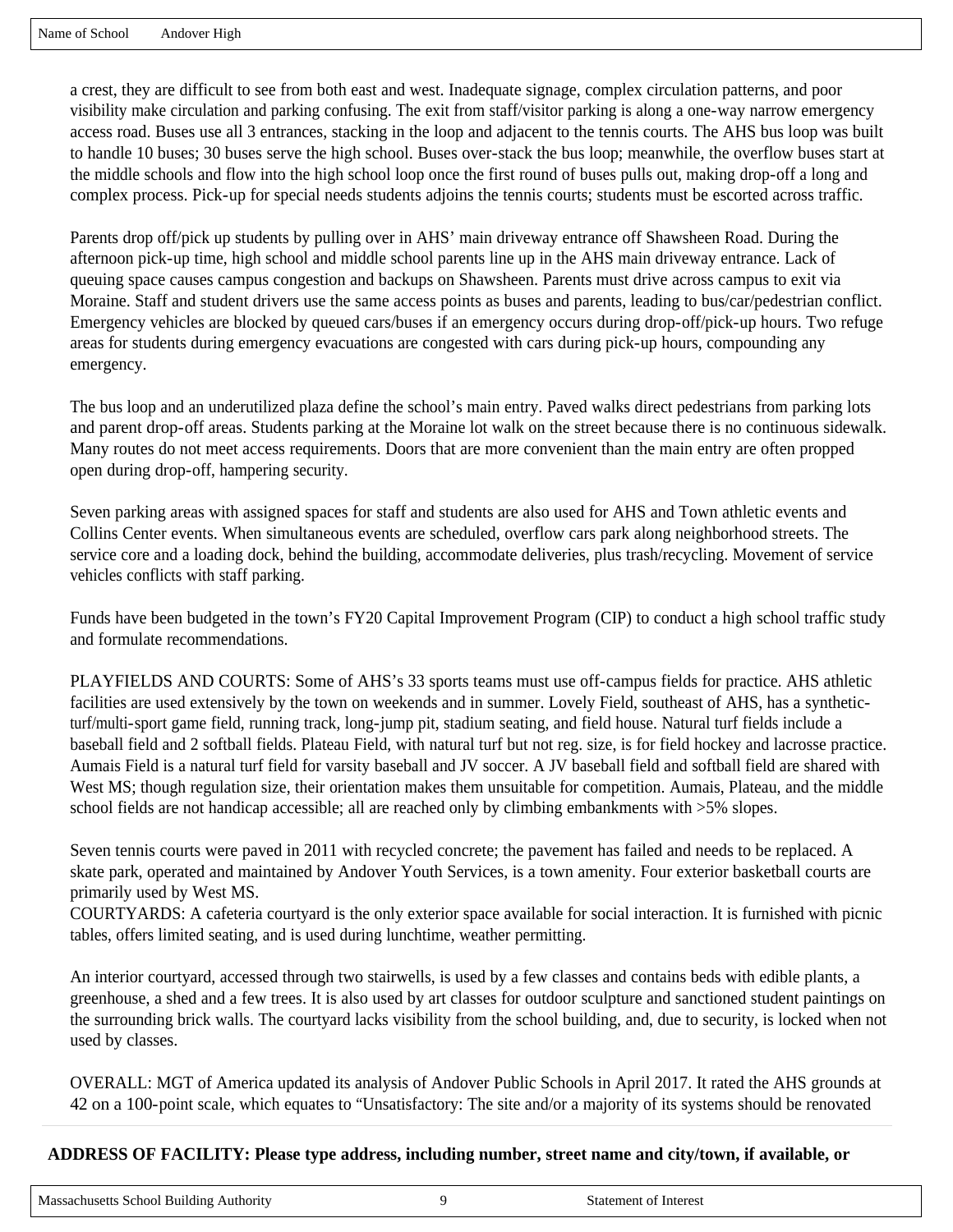#### **describe the location of the site. (Maximum of 300 characters)**

Andover High School 80 Shawsheen Road, Andover MA 01810

#### **BUILDING ENVELOPE: Please provide a detailed description of the building envelope, types of construction materials used, and any known problems or existing conditions (maximum of 5000 characters).**

The main section of the building is 53 years old with additions in 1983 and 1995. Condition varies by year of construction, with sections denoted as follows:

- A Main academic building (1966)-135,552 sq. ft.
- B Science wing (1995)-41,888 sq. ft.
- C Collins Center (1983)-38,178 sq. ft.
- D Dunn gymnasium (1966)-41,641 sq. ft.
- E Entry lobby, art classrooms (1995)-23,286 sq. ft.
- F Fieldhouse (1998)-30,090 sq. ft.

Sections A and D are cast-in-place reinforced concrete with un-insulated or minimally insulated block and brick veneer exterior walls. Sections B, E, and F are steel frame with insulated lead-coated copper, pre-cast concrete, split-face CMU and brick veneer walls. Section C is steel frame with insulated brick veneer walls at the first floor. The upper level of section C, which encompasses the auditorium and stage, is insulated aluminum panel installed in 2017.

Windows in many sections were installed or replaced in 1995 with un-insulated aluminum frame and double-pane glass, with a mix of fixed and awning sashes. However, the Collins Center windows are original and date to 1983, and the Section A windows were replaced in 1991—also with un-insulated aluminum frame and double-pane glass. Window gaskets are aging and windows are beginning to fail, especially in the entry foyer.

Doors in all sections were installed or replaced in 1995 with hollow metal insulated steel. All 81 doors were primed and painted in the summer of 2017. Because of rust, this work has to be done every five or six years. Aluminum insulated doors would be preferable. Windows and doors from 1995 are nearing the end of their useful life. Replacing these systems would result in significant energy savings and increased occupant comfort.

Roofs are flat PVC membrane on rigid insulation, installed in sections over the summers of 2007 through 2011.

PROBLEM: Un-insulated walls in section A, which includes most of the core and special education classrooms, contribute to the discomfort of the teachers and students as the walls transfer heat or cold to the classrooms' inhabitants. Additionally, the floor slabs and exterior row of columns are concrete that extends directly to the exterior with no thermal break. The concrete structure forms a "cold-bridge" that wicks heat out of the building in winter months, leaving the floors at the exterior of classrooms extremely cold. The heating system struggles to compensate for the lack of insulation and cold radiation. Unit vent dampers are old and drafty; when the unit is off, cold air leaks into the room. Issues with temperature control and excessive energy use cannot be resolved without creating a thermal break at the floors and insulating the walls.

#### **Has there been a Major Repair or Replacement of the EXTERIOR WALLS?** YES Year of Last Major Repair or Replacement: (YYYY) 2017 **Description of Last Major Repair or Replacement:**

In May 2015, a 20' x 30' section of the 30-year-old Collins Center EIFS (external insulation and finish system) wall fell onto the Center's lower roof. Consultant Russo/Barr investigated and determined the old wall system was a danger and had to be replaced as soon as possible. The primary reasons for the failure were the age of the material and penetrations by nesting birds that allowed the incursion of water––a maintenance issue requiring annual attention from the Town. Approximately 90% of the wall area–18,000 sf–needed to be replaced. Only the lower soffits remained untouched. To protect the public, temporary fiber mesh was installed around the affected area in June 2015, costing \$65,909. Once funds were appropriated by the Town, a new aluminum wall panel system was designed in September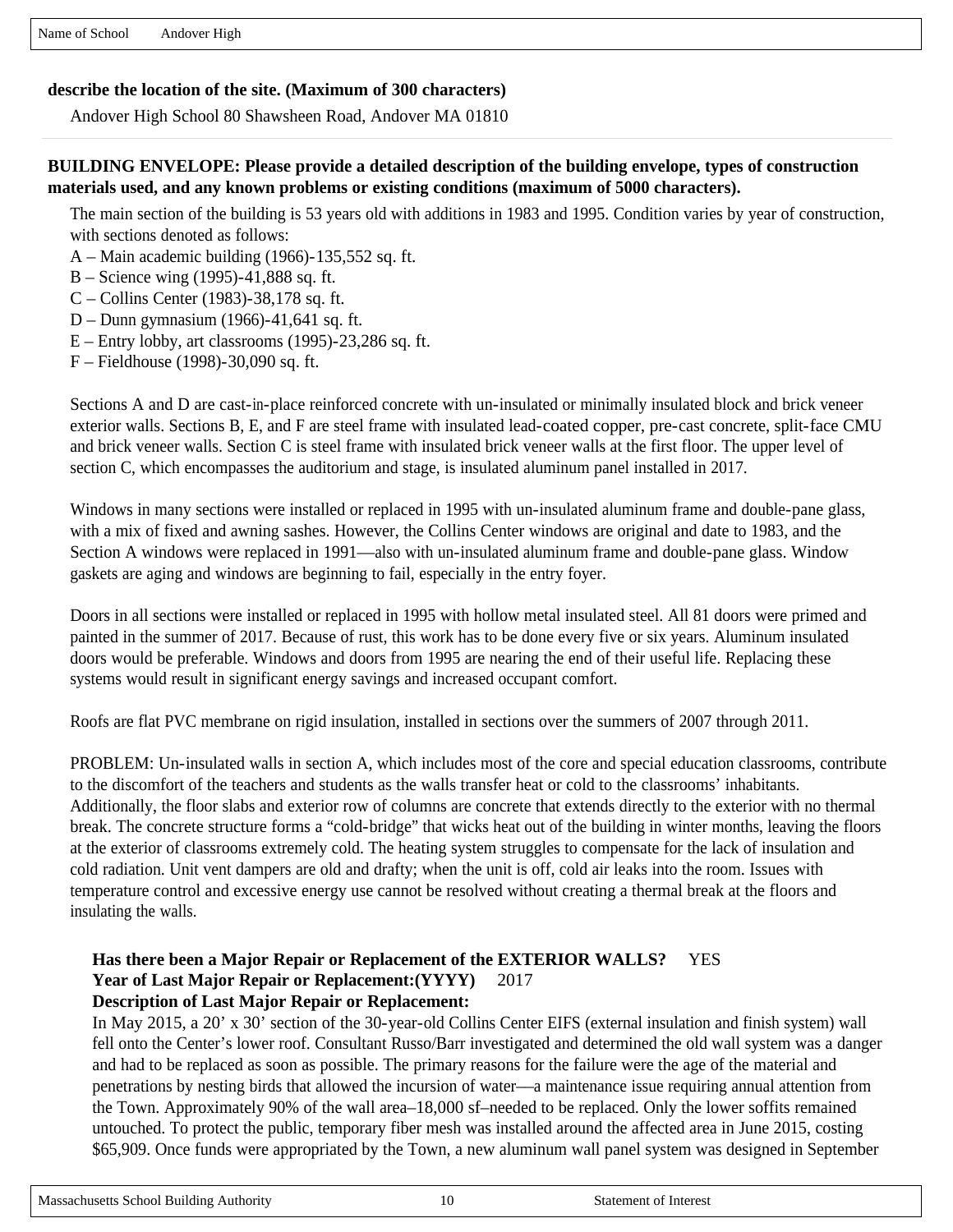2016 and sent out for bid in March 2017. The low bidder, Calhess Restoration, began construction in June and finished on schedule in September 2017. The construction cost was \$1,589,928. The wall failure meant that the entire Collins Center was unable to be used during the roughly four months that the new wall system was under construction.

**Roof Section** A **Is the District seeking replacement of the Roof Section?** NO **Area of Section (square feet)** 55240 **Type of ROOF (e.g., PVC, EPDM, Shingle, Slate, Tar & Gravel, Other (please describe)**  Sarnafil white PVC, insulated **Age of Section (number of years since the Roof was installed or replaced)** 12 **Description of repairs, if applicable, in the last three years. Include year of repair:**  Roof of main academic building was partially replaced (75,000 sf) in 2007. **Roof Section** B **Is the District seeking replacement of the Roof Section?** NO **Area of Section (square feet)** 21313 **Type of ROOF (e.g., PVC, EPDM, Shingle, Slate, Tar & Gravel, Other (please describe)**  Sarnafil white PVC, insulated Age of Section (number of years since the Roof was installed or replaced) **Description of repairs, if applicable, in the last three years. Include year of repair:**  Science wing roof was replaced in 2010 **Roof Section** C **Is the District seeking replacement of the Roof Section?** NO **Area of Section (square feet)** 35968 **Type of ROOF (e.g., PVC, EPDM, Shingle, Slate, Tar & Gravel, Other (please describe)**  Sarnafil white PVC, insulated **Age of Section (number of years since the Roof was installed or replaced)** 11 **Description of repairs, if applicable, in the last three years. Include year of repair:**  Age of Section (number of years since the Roof was installed or replaced) 2 nd 11 Full replacement of Collins Center roof 2008; 2017–repair of section damaged by falling wall. **Roof Section** D **Is the District seeking replacement of the Roof Section?** NO **Area of Section (square feet)** 16084 **Type of ROOF (e.g., PVC, EPDM, Shingle, Slate, Tar & Gravel, Other (please describe)**  Sarnafil white PVC, insulated **Age of Section (number of years since the Roof was installed or replaced)** 11 **Description of repairs, if applicable, in the last three years. Include year of repair:**  Age of Section: 8 and 11. Partial replacement of Dunn Gym roof in 2008; remainder in 2011. **Roof Section** E **Is the District seeking replacement of the Roof Section?** YES **Area of Section (square feet)** 14274 **Type of ROOF (e.g., PVC, EPDM, Shingle, Slate, Tar & Gravel, Other (please describe)**  Architectural metal vault; includes 3200 sf of dark membrane **Age of Section (number of years since the Roof was installed or replaced)** 24 **Description of repairs, if applicable, in the last three years. Include year of repair:**  Original roof still in place. **Roof Section** F

# **Is the District seeking replacement of the Roof Section?** NO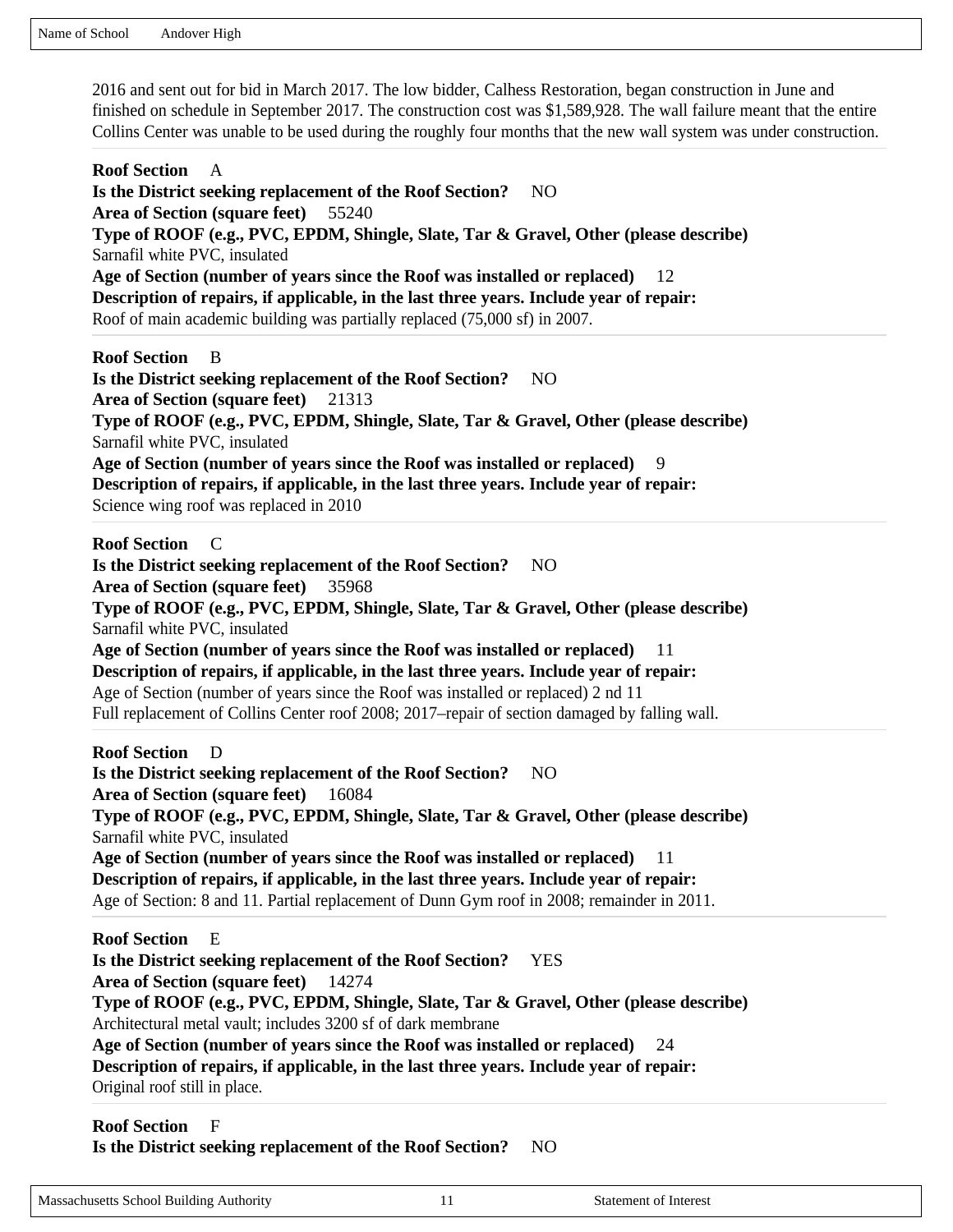**Area of Section (square feet)** 30090 **Type of ROOF (e.g., PVC, EPDM, Shingle, Slate, Tar & Gravel, Other (please describe)**  Sarnafil white PVC, insulated **Age of Section (number of years since the Roof was installed or replaced)** 11 **Description of repairs, if applicable, in the last three years. Include year of repair:**  Fieldhouse roof was replaced in 2008.

**Window Section** A **Is the District seeking replacement of the Windows Section?** YES **Windows in Section (count)** 172 **Type of WINDOWS (e.g., Single Pane, Double Pane, Other (please describe))**  Windows in Section (count) 165 windows (some ganged/mulled) and 7 curtain walls at the cafeteria. Un-insulated aluminum frame with double-pane glass, with a mix of fixed and awning sashes **Age of Section (number of years since the Windows were installed or replaced)** 28 **Description of repairs, if applicable, in the last three years. Include year of repair:**  Windows of main academic building were replaced in 1991. **Window Section** B **Is the District seeking replacement of the Windows Section?** YES **Windows in Section (count)** 98 **Type of WINDOWS (e.g., Single Pane, Double Pane, Other (please describe))**  Windows in Section (count): 96 windows and two large curtain walls at the stairs. Un-insulated aluminum frame with double-pane glass, with a mix of fixed and awning sashes. **Age of Section (number of years since the Windows were installed or replaced)** 24 **Description of repairs, if applicable, in the last three years. Include year of repair:**  Not applicable **Window Section** C **Is the District seeking replacement of the Windows Section?** YES **Windows in Section (count)** 9 **Type of WINDOWS (e.g., Single Pane, Double Pane, Other (please describe))**  Un-insulated aluminum frame with double-pane glass, with a mix of fixed and awning sashes. Age of Section (number of years since the Windows were installed or replaced) **Description of repairs, if applicable, in the last three years. Include year of repair:**  Not applicable **Window Section** D

**Is the District seeking replacement of the Windows Section?** YES **Windows in Section (count)** 2 **Type of WINDOWS (e.g., Single Pane, Double Pane, Other (please describe))**  Windows in Section (count): 2 curtain walls. Un-insulated aluminum frame with double-pane glass, with a mix of fixed and awning sashes. **Age of Section (number of years since the Windows were installed or replaced)** 24 **Description of repairs, if applicable, in the last three years. Include year of repair:**  Not applicable

**Window Section** E **Is the District seeking replacement of the Windows Section?** YES **Windows in Section (count)** 72 **Type of WINDOWS (e.g., Single Pane, Double Pane, Other (please describe))**  Windows in Section (count): 56 windows, 3 pyramidal skylights, and 13 curtain walls. Un-insulated aluminum frame with double-pane glass, fixed.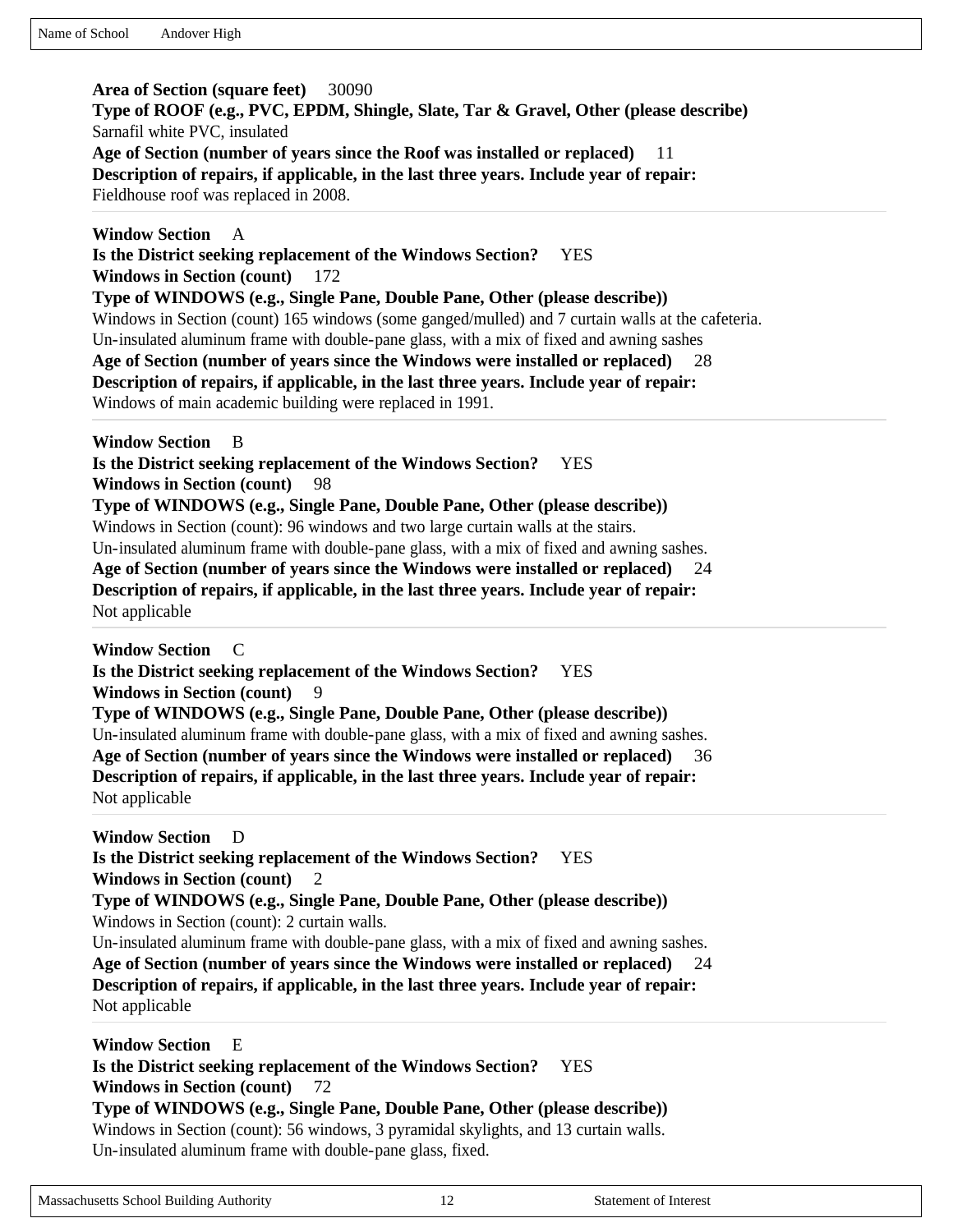**Age of Section (number of years since the Windows were installed or replaced)** 24 **Description of repairs, if applicable, in the last three years. Include year of repair:**  Not applicable

**Window Section** F **Is the District seeking replacement of the Windows Section?** YES **Windows in Section (count)** 30 **Type of WINDOWS (e.g., Single Pane, Double Pane, Other (please describe))**  Windows in Section (count): 18 windows and 12 curtain walls. Un-insulated aluminum frame with double-pane glass, with a mix of fixed and awning sashes. **Age of Section (number of years since the Windows were installed or replaced)** 24 **Description of repairs, if applicable, in the last three years. Include year of repair:**  Not applicable

#### **MECHANICAL and ELECTRICAL SYSTEMS: Please provide a detailed description of the current mechanical and electrical systems and any known problems or existing conditions (maximum of 5000 characters).**

FIRE PROTECTION: Automatic fire suppression system covers the fieldhouse, lobby, science wing, shop wing in the Collins Center, and kitchen exhaust hoods. PROBLEM: Other areas not protected.

PLUMBING: Building has municipal sewer and water. Domestic water service is 6" with 3" meter and pressure-reducing valve. Main domestic cold-water distribution is 4", mostly distributed in pipe trenches for maintenance. Copper distribution piping: fair condition, mostly insulated. Domestic hot water is from gas-fired storage heater, with mixing valve to prevent scalding, and circulation pumps. Gas piping: black steel with screwed and welded joints, fair condition. Cast iron rain leaders and storm and sanitary drains: fair condition. Acid waste and vent piping: hub-less dur-iron with mechanical couplings.

Plumbing fixtures: fair condition, some replaced recently. Water closets and urinals have mix of manual and batteryoperated sensor flush valves. Lavatories have hot and cold handle faucets with no mixing valves. PROBLEM: Some classroom sinks are non-accessible. PROBLEM: insufficient number of accessible toilet compartments. Drinking fountains: wall-hung stainless steel, some with bottle-filling stations. Janitor sinks: trap standard-mounted, enameled cast iron, and faucets with vacuum breakers. Kitchen fixtures: fair condition, grease interceptors at pot-washing sinks. Science classroom sinks: resin with potable cold and hot water faucets with vacuum breakers. PROBLEM: No central acid neutralization system. Emergency showers: cold water with floor drains. Classrooms have emergency gas shut-off.

HVAC: 3 gas-fired boilers provide hot water circulated to air handlers, unit vents, fin-tube, unit heaters, and convectors. Base-mounted end suction pumps have lead/lag alternating controllers with variable frequency drive. Inline boiler pumps create a primary/secondary heating system for better supply and return temperature control. Wall-mounted unit ventilators heat and ventilate classrooms. To control CO2 levels in overcrowded classrooms, CO2 sensors were installed. To provide air exchange to satisfy air-quality goals, unit vents blow constantly and bring in fresh air much of the day. Fresh air is delivered at a lower temperature than where the heat is set, so as to not overheat the rooms. PROBLEM: Incoming air feels cool, creating "wind-chill" for the rooms' inhabitants. PROBLEM: Old unit vents have only a single delivery point and an internal fan; units are loud and students near the units are distracted by noise. Cafeteria is heated and ventilated with unit vents. PROBLEM: AHS lacks energy recovery ventilators for preheating of ventilation air. PROBLEM: HVAC systems are controlled with pneumatic controls, with some components upgraded to Johnson Controls DDC; pneumatic air tubes crack frequently. Air handlers with full air conditioning serve administrative offices, media center, and 11 classrooms (see AC attachment). Cooling of Collins Center is from rooftop condensing units with R-22 refrigerant, which will be phased out for purchase in 2020. Air handlers provide heat and ventilation to kitchen, lobby, locker rooms, gym, and mechanical room. Rooftop units provide heat and ventilation to fieldhouse and science wing, using 44% ethylene glycol to prevent freezing. Exhaust fans and intake/relief hoods on roof: fair condition. PROBLEM: Kitchen exhaust hoods are old and lack visible UL listings; hoods, ducts, and fans may not meet current code. Hoods have fire suppression system.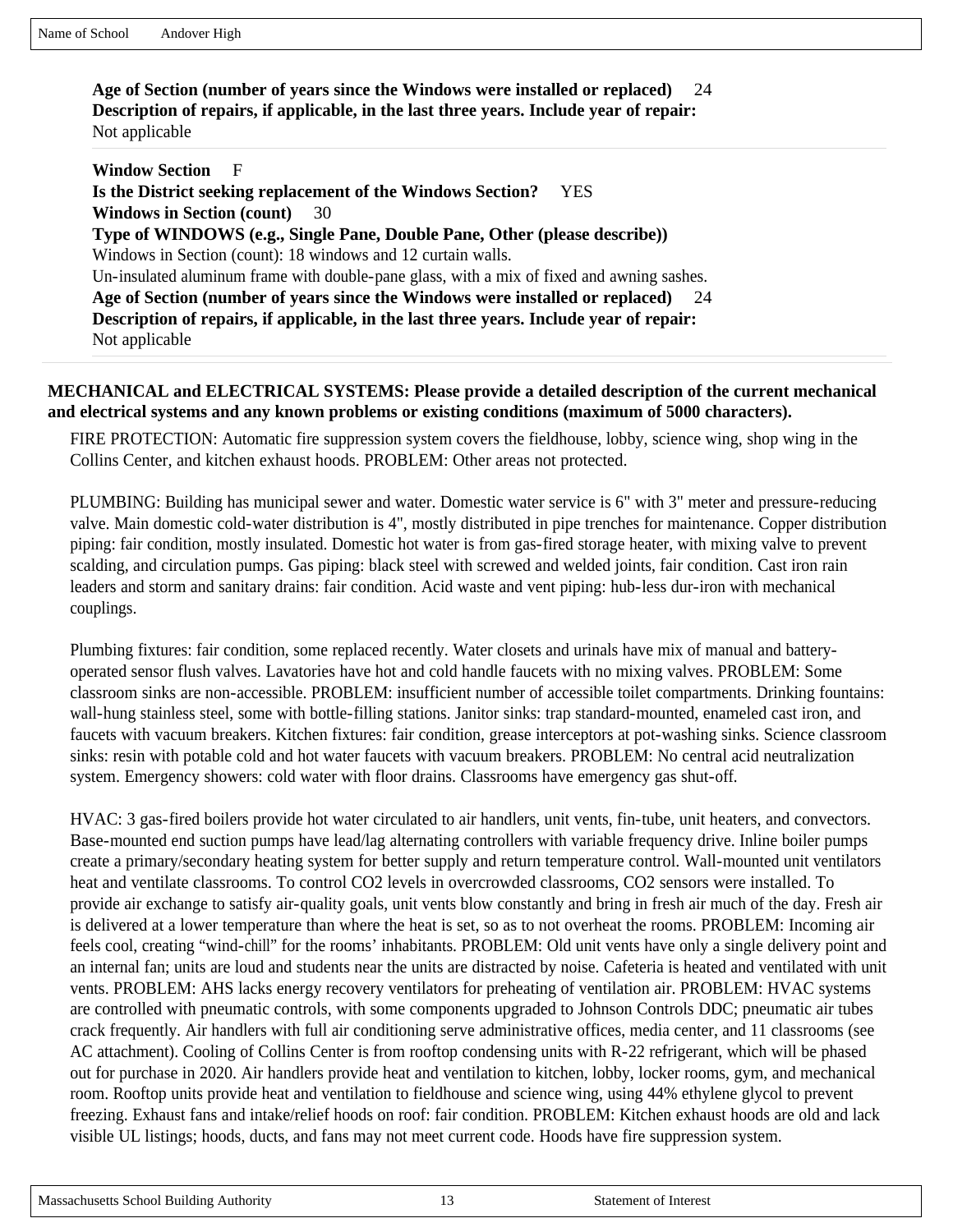Name of School Andover High

ELECTRICAL: Electrical service was upgraded in 1994 to 3,000 Amp, 277/480V, 3 Phase, 4 Wire. Main switchboard: good condition. Collins Center is on switchboard with 1200 Amp breaker, 3 sets of 4# 600 MCM, 3/0 ground. Electrical distribution equipment and branch circuits in 1995 addition: fair condition. PROBLEM: Distribution equip. in older parts of building: poor condition. Receptacles added in 1995 are in surface-mount wire mold, not conduit. PROBLEM: Too few receptacles in most classrooms, supplemented with plug strips and extension cords. PROBLEM: GFCI protection is not at all required locations.

Emergency power is 277/480 Volt, 3 Phase, 4 Wire service, 250 KW gas-fired diesel generator. Generator and 60 gallon diesel tanks are indoors. Generator serves a single automatic transfer switch. Emergency distribution panel serves emergency lighting via MI cable and optimal standby loads for elevator and mechanical equipment. PROBLEM: Lifesafety lighting and optional standby loads are not separated per NEC Article 700. Supplemental emergency battery units exist throughout. Exit signs are operational: fair condition.

Fire alarm system was upgraded in 1995: fair condition. PROBLEM: Notification appliances do not meet current code for full voice evacuation. Control panels in school and Collins Center are networked via fiber. School and Collins Center are on separate fire alarm systems. Alarm transmission to fire department is via radio master box.

**Boiler Section** 1

**Is the District seeking replacement of the Boiler?** YES

Is there more than one boiler room in the School? NO

**What percentage of the School is heated by the Boiler?** 95

**Type of heating fuel (e.g., Heating Oil, Natural Gas, Propane, Other)** 

Primarily natural gas, plus supplemental electric baseboard heat in the perimeter of the Collins Center.

**Age of Boiler (number of years since the Boiler was installed or replaced)** 24

### **Description of repairs, if applicable, in the last three years. Include year of repair:**

Three Weil Mclain boilers make up the boiler plant installed in 1995 and provide heat to the entire school. All three boilers are in this one section; the school has no other boilers. Each boiler uses natural gas and has an output of 5,520 MBH. Hot water is circulated to all air handlers, unit ventilators, fin-tube radiation, unit heaters, convectors, etc., using base-mounted end suction pumps. The pumps are controlled by lead/lag alternating controllers and each has an associated variable frequency drive (VFD). In 2013, inline boiler pumps were added to make the system a primary/secondary heating system and to achieve better temperature control of supply and return water. All three existing boilers are 24 years old, near the end of their expected useful life, and need to be replaced.

A full-time boiler mechanic circulates among Andover buildings and extends the life of the boiler plants. Repairs to the three AHS boilers include:

Feb. 2015 – boiler #2 flame failure – replaced base and module control

May 2015 – boiler #2 flame failure – replaced programmer on primary control

Dec. 2015 – boiler #2 not working – replaced proving switch; unfroze primary control

Jan. 2016 – boiler #3 flame failure – replaced proving switch; reset control

Oct. 2016 – no hot water – programmed mixing valve

As need dictates and funds permit, Facilities Department is gradually replacing some schools' conventional boilers with high-efficiency condensing boilers.

**Boiler Section** 2 **Is the District seeking replacement of the Boiler?** NO Is there more than one boiler room in the School? NO **What percentage of the School is heated by the Boiler?** 0 **Type of heating fuel (e.g., Heating Oil, Natural Gas, Propane, Other)**  NA **Age of Boiler (number of years since the Boiler was installed or replaced)** 0 **Description of repairs, if applicable, in the last three years. Include year of repair:**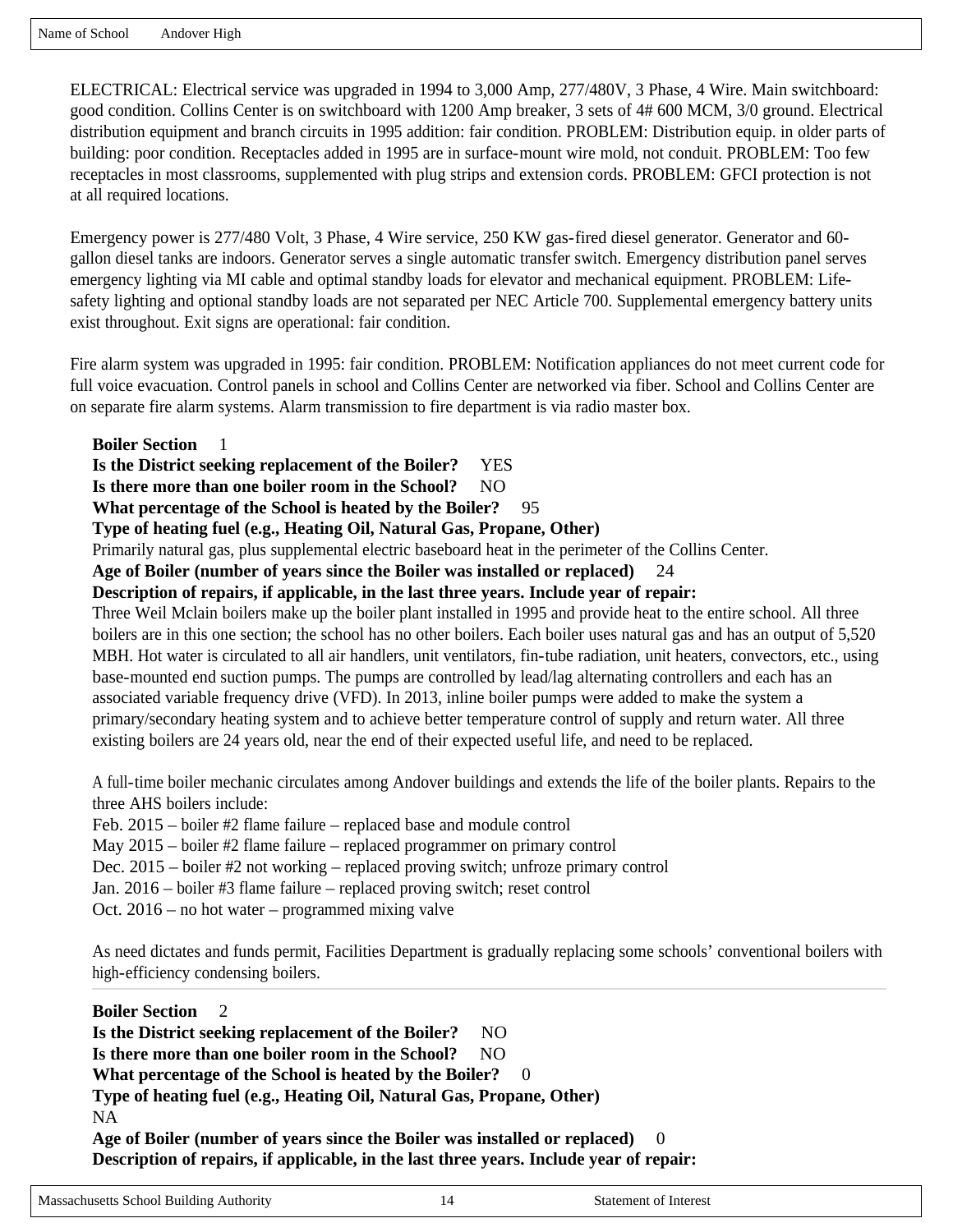NA

| <b>Boiler Section</b><br>3<br>Is the District seeking replacement of the Boiler?<br>N <sub>O</sub><br>Is there more than one boiler room in the School?<br>N <sub>O</sub><br>What percentage of the School is heated by the Boiler?<br>$\theta$<br>Type of heating fuel (e.g., Heating Oil, Natural Gas, Propane, Other)<br><b>NA</b> |  |  |  |  |  |
|---------------------------------------------------------------------------------------------------------------------------------------------------------------------------------------------------------------------------------------------------------------------------------------------------------------------------------------|--|--|--|--|--|
| Age of Boiler (number of years since the Boiler was installed or replaced)<br>$\theta$                                                                                                                                                                                                                                                |  |  |  |  |  |
| Description of repairs, if applicable, in the last three years. Include year of repair:<br>NA.                                                                                                                                                                                                                                        |  |  |  |  |  |
| <b>Boiler Section</b><br>$\overline{4}$                                                                                                                                                                                                                                                                                               |  |  |  |  |  |
| Is the District seeking replacement of the Boiler?<br>NO.                                                                                                                                                                                                                                                                             |  |  |  |  |  |
| Is there more than one boiler room in the School?<br>N <sub>O</sub>                                                                                                                                                                                                                                                                   |  |  |  |  |  |
| What percentage of the School is heated by the Boiler?<br>$\theta$                                                                                                                                                                                                                                                                    |  |  |  |  |  |
| Type of heating fuel (e.g., Heating Oil, Natural Gas, Propane, Other)<br><b>NA</b>                                                                                                                                                                                                                                                    |  |  |  |  |  |
| Age of Boiler (number of years since the Boiler was installed or replaced)<br>$\theta$                                                                                                                                                                                                                                                |  |  |  |  |  |
| Description of repairs, if applicable, in the last three years. Include year of repair:<br><b>NA</b>                                                                                                                                                                                                                                  |  |  |  |  |  |
| <b>Boiler Section</b><br>.5<br>Is the District seeking replacement of the Boiler?<br>NO.                                                                                                                                                                                                                                              |  |  |  |  |  |

Is there more than one boiler room in the School? NO What percentage of the School is heated by the Boiler? 0

**Type of heating fuel (e.g., Heating Oil, Natural Gas, Propane, Other)** 

NA **Age of Boiler (number of years since the Boiler was installed or replaced)** 0 **Description of repairs, if applicable, in the last three years. Include year of repair:**  NA

#### **Has there been a Major Repair or Replacement of the HVAC SYSTEM?** YES **Year of Last Major Repair or Replacement:(YYYY)** 1995 **Description of Last Major Repair or Replacement:**

The 1995 addition/renovation replaced: boilers; unit ventilators in classrooms and cafeteria; air handling units with cooling for offices, media center, and interior classrooms; air handling units without cooling for kitchen, lobby, locker rooms, gymnasiums, fieldhouse and mechanical spaces.

The school's heating medium is hot water provided by 3 oil and natural gas fired hot water boilers. Classrooms have individual unit ventilators. Air handler with DX and hot water coils provides the media center HVAC. Main office area's HVAC is provided by rooftop units with terminal reheat VAV boxes and hot water baseboard. Gym and fieldhouse have multiple air handlers with hot water coils. Collins Center auditorium's HVAC is provided by 6 rooftop units (12 years old) with electric cooling and gas heat. Several perimeter rooms in Collins Center (band and chorus rooms and associated offices) have electric baseboard heat.

Facilities Department receives a continuing stream of work orders for the AHS HVAC system. PROBLEM: Due to its age, the system requires more maintenance to keep temperatures at a comfortable level in every season. PROBLEM: Repairs cannot always be made the same day, making teaching-learning uncomfortable. PROBLEM: All classroom unit ventilators are controlled by an aging, high-maintenance, and very expensive pneumatic system. The pneumatic air tubes frequently crack, again making it difficult to maintain control of the system.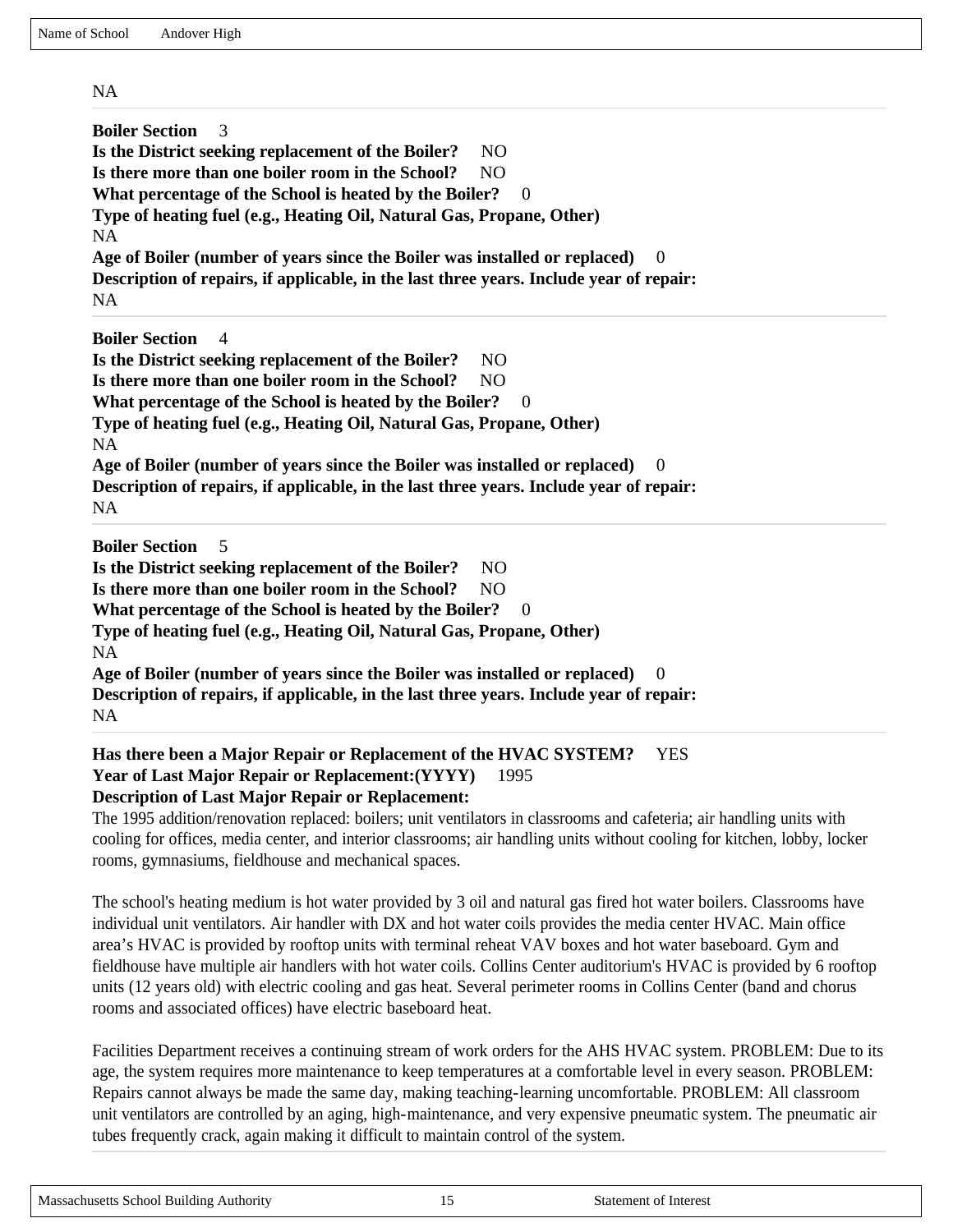### **Has there been a Major Repair or Replacement of the ELECTRICAL SERVICES AND DISTRIBUTION SYSTEM?** YES

**Year of Last Major Repair or Replacement:(YYYY)** 1996

**Description of Last Major Repair or Replacement:** 

Main switchgear, generator, and panels were replaced in 1995; no major repairs since. Existing Cutler Hammer main switchboard: good condition; serves Collins Center with 1200 Amp breaker and three sets of 4# 600 MCM and 3/0 ground.

1995 building addition/renovation included electrical service upgrade to 3000 Amp, 277/480V, 3 Phase, 4 Wire service; installation of gas-fired diesel generator; and installation of distribution equipment and branch circuits for fieldhouse, lobby, and science wing. Branch circuitry in 1995 section: fair condition. Existing 250 KW natural gas fired generator: fair condition, but does not comply with current code. PROBLEM: Distribution equipment in pre-1995 building: poor condition.

Interior lighting varies from excellent LED to fair 2x4 troffers with fluorescent fixtures. Exterior lighting: fair condition, but is not LED.

PROBLEM: Main Electric Room door hardware does not comply with NEC and lacks panic hardware. NFPA 101 life safety code requires Exit signs both high and low when service equipment exceeds 1200 Amp. Electrical subpanels are located throughout building—in closets and in exposed public areas. PROBLEM: Panels are circuit breaker type; however, all pre-1994 panels are obsolete and in poor condition. PROBLEM: Plug mold in laboratories is deteriorating. A number of extension cords and plug strips are in use and can create a safety issue. PROBLEM: Some kitchen receptacles lack GFCI protection.

**BUILDING INTERIOR: Please provide a detailed description of the current building interior including a description of the flooring systems, finishes, ceilings, lighting, etc. (maximum of 5000 characters).**

AHS interiors are clean and well maintained, but many materials are worn and beyond their useful life.

EXPOSED STRUCTURE: 1966 Sections A and D are concrete frame structures with exposed, unpainted concrete columns, sheer walls, stairs, beams, floors, and roof deck. The 1995 fieldhouse, art rooms, and lobby have exposed steel trusses, beams, and roof decks.

FLOORS: primarily VCT; carpet in the library, auditorium and some classrooms; quarry tile in entry lobby, lobby stairs and corridors, and kitchen; ceramic tile in bathrooms; poured epoxy in locker rooms; sprung wood in the gymnasium; rubber athletic flooring in the fieldhouse; exposed concrete in mechanical and storage rooms. In Section A, VCT and carpet are installed on top of asbestos floor tile. VCT is in varying condition, with evidence of water damage at lower levels and cracking above unstable substrates. Carpet is worn, except for recently installed carpet in the Collins Center.

PARTITIONS: Primarily painted CMU; unpainted brick in the library, entry and Collins Center lobby; GWB over metal studs in the administrative suite and where rooms have been added or subdivided; ceramic tile in toilet rooms. Walls are in good condition; however, areas with unpainted brick are dark.

DOORS & BORROWED LITES: Primarily hollow metal frames with flush wood doors in good but worn condition. There is minimal glass at classroom doors, so very little visibility into and out of rooms. Hardware is in good condition and generally compliant with access and life-safety codes.

CEILINGS: Primarily suspended acoustic tile ceilings, in varying conditions. The windowless library and gym have no ceilings, leading to poor acoustics and a perception that the spaces are dark because there is no surface to reflect light.

LIGHTING: Over the past 7 years, Facilities has retrofit the Dunn Gym, fieldhouse, Collins Center stage and hallways, some bathrooms and meeting rooms, and all academic hallways with LED lighting. Facilities is currently retrofitting the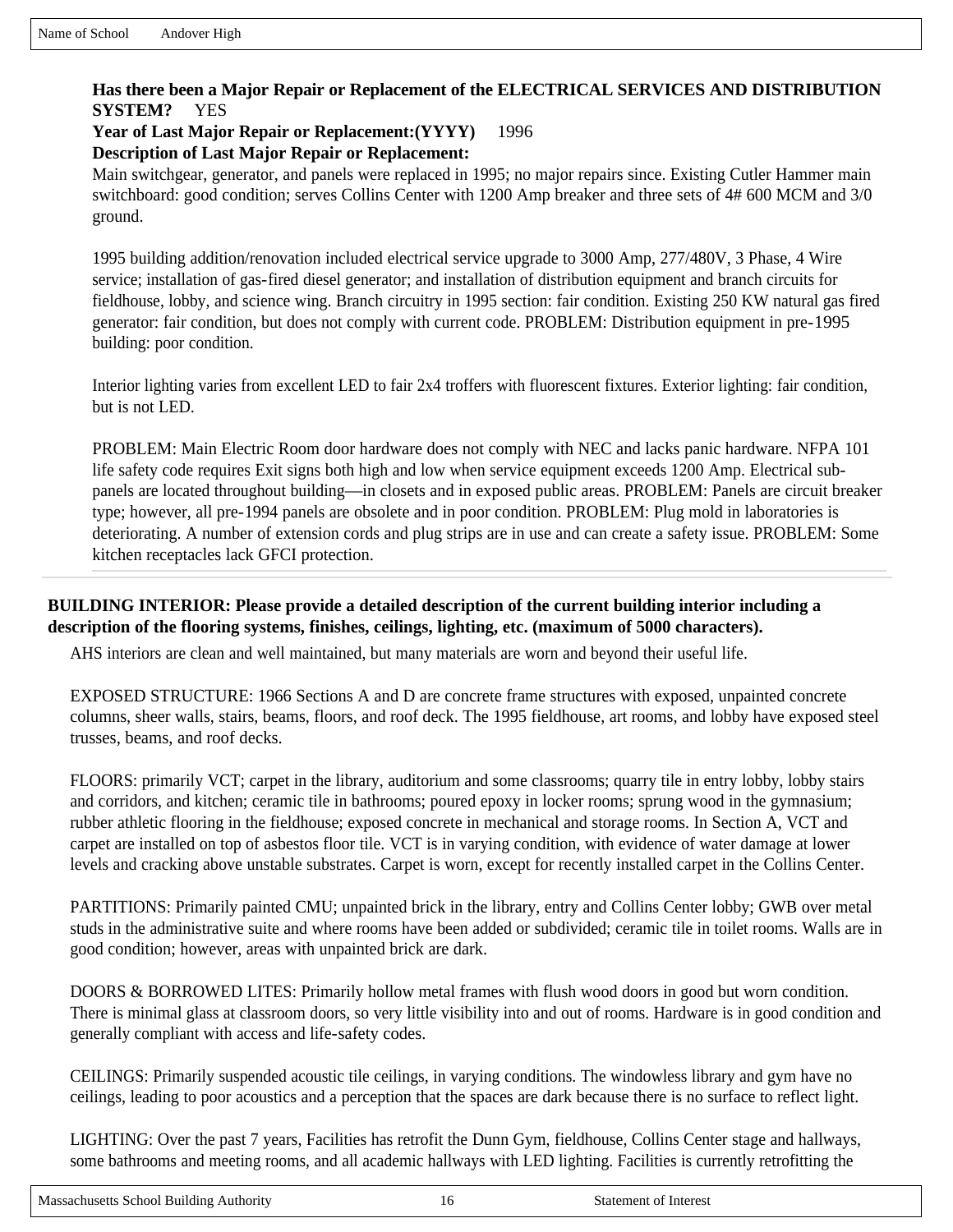fluorescent fixtures to LED in the Collins Center band and choral rooms. The district hopes to move towards classroom retrofits as well, but exact plans have not been formulated.

CASEWORK: Core classrooms do not have storage units; at classrooms' current sizes, there is no space for casework. Science labs have worn and outdated fixed casework (storage cabinets, shelving) that can't accommodate varied classroom activities or be easily altered to support curricular changes.

CORRIDORS & STAIRS: Corridors and stairs in the 1966 building are narrow with no natural light. Corridors are lined with rarely used, full-height lockers set on masonry curbs. Borrowed lites provide views from the corridor into the library, but most rooms have minimal glazing and limited views, increasing the sense of confinement in this part of the building. New sections of the building have wider, brighter corridors and stairs; however, multiple levels and stairs cause navigational confusion. The 1995 entry has an excessively large lobby, corridors, and main stair that are not effective program space.

ELEVATOR: One elevator at the entry serves the whole building, providing access to all spaces except upper levels of the Collins Center. The elevator meets accessibility code requirements, but due to the length of the building and multiple nonaligned levels, the single elevator does not effectively support the needs of students or faculty with mobility issues. If a student is in class in the far corner of the science wing and the next class is in the far corner of the floor below, s/he would need to travel 600 feet to the elevator and another 600 feet to the next class—a distance that approaches one-quarter of a mile. In practice, AHS must schedule classes for mobility-challenged students in rooms near the elevator, preventing them from access to the full range of courses offered. Such scheduling may not be feasible for temporary issues, such as a broken ankle.

TOILET ROOMS: Facilities is in the process of updating toilet rooms, with a few renovated each year. Renovations include replacing floors and wall tiles, toilet partitions, accessories, plumbing fixtures and fittings, and light fixtures. Roughly 15% of the toilet rooms have been renovated, with the remaining scheduled for completion over the next 10 years.

**PROGRAMS and OPERATIONS: Please provide a detailed description of the current grade structure and programs offered and indicate whether there are program components that cannot be offered due to facility constraints, operational constraints, etc. (maximum of 5000 characters).**

Andover High School serves grades 9-12, plus special needs students in a program for ages 18-22.

AHS follows the MA Core requirements for high school program of studies. Students are expected to have 4 years of English and math, 3 years of lab sciences and history/social studies, 2 years of a world language, 1.5 credits in either the arts or digital learning, and follow state law for PE/health. Most students have an opportunity for 3.5 credits of elective offerings.

In addition to standard core requirements, AHS offers AP programs, dual enrollment, a global engagement endorsement, virtual and on-line learning, and the AVID support program. Virtual coursework is completed in the office of the director of guidance because no library, classroom, or alternative space is available. Each department is limited in what courses it can offer, based on enabling all students to meet graduation requirements. The school has a contract with VHS (Virtual High School) to assist in offering students additional course offerings, but lacks a dedicated distance learning space, which also hinders the school's ability to create its own virtual learning consortium.

Additional advanced or tangential courses, regardless of interest, cannot be offered because of space constraints. For example, AHS offers fewer sections of Psychology than requested because those classrooms and additional teaching sections must be used to fulfill graduation requirements. The same pattern exists in visual arts, dramatic arts, engineering, computer programming, English language arts, world language, physical education, health, and social studies.

AHS is unable to offer students in social studies courses a space to meet, debate, and discuss relevant issues. Students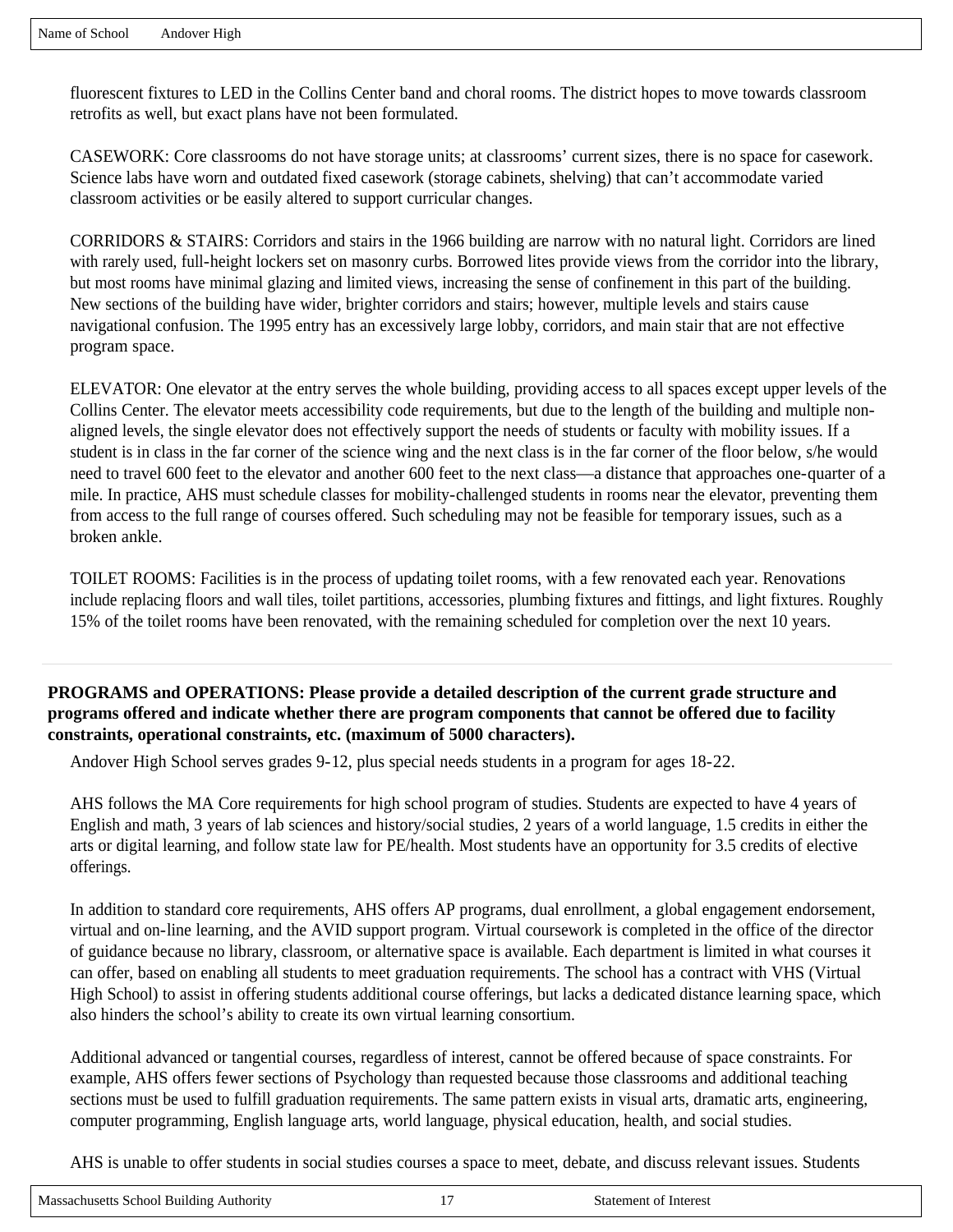and classes are not able to combine to collaborate or to share the ideas presented in the courses. Social studies and English classes are a natural fit for interdisciplinary work and combined course work, but AHS has only one room large enough for this type of course.

Students learn science best through experimentation and hands-on applications. Science courses are taught in small lecture-style classrooms and separate labs. With the small size of the science classrooms and the large numbers of students that move through the classes, there is little opportunity for individual students to engage in those personalized activities. Any use of science labs must be scheduled in advance and cannot be easily integrated with lectures or non-lab group work. The lab arrangement is driving curriculum instead of the other way around.

There is no medium-sized space where 2 or 3 classes can come together to work, discuss, and collaborate. There are no opportunities for students to gather to hear any type of speaker in a smaller venue outside the Collins Center. There are no small-group rooms for student collaboration and project-based learning.

Art rooms are located in the basement, have limited natural light and are too small to accommodate current class size and demand, especially in photography, ceramics, and digital design. Space limitations reduce the scope of any student art exploration. Space to store large art projects is virtually non-existent. The basement lacks visibility and there are no areas to display student work, so students are often unaware of the art curriculum. A dance program that was a physical education component is no longer offered due to lack of space.

The special education program for ages 18-22 had to be moved to the Central Office for lack of space at AHS. Other special education classes are housed in inadequate spaces and there is no space for a program for students with emotional disabilities. Several badly needed support services—another psychologist, drug and alcohol counseling, mental health clinic—are not available because of lack of office space.

AHS has a prototype space for applying current research in educational pedagogy, but it is grossly inadequate for the entire school community. Teachers are limited in promoting the design thinking process because of the lack of engineering and maker spaces or collaborative learning commons. Students cannot see each other engaged in the creative process because spaces are tucked away in corners and remote sections of the school. The prototype space lacks electrical and mechanical capacity, and inhibits true building opportunities because of space and infrastructure. With only one dedicated available design space for students to engage in a design thinking process, teachers find it difficult to schedule time there because of high demand.

AHS hosts a robotics club but is unable to capitalize on this interest during the school day because there is space for only an introductory robotics course. Similarly, AHS can offer only two introductory courses in Engineering —one in Mechanical & Civil and the other in Electrical & Energy.

**EDUCATIONAL SPACES: Please provide a detailed description of the Educational Spaces within the facility, a description of the number and sizes (in square feet) of classrooms, a description of science rooms/labs including ages and most recent updates, a description of the cafeteria, gym and/or auditorium and a description of the media center/library (maximum of 5000 characters).**

Building Sections A and B have 50 core academic classrooms (for English, Math, Social Studies, and World Language classes), 18 science classrooms/labs and 13 special education spaces. Of these, 41 have less than 775 sf with the smallest at 704 sf. Four classrooms are within the MSBA-recommended range averaging 923 sf. Four classrooms averaging 1038 sf accommodate larger-than-average classes but not combined classes. One 1468 sf classroom is regularly used for double-section classes. No small-group rooms are available for core academics. Most rooms have tablet armchairs in lecture-style arrangement and cannot be readily reconfigured for group work. Classroom technology includes projectors, whiteboards and Wi-Fi.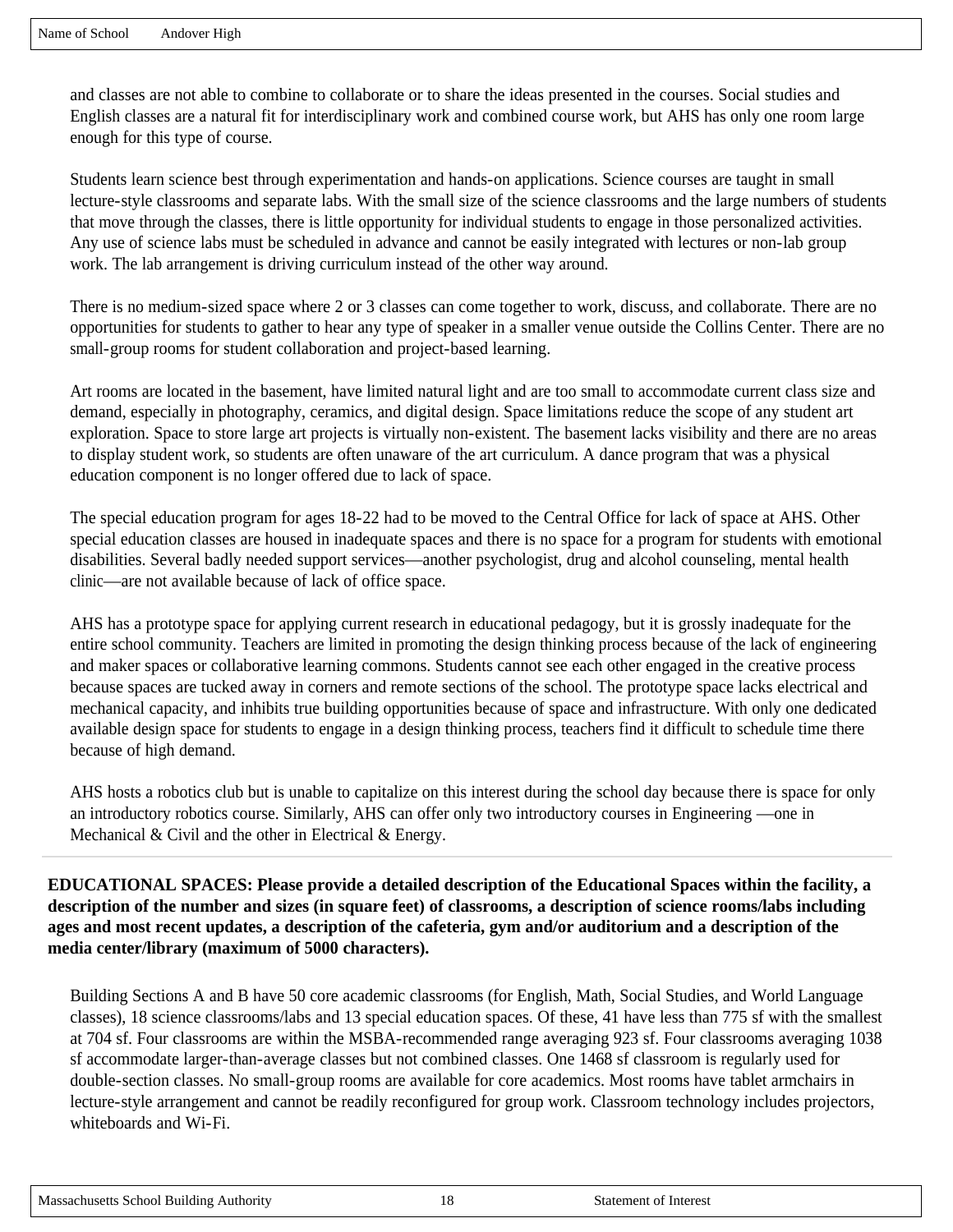Science is taught in 6 classrooms (average 863 sf) and 12 labs (average 1155 sf). This complicates scheduling teachers who share the spaces, requires teachers to set up labs multiple times if sections are not taught back-to-back, and precludes the integration of lecture, lab and group work modes. Science labs have original 1995 equipment and fixed benches that inhibit collaboration. AHS teaches advanced courses in anatomy and marine biology. Remaining areas in the Section B "science wing" are used for other subject areas.

Special needs spaces include 1 self-contained special education classroom of 1012 sf, 2 academic support spaces of 923 sf and 1030 sf, and 13 small-group and resource rooms averaging 378 sf. No special education spaces have toilet rooms. Most rooms were designed as offices, storage rooms or other support spaces and are inadequate size for current use. Some programs have 2 or more teachers, paraprofessionals and peer mentors assigned to 1 student, adding to the congestion. Mobility equipment, specialized furniture and other physical resources crowd the rooms.

Six visual arts classrooms and a darkroom support general art, ceramics, photography and digital design/photography. Classrooms average 967 sf, limiting the scale and type of artwork students can work on and the number of students who can enroll. Art rooms are in the basement of sections A and E. Three rooms have skylights; 3 have no natural light.

Technology/Vocational space includes 3 technology/computer classrooms of 1050 sf located in areas carved out of the library space; 2215 sf of film/video production space shared with Andover Public TV; and a music production studio located in a former music storage room. Engineering is taught in a small classroom, once part of the library. Entrepreneurship/marketing is taught in another space with no wall separation from the main library.

The 38,178 sf Collins Center houses 4608 sf of music space; a 10,331 sf auditorium with 1200 seats; 3497 sf stage; 3598 sf scene shop; 1081 sf in 4 dressing rooms; and several offices. Music rooms are used exclusively by AHS. Other Collins Center spaces are used jointly by AHS, Town and community groups who rent the space for evenings and weekends. Shared use limits AHS performing arts program offerings.

The Library/Media Center is 7068 sf—about 63% of MSBA's recommendation. Significant portions of the library have been converted to innovation classrooms for engineering, computer programming and entrepreneurship that are not physically or acoustically separated from the library. Other library areas are often used by full classes that need a large open space; e.g., health classes teaching CPR. The library's physical nature—a windowless, concrete structure with unpainted brick walls—makes it dark and echoing. The 2012 accreditation site visit report from NEASC noted (p. 10, attached), "... the school's library media center is outdated in terms of its digital and print resources as well as its physical condition."

The Dunn Gymnasium (built in 1966) houses a basketball court with bleacher seating and supports PE and athletic teams. The 13,007 sf gym's occupancy permit is for 1200 people. Five additional spaces totaling 4979 sf are used for fitness, weight training and yoga. The basketball court, fitness, weight and yoga rooms lack windows or skylights. The fitness and weight training areas were originally PE storage spaces. Locker and team rooms total 8086 sf. No classrooms are nearby so health is taught in the main academic building. There is sufficient space for PE and sports teams but finishes are worn and equipment outdated. The ~28,385 sf fieldhouse has a running track and 3 basketball courts, and is used for PE, AHS athletic teams, Town sports teams and Town recreational activities.

The Cafeteria has 7300 sf of usable area within a larger space that includes 2 stairways and a primary circulation route. The stairs and circulation separate dining area from kitchen and serving line, causing disruption for students getting their lunch and for students passing through. The serving line is traditional single-file and limits how quickly students can be served. AHS added a deli station in a separate area to relieve some of the congestion.

**CAPACITY and UTILIZATION: Please provide the original design capacity and a detailed description of the current capacity and utilization of the school facility. If the school is overcrowded, please describe steps taken by the administration to address capacity issues. Please also describe in detail any spaces that have been converted from their intended use to be used as classroom space (maximum of 5000 characters).**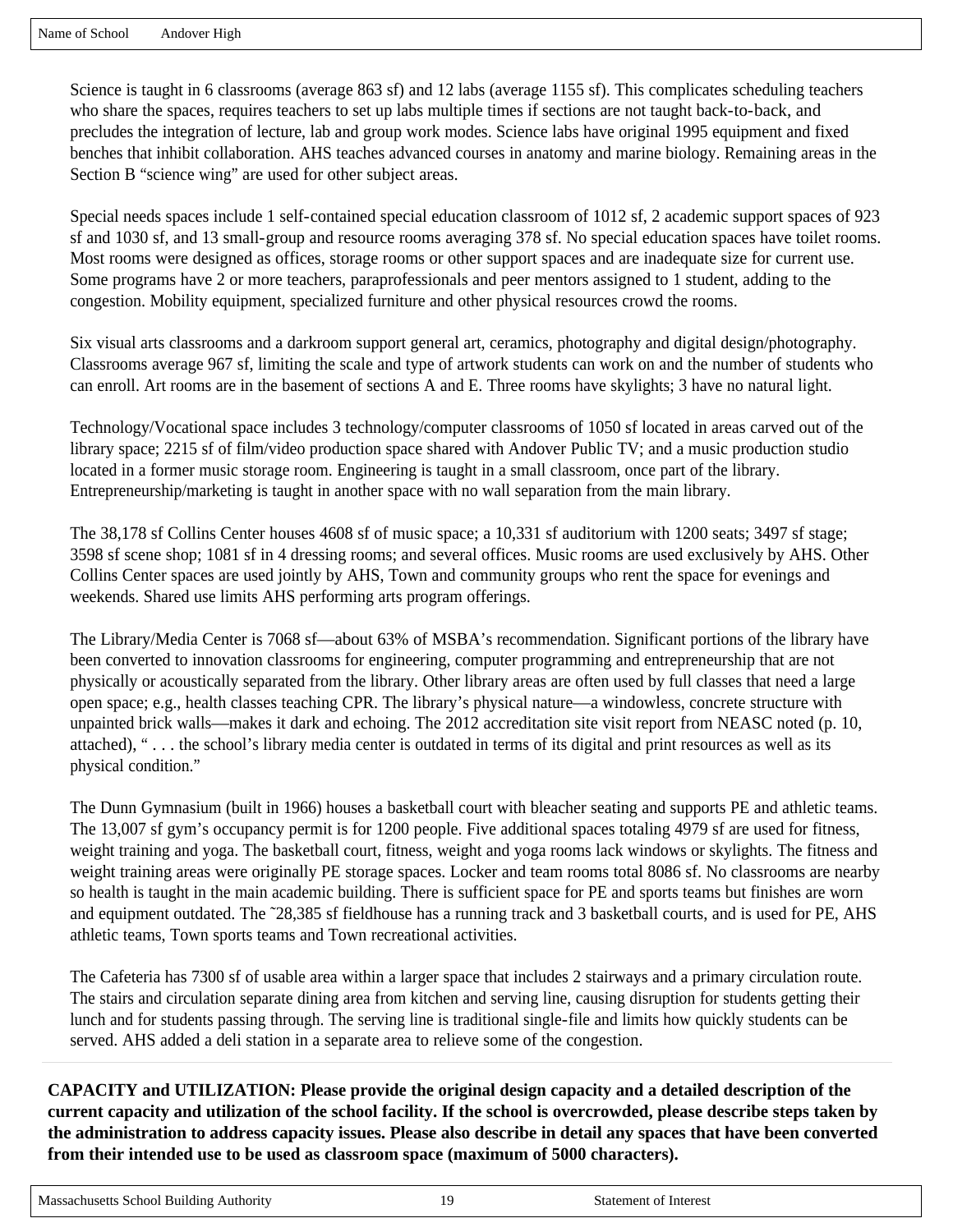Andover High School was designed in 1965 for 1200 students in grades 10-12. In 1995, the science wing, fieldhouse and lobby were added to accommodate the addition of grade 9, bringing the planned student body to 1600. Enrollment has grown substantially since then and is now at 1796. Complicating matters, the design of the original building and the addition did not plan for growth in the special education and English language learner populations. Although the 1995 renovation was meant to accommodate 1600 students, by current MSBA space standards AHS's core academic space effectively accommodates an enrollment of only 1400 students. That means the school is currently 396 students—or 28%—above capacity. Enrollment has steadily climbed, averaging 1790 students for the past seven years and peaking at 1806 students in 2016-2017. Projections are for increases in coming years to an enrollment exceeding 1900 and reaching 1971 in 2032. Undersized academic spaces compound the problem of overcrowding.

AHS has accommodated the lack of space by increasing the number of students per class, converting non-classroom space into classrooms, and scheduling teaching spaces to 95-100% utilization. However, with 95-100% of the classrooms occupied at all times throughout the day, scheduling is very time consuming and cannot accommodate students' class preferences.

The district and town engaged MGT of America to assess all school and town facilities. MGT released its updated analysis of Andover Public Schools in April 2017. Part of that study looked at "functional capacity," defined as the number of students the school can accommodate given the specific educational programs, the class schedules, and the student-teacher ratios. MGT found that AHS has a functional capacity of 1517 students. It also found that AHS has a current utilization rate of 117%, which is deemed "inadequate." The pressure for space is projected to rise to a utilization rate of 130% by the year 2025.

Based on MGT's findings, the district initiated a feasibility study process and contracted with HMFH Architects to examine space and facility needs at AHS and propose potential solutions. The analysis found that although the fieldhouse and Collins Center auditorium are large, the school's core academic space accommodates only 1400 students, based on current MSBA standards. Even more concerning, space for special needs classrooms and support is only 53% of MSBA guidelines.

About 25 rooms designed for other uses are now used as classrooms. Many of these spaces are too small, are not equipped with appropriate ventilation systems, are not acoustically separated from adjacent spaces, have no windows, or are otherwise substandard as teaching space. Examples: teacher dining space is now a classroom; book storage rooms are now small-group instruction spaces; one storage room became a small-group instruction space by cutting a doorway into a solid concrete pier; music storage room is now a music production classroom; teacher planning rooms and offices are now special needs small-group rooms or resource rooms; theatrical storage area is now a multimedia lab classroom; sections of the library are now classroom spaces; physical education storage rooms and athletic team rooms are now to fitness, yoga, and weight training rooms; section of the scene shop is now a drama classroom. To create a program for students with special needs, a special education teacher workspace was converted into a small classroom that can hold only 8 students. To make up for losing that workspace, a theater closet and small storage area were converted to office space that houses 4 special education teachers.

In addition to the inappropriate physical conditions for classroom use, the repurposing to classrooms has displaced the original uses of those rooms, adding pressure to other aspects of the school; e.g., the loss of offices and teacher dining space means there is not adequate teacher planning space; cafeteria and book storage areas are now teacher workrooms; and a career center is now office space.

Class sizes have been maximized based on student demand. Alternate means of attaining credits, such as virtual courses and dual-enrollment courses at area colleges, have been implemented to reduce pressure on class size and space constraints. Limits have been placed on students' use of the library. A fourth lunch period was worked into the schedule so that fewer students would be in the cafeteria at any one time and there would be enough seats for everyone. All Advanced Placement testing was moved to the Old Town Hall because there is no space to administer and proctor the exams at the school. The special education program for ages 18 to 22 was moved off site to the administrative building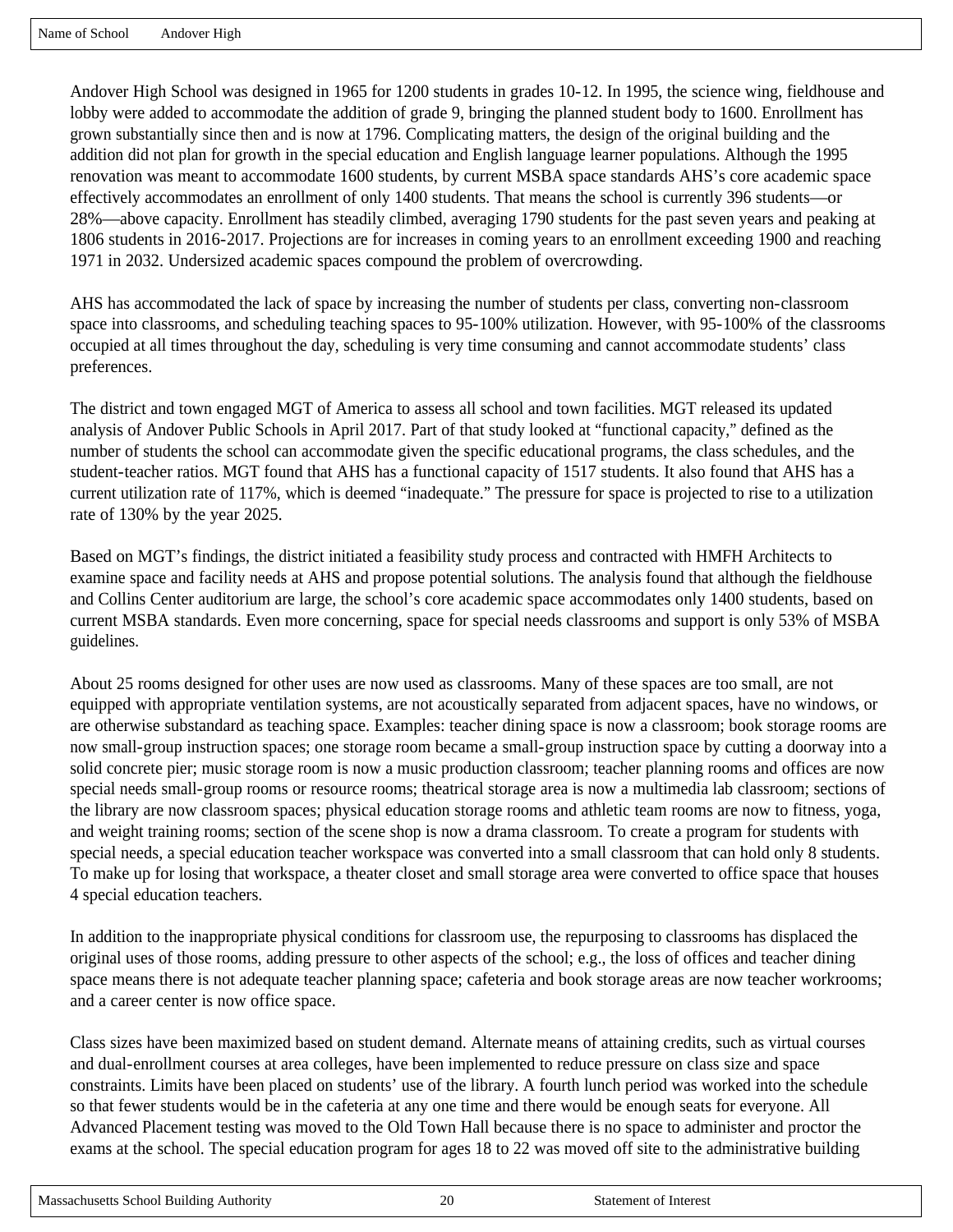because there is no space at the high school. Modular units were considered but rejected because of lack of available site, added problems with traffic and parking, and high cost given their short lifespan.

### **MAINTENANCE and CAPITAL REPAIR: Please provide a detailed description of the district's current maintenance practices, its capital repair program, and the maintenance program in place at the facility that is the subject of this SOI. Please include specific examples of capital repair projects undertaken in the past, including any override or debt exclusion votes that were necessary (maximum of 5000 characters).**

Plant and Facilities in the Dept. of Municipal Services oversees the facilities management, maintenance and construction responsibilities for all Town and School buildings. Andover has a comprehensive program to perform daily preventive maintenance/repairs on all buildings. A computerized maintenance system has been in place more than 20 years. Andover has in-house staff representing all trades who perform these services and respond to repair issues on a timely basis, using contractors and outside labor as needed. The District and Facilities maintain a working list of deferred maintenance projects. Each year, a few projects are submitted to Town for consideration in the next budget. The current list for AHS includes \$7.5 million to correct deficiencies in the site and another \$2.7 million for projects such as carpeting, painting, replacing window gaskets, putting rubber treads on stairs, etc. This list does not include repair or replacement of major facility systems (e.g., HVAC). Improvements to all Andover schools exceeded \$4.9M in 2018.

Capital repair projects are prioritized collaboratively each year by the superintendent and Facilities, with input from principals, then taken through the budget process to a vote at Town Meeting. There have been no recent override or debt exclusion projects for the high school; there was a debt exclusion to replace the Bancroft Elementary School in 2010.

Andover Facilities has recently spent the following on maintenance tasks at the high school alone:

FY 2015 \$256,485 FY 2016 \$377,555 FY 2017 \$509,870 FY 2018 \$536,670 FY 2019 YTD \$318,155 Total \$1,998,735

Maintenance costs are increasing as the AHS building and its components age. A Metasys energy management system enables remote control of building systems. AHS is equipped with a Schneider Building Analytics diagnostic program to alert staff to system failures and predictions. Due to the age of the facility, small construction projects and renovations are undertaken to improve the educational delivery at AHS. Energy efficiency is compromised by an aged and modified unit ventilator system and concrete floors that extend through the un-insulated façade, allowing cold temperatures to infiltrate the building and cause erratic temperature swings and room-to-room inconsistencies.

In 2018, the Town spent \$759,470 on capital projects and maintenance repairs combined at the high school, including:

- Painting of the clouds and walls in Collins Center Auditorium
- Expansion of handicapped parking area and lighting at Lovely Field

• Construction of a security vestibule at the entry, including added doors, cameras, security window, exterior intercom with camera, protected security workstation and LobbyGuard software and computers

- Upgrade of camera security servers
- Repairs to Lovely Field press box
- Added stairway cameras
- Converted old locker areas outside classrooms into breakout spaces with benches and tables
- Steam cleaned field house floor
- Drainage improvements and repaving of area behind the Collins Center
- Repair of drainage issues at main entrance

In 2017, the Town spent \$1,483,153 on capital projects and maintenance repairs combined at the high school, including: • AHS/School—Installed LED lighting in hallways and stairwells, new freezer, and snack bar door; created an office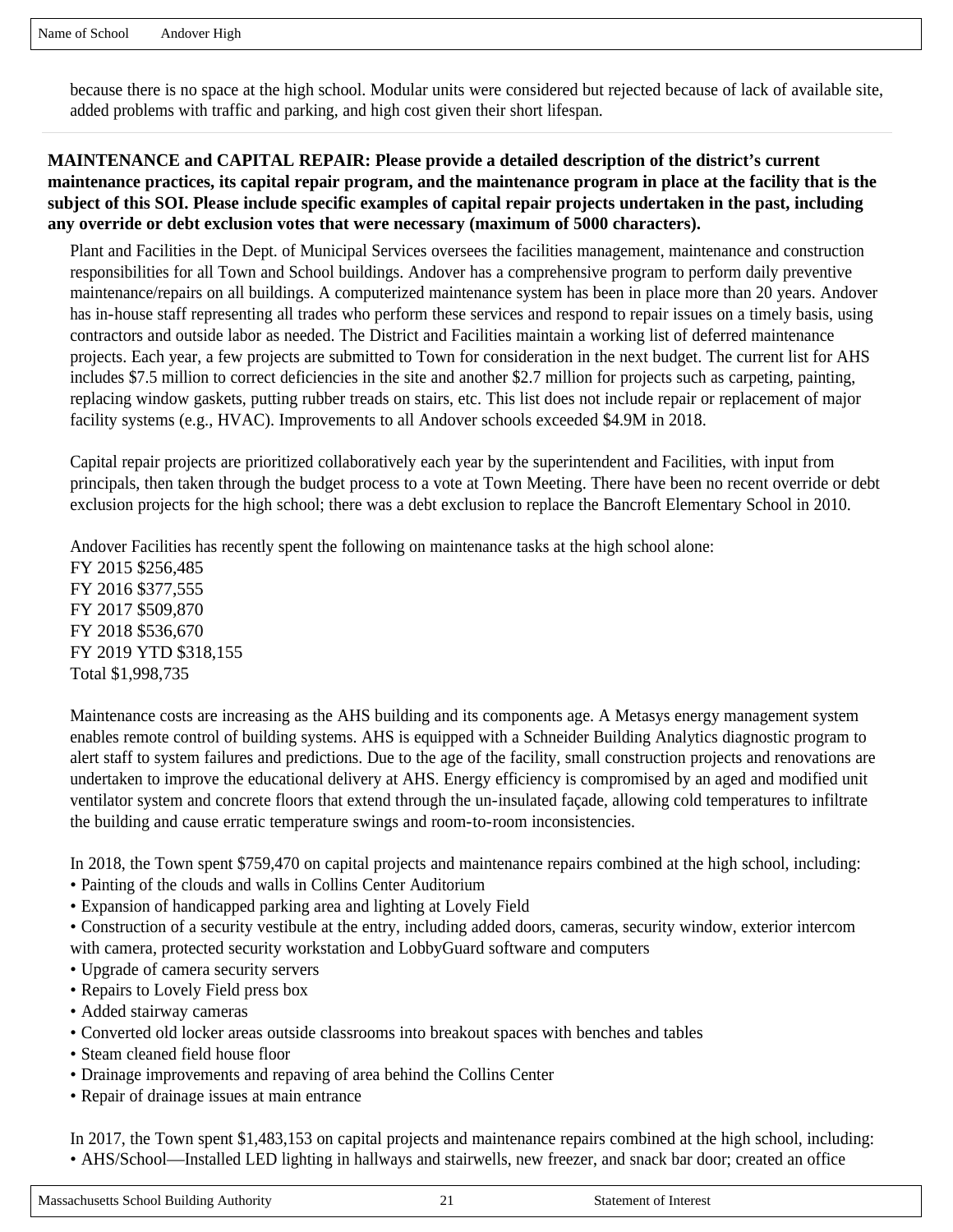space with heat and ventilation; installed sound absorbing ceiling panels in 23 classrooms to support students with impaired hearing; painted 30 classrooms and 81 exterior doors; repaired flooring and placed carpeting in several rooms; repaired Lovely Field fence; minor renovations in classrooms and library.

• AHS/Collins Center—Replaced façade; replaced LED stage lighting and upgraded controls; installed new hallway ceiling tiles; cleaned carpeting; installed new carpeting in band and chorus rooms; renovated bathroom and dressing rooms, including LED lighting; painted hallways, ticket booth and auditorium cloud panels.

Other recent projects at the high school have included:

- 2019 Created two offices from former storage rooms, including flooring, HVAC systems, painting and LED
- 2019 Epoxy floor refurbishing in Collins Center seating area
- 2019 HVAC system pumps

• 2017 – Pulled cable to enable 2-way radio communication between first responders who are both inside and outside the building

- 2017 Retrofitted exterior LED lighting for wall packs, street lighting, and parking lots
- 2016 Pulled miles of new wire for new telephone system and existing intercom/clock/speaker systems
- 2016 Brought wiring up to fire code in the stage area of Collins Center
- 2016 Replaced 7 pairs of outdated smoke doors with electronic doors
- 2016 Removed hazardous underground oil tank that was no longer in use
- 2016 Installed door security blinds/shades in all rooms
- 2015 Installed new roadway lighting at Lovely Field
- 2015 Used grant funds to improve energy efficiency by sealing cracks and weather stripping doors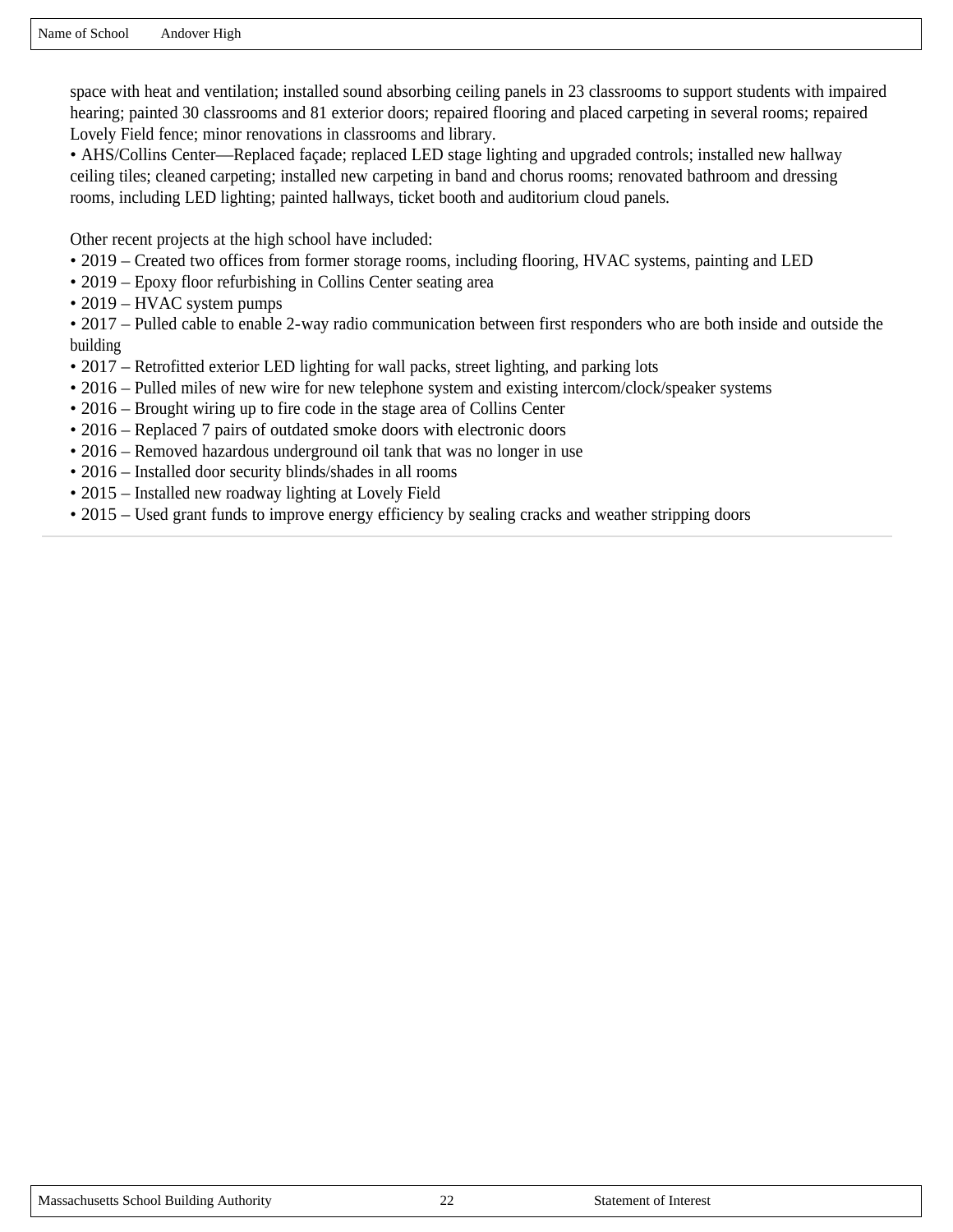#### *Question 1: Please describe the existing conditions that constitute severe overcrowding.*

Andover High School was originally designed for three grades (10-12) with an enrollment of 1200 students. The 1995 addition/renovation provided space for up to 1600 students and the ninth grade was added. However, the need to provide sufficient space for special education, English language learning, and other special programs has decreased the overall functional capacity. The term "functional capacity" takes into account the types of programs and services that are actually provided in the various classroom spaces. According to the analysis by MGT in its "Development of Comprehensive Facility Plan for Town of Andover and Andover Public Schools," the functional capacity of Andover High School is 1517 students. However, based on MSBA's square footage standards, HMFH Architects calculates that the core academic areas have a capacity of only 1400 students (see "Andover High School Feasibility Study Report—Evaluation of Existing Conditions"). In the 2018-2019 school year, the onsite population of AHS is 1767 students, with another 29 students served and housed offsite due to the lack of classroom availability. Therefore, AHS is now about 275-400 students above its functional capacity. Both the Cropper GIS enrollment projections (see "Andover 20-Year Enrollment Forecasts") and MGT's projections anticipate that enrollment will exceed 1900 students over the next twenty years, thereby exceeding the building's current functional capacity by more than 500 students.

Cropper GIS updated the enrollment projection figures in October 2018 (see attached "Andover 20-Year Enrollment Forecasts"). The projections for AHS show that by October 1, 2022, the enrollment will increase to 1854. Enrollment will peak at 1971 in 2032. The School Committee remains committed to building AHS to accommodate a long-term enrollment of 1900. However, unless the district moves quickly, this project will not be completed in time to offset an even more significant short-term increase in enrollment, which will exacerbate overcrowding for a few years even in a new or renovated building. It takes five to six years from MSBA's initial acceptance of the SOI until a building project is completed. Enrollment will be even higher by the time this multi-year process is finished, adding to the urgency of starting down this path as soon as possible.

The MGT analysis also looked at Andover High School's utilization rate, which is calculated by dividing the enrollment by the capacity. The utilization rate is used to determine if the facility has excess space or if it is lacking sufficient space for the given enrollment. Andover High School's utilization rate now stands at 117% (meaning it lacks space) and is projected to reach 130% by 2025. The school's daily room usage exceeds 95%, and 75% of the faculty do not have an assigned classroom. High usage leads to scheduling difficulties, with some faculty members teaching in three or four different classrooms each day and spending time traveling across the building when they want to be providing student support before or after classes. There are no departmental office spaces or workrooms to provide a home base for teachers traveling between classrooms. Because there are no empty classrooms to work in, they resort to using the library, cafeteria, hallways, or other public spaces for planning, grading, and one-on-one student meetings. In addition, many spaces, such as closets and offices, have been converted into teaching spaces. This creates an additional problem of insufficient storage space for instructional materials, spare furniture, or student projects.

The spaces within the school are overcrowded as well. Because 80% of classrooms are smaller than MSBA-recommended sizes and almost half the classes have 25 or more students, the classroom space is crowded, limiting the kind of engaging activities and projects that teachers can offer. The library is approximately half the size needed for a school with this enrollment, and the cafeteria's small size requires that the school hold four lunch periods, adding complexity and disruption to the school schedule. The students who choose to buy their lunch each period are served in a single-line arrangement, resulting in some students getting their lunch only a few minutes before the period ends. As noted in the attached 2012 "Report of the Visiting Committee for Andover High School" by the New England Association of Schools and Colleges, Commission on Public Secondary Schools, "the cafeteria space is inadequate with many students sitting on heating units and competing for the limited number of chairs" and "the school's library media center is outdated in terms of its digital and print resources as well as its physical condition." These conditions have become even more compromised with the sectioning off of areas in the library for additional classrooms.

The corridors and stairways in the original building were designed for a smaller student population and now cause excessive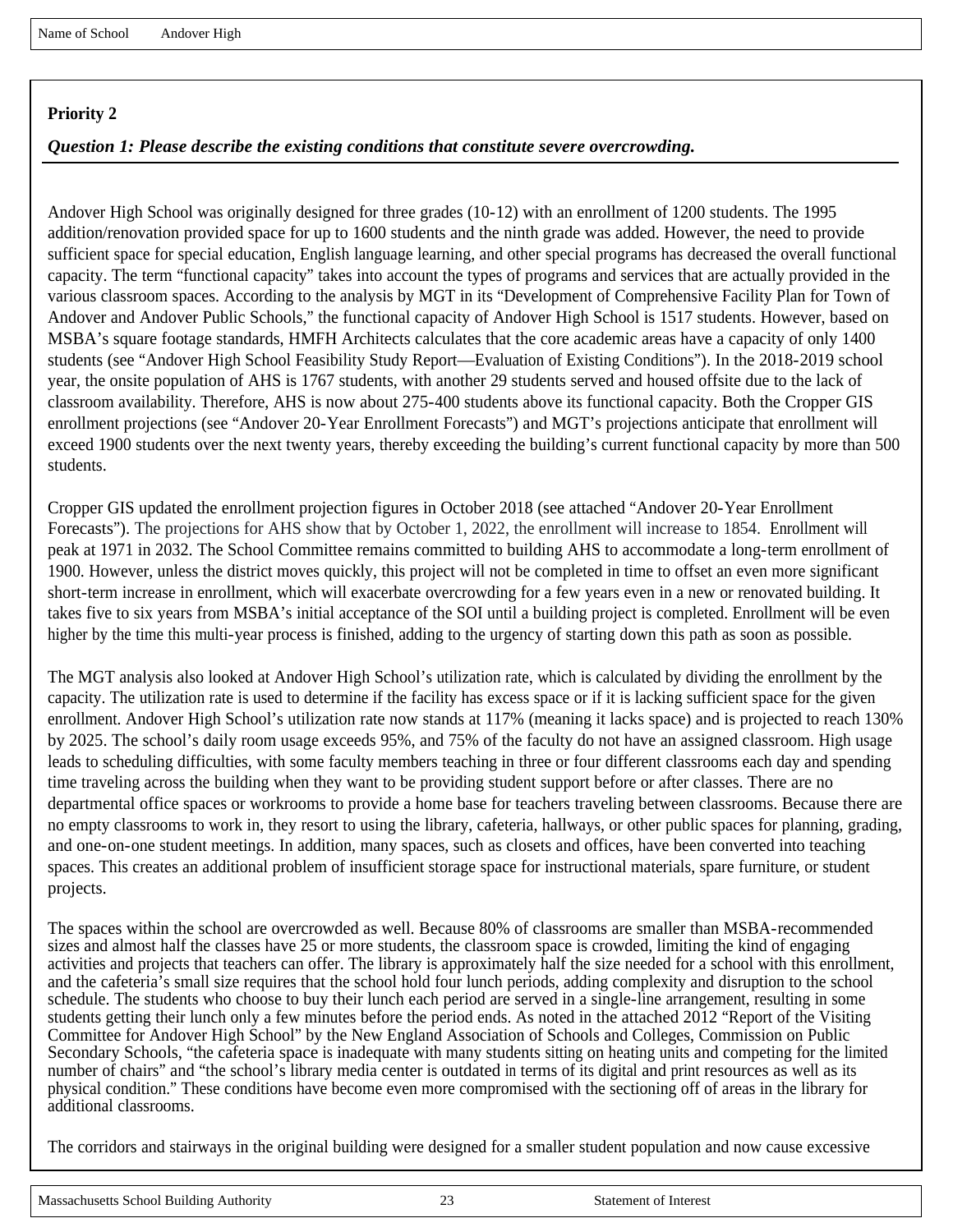crowding during class changes, creating concerns for emergency egress. During routine fire drills, it is difficult to evacuate the building within the four-minute protocol. Space for special needs classrooms and support is only 53% of MSBA guidelines—far short of recommended standards. Four rooms previously used for regular education classrooms are now devoted to special education programs for students with autism, students with developmental delays, and students who are returning from hospitals or settings where they were treated for mental health issues. The school has no space to house the district's special education program for ages 18 to 22, so it was moved to the Central Office building. Transitions—a short-term support for students returning from psychiatric hospitalization or other medical stays—also has to be located in the far side of the Collins Center, separated from academic resources and staff. There is a lack of sufficient or appropriate space at the high school to administer Advanced Placement tests, so the tests are administered at the Old Town Hall in downtown Andover. There are no classrooms in the fieldhouse or gym where teachers can offer instruction in health. There is no space for multiple classes to meet together to hear a speaker or engage in collaborative projects other than the auditorium or library media center.

Limited space prevents AHS from adding or expanding career technology (CT) or STEM programs, and the CT and STEM programs that do exist are taught in classrooms, the library, former storage rooms, and otherwise ill-equipped spaces. AHS course offerings in all areas are capped because of space availability. The school is limited in offering courses outside of the basic core curriculum. The priority is to meet every student's graduation requirements, even if that means providing only introductory-level courses in the arts, engineering, robotics, and computer programming. The dance program was eliminated, along with arts electives, because all available teaching space is needed for the foundational courses required for graduation.

The field house and Collins Center are used extensively by the community. The town owns and operates the Collins Center, while the school district owns and operates the field house. The two entities cooperate in sharing the use of both facilities. For example, the town uses the field house for elections and the district uses the Collins Center for stage performances and music instruction. However, because of this shared use arrangement, students and teachers do not always have access to these facilities for significant portions of some days, making the effective amount of space available for the school program less than the facilities' square footage conveys. Plus, these two large buildings account for a substantial proportion (22%) of AHS' total square footage, leaving less square footage for academic classrooms. The space allocation and configuration of the school's campus do not support today's methods of delivering education.

All classrooms have unit ventilators that are aging and subject to frequent repairs. Because of the overcrowded conditions, when a room is overly hot or cold, there are no vacant classrooms that students and teachers can use until the repair is made, so instruction is forced to continue in uncomfortable conditions that distract from learning.

Overcrowding has also compromised the administrative offices. Office areas intended for use as conference rooms are now used for small-group speech, counseling, and social services. To accommodate the additional service providers, the office staff closely monitors the scheduling of each room. The rooms have become unavailable to students, teachers, parents, therapists, teams, and departments. The rooms are also cramped, doubling as storage facilities for MCAS testing materials, a printing station, a lamination station, and substitute folders. The office had to be reconfigured, leaving two secretaries in the office hallway as there is not adequate space for them in the main office. This situation creates issues of confidentiality and hinders the workflow of these vital employees. The guidance department has consolidated two file rooms into one half room, converting the remainder of the space into an office for an additional social worker and a full-time registrar.

#### Space Analysis

The educational space analysis completed by HMFH used two methodologies to evaluate the adequacy of academic space one using the MSBA Space Guidelines for a population of 1800 students and one using the current AHS curriculum to project classroom needs.

Comparing AHS current academic spaces with MSBA-recommended spaces for 1800 students indicates significant space shortfalls in the following categories: Core Academic, Special Education, Vocational & Technology, Media Center, and Dining & Food Service.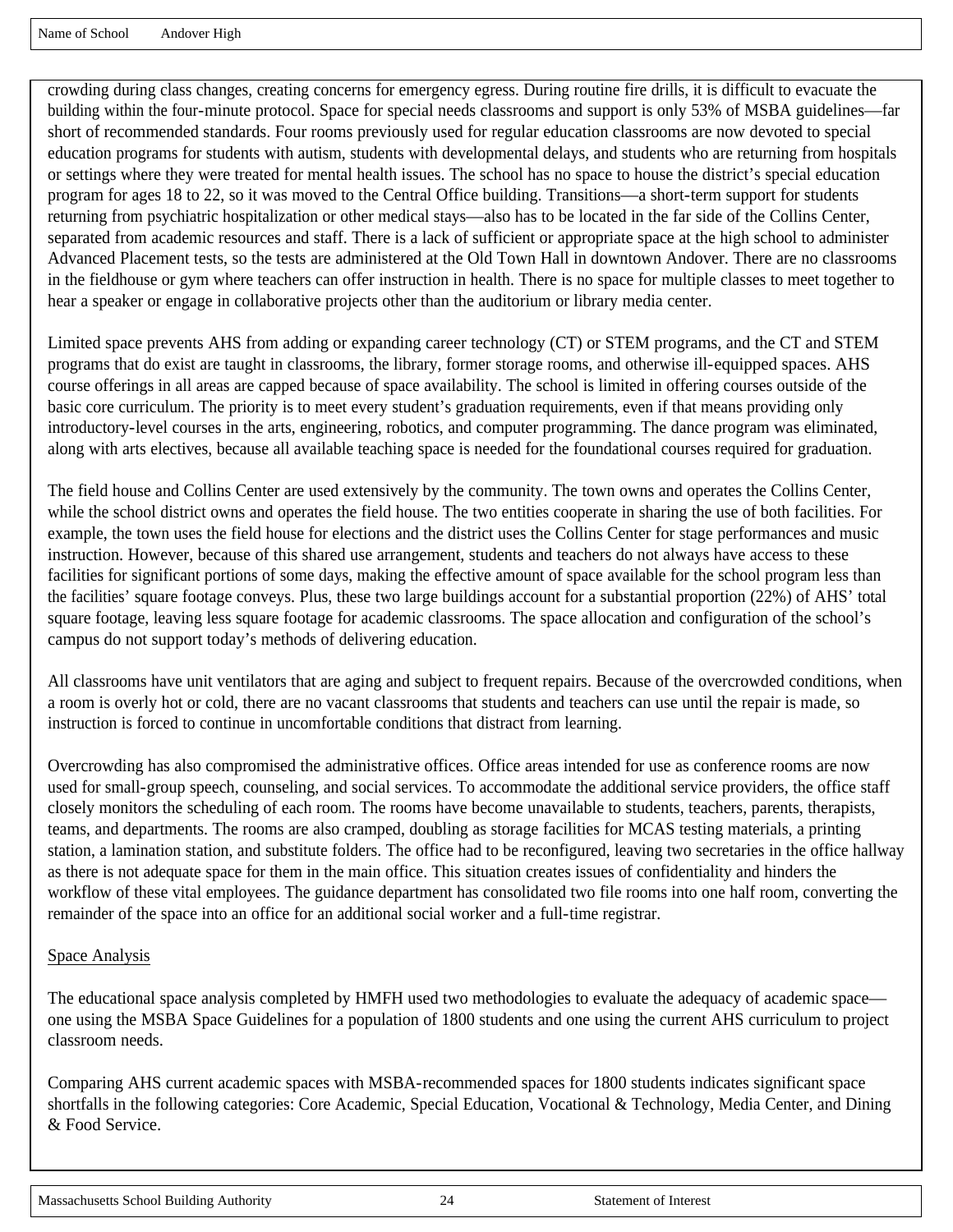Name of School Andover High

AHS has 68 core academic and science classrooms and no small-group rooms; MSBA recommends 82 total. Of AHS's 50 core classrooms, 80% are less than 775 sf—well below the MSBA-recommended 850 sf. AHS science classrooms average 1058 sf as compared to MSBA-recommended 1440 sf. The low quantity of classrooms and the small classroom sizes at AHS yield a total amount of core teaching space that is 76% of the area recommended by MSBA (AHS–58,817 vs. MSBA– 77,740). Looked at in another way, AHS has the amount of core academic classroom space appropriate for a student enrollment of 1400 (i.e., MSBA formula for 1400 students equates to 58,730 sf of core academic classroom space). Accounting for ALL educational spaces, AHS has the amount that MSBA would allocate to 1500 students.

AHS has 7795 sf allocated to special needs classrooms—just 53% of the MSBA-recommended Special Needs space total of 14,620 sf. AHS does have 16 rooms compared to the recommended 17, but the majority have far less than the recommended 950 sf for self-contained classrooms and none of the spaces include toilet areas.

The second method of evaluating space uses the current AHS master schedule to determine the total number of sections needed if classes average 24 students (12 for special needs classes). The total number of class sections is divided by the number of periods available to generate the number of classrooms needed at a given time. An 85% utilization factor is applied to produce the recommended number of classrooms by category. The advantage of this method is that it accounts for the district's unique curriculum and provides more detail about the type of room needed—for example, the number of labs needed for each type of science, not just total science labs. This method generated nearly identical classroom quantity recommendations, with variances in areas outside of core academics. For non-core subjects, AHS limits course offerings due to space constraints; therefore, it is not possible to accurately project space needs for these curricular areas. For example, AHS must limit the addition or expansion of career technology and STEM programs due to space constraints. Courses such as Music Production or Digital Graphic Arts, which are consistently over-subscribed, cap classes at 12 and 16 students respectively due to small rooms. Basic Engineering is taught in a classroom sectioned off from the library, a space ill-equipped for the topic; advanced classes cannot be offered at all due to space limitations.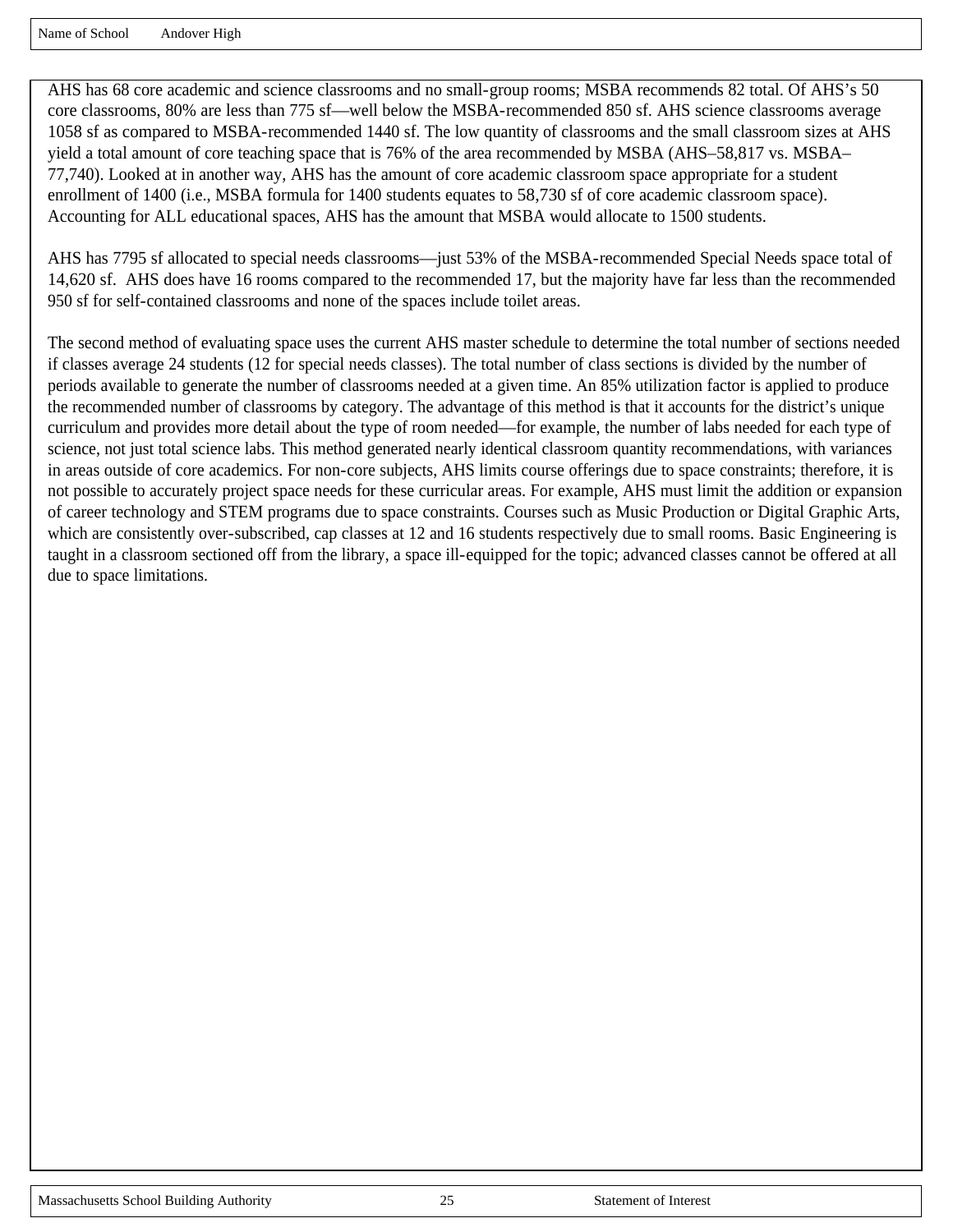# *Question 2: Please describe the measures the School District has taken to mitigate the problem(s) described above.*

AHS has accommodated the lack of space by increasing the number of students per class, converting non-classroom space into classrooms, and scheduling teaching spaces to 95-100% utilization. However, with 95-100% of the classrooms occupied at all times throughout the day, scheduling is very time consuming and cannot accommodate the class preferences of many students.

About 25 rooms designed for other uses are now used as classrooms. Many of these spaces are too small, are not equipped with appropriate ventilation systems, are not acoustically separated from adjacent spaces, have no windows, or are otherwise sub-standard as teaching space. Some examples include teacher dining space converted to a classroom; book storage rooms converted to small-group instruction spaces; one storage room converted to a small-group instruction space by cutting a doorway into a solid concrete pier; music storage room converted to a music production classroom; teacher planning rooms and offices converted to special needs small-group rooms or resource rooms; theatrical storage area converted to a multimedia lab classroom; sections of the library converted to classroom space; physical education storage rooms and athletic team rooms converted to fitness, yoga, and weight training rooms; section of the scene shop used as a drama classroom. In order to create a program for students with special needs, a small workspace for special education teachers was converted into a classroom that can serve only eight students. To accommodate for losing that workspace, a theater closet and small storage area were converted to office space that houses four special education teachers.

In addition to the inappropriate physical conditions of these spaces for use as classrooms, the repurposing to classrooms has displaced the original uses of the rooms, which adds pressure to other aspects of the school; e.g., the loss of offices and teacher dining space means there is not adequate teacher planning space; cafeteria storage area is now a teacher workroom; a library book storage area is now a faculty work space; and a career center has been transformed into an office space.

Class sizes have been maximized based on student demand. Alternate means of attaining credits, such as virtual courses and dual-enrollment courses at area colleges, have been implemented to mitigate pressure on class size and space constraints. Limits have been placed on students regarding use of the library. Due to the growth in enrollment and the limited size of the cafeteria, a fourth lunch period was worked into the schedule so that fewer students would be in the cafeteria at any one time and there would be enough seats for everyone. AHS added a deli station in a separate section of the cafeteria; it serves a limited number of students and relieves some of the serving congestion.

All Advanced Placement testing has been moved to the Old Town Hall because space is inadequate to administer and proctor the exams at the school. The special education program for ages 18 to 22 has been moved off site to the administrative building because there is no space to accommodate it in the high school.

The district explored adding classrooms through portables or modular construction but found that the site would not accommodate these classrooms; that modular units would exacerbate the already problematic traffic and parking patterns; and that they would cost as much as new construction but have a far shorter lifespan.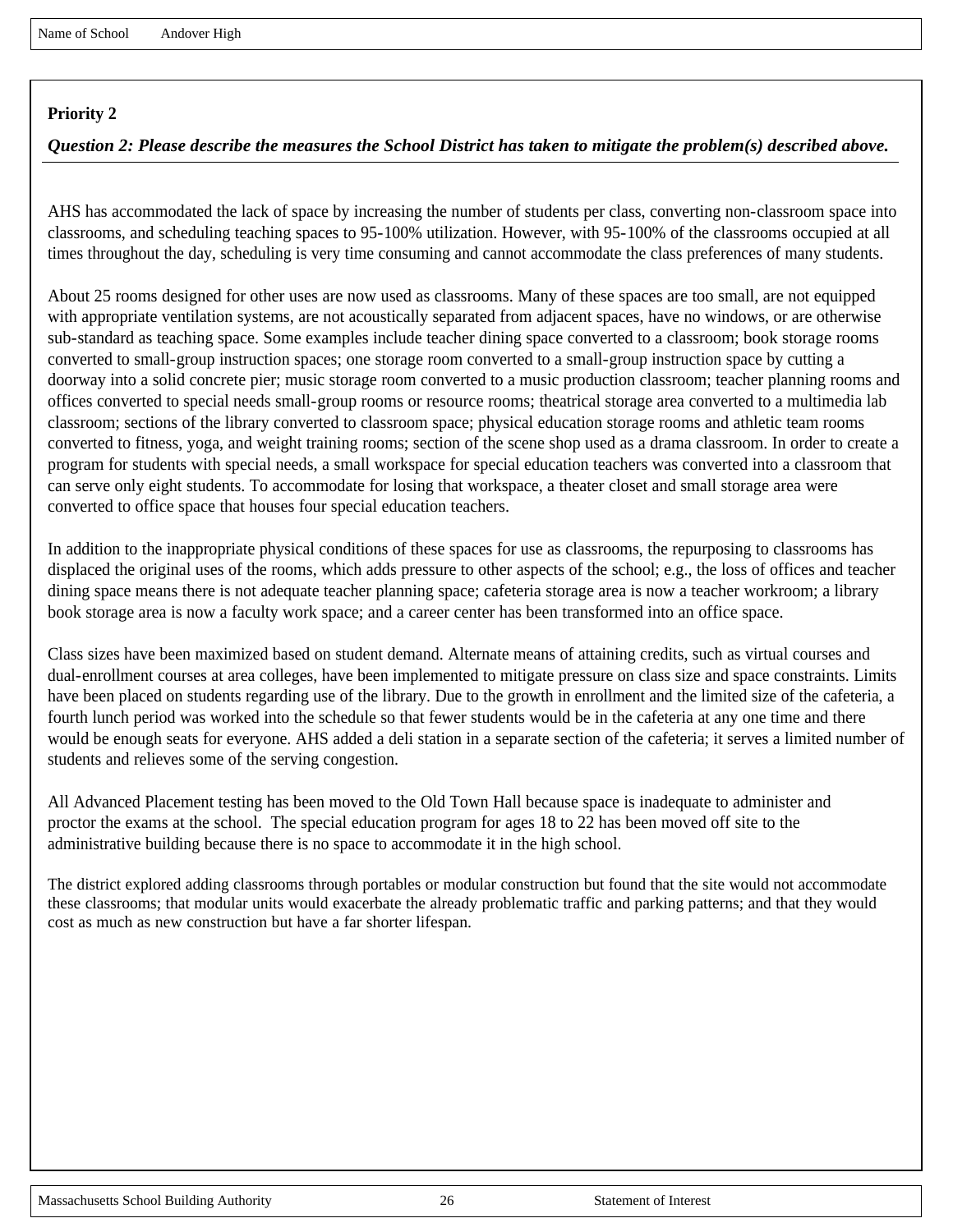*Question 3: Please provide a detailed explanation of the impact of the problem described in this priority on your district's educational program. Please include specific examples of how the problem prevents the district from delivering the educational program it is required to deliver and how students and/or teachers are directly affected by the problem identified.*

The impact of overcrowding on teachers and instruction is significant. Because former teacher workrooms and teacher dining areas have been converted to meet the need for classroom space, the remaining teacher resource areas are crowded and poorly distributed. Teachers lack appropriate space to prepare lessons, grade work, or meet with students. They often must use the library, cafeteria and other public spaces where noise and other distractions limit the effective use of those times for preparation and communication with students. Even in the few teacher work areas that can accommodate several people, it is difficult for one teacher to do meaningful lesson planning while two other teachers are collaborating on a project and a fourth is juggling lunch while talking with a parent.

Teachers have no space to collaboratively plan and to review student progress, which are critical strategies for improving instruction and planning individualized support for students. When the school was originally designed, the content areas were housed in department neighborhoods, allowing for daily teacher collaboration. The design also supported teachers having a home base, which made it easier to facilitate relationships with and provide support to students. Now, because of overcrowding and lack of sufficient classrooms, teachers are spread throughout the building in rooms that may or may not be appropriate for the content. For example, there should be a high level of collaboration between physical education and health. However, physical education classes are located in the fieldhouse, which is the most eastern part of the building, and health classes are located on the third floor in the most western part of the building. This separation limits teachers' face-to-face access to department meetings twice per month. Further complicating physical education instruction, there are no classrooms near the gym or fieldhouse and therefore no effective space for class discussion, assessments, or delivery of a modern physical education curriculum, including discussion of sensitive topics. The fitness center is located off the Dunn gym, but it lacks proper flow from the cardio space and the free-weight workout space. There is a lack of storage space for athletic and PE equipment, so both programs must share a cramped storage area.

Another example is music and visual art classes. Visual arts are located in the lowest level of the main school with limited natural light, while the performing arts are located in the Collins Center, which is the most southwestern corner of the building. Once again, space constraints and locations limit daily access among members of the same department and hinder collaboration.

A high water table contributes to poor site drainage and the Collins Center is periodically flooded. For example, surface water repeatedly infiltrated the Collins Center during March 2018. Ground water seeped into the orchestra pit and pooled in front of and on both sides of the pit. Despite multiple efforts to vacuum up the water, the area in front of the first row of seats remained wet and the microphone had to be repositioned to prevent the chance of electrical shock. These conditions affect music students' opportunity to practice and perform in an auditorium setting.

There is also no space for multi-disciplinary special education teams to collaborate on student programs. The special education programs provide most of their services on the third floor, but the department's small teacher work area is in the basement. Travel time uses up so much of the planning period or lunch period that some special education teachers have given up trying to make use of the work area.

Because 75% of the faculty have to travel among multiple classrooms each day, with some utilizing three or four different classrooms, they are less able to meet with students between classes and provide the necessary support students require to perform well in class. Students are unable to find the teachers they need to see because teachers don't have a home base and work in multiple classrooms, closets, or nooks in the course of a day. Because teachers travel and share classrooms, they do not have enough wall space or floor space to call "their own" where they can display cultural artifacts, exemplars, grading rubrics, and other teaching tools that promote students' academic progress. As a result, classroom environments are more sterile and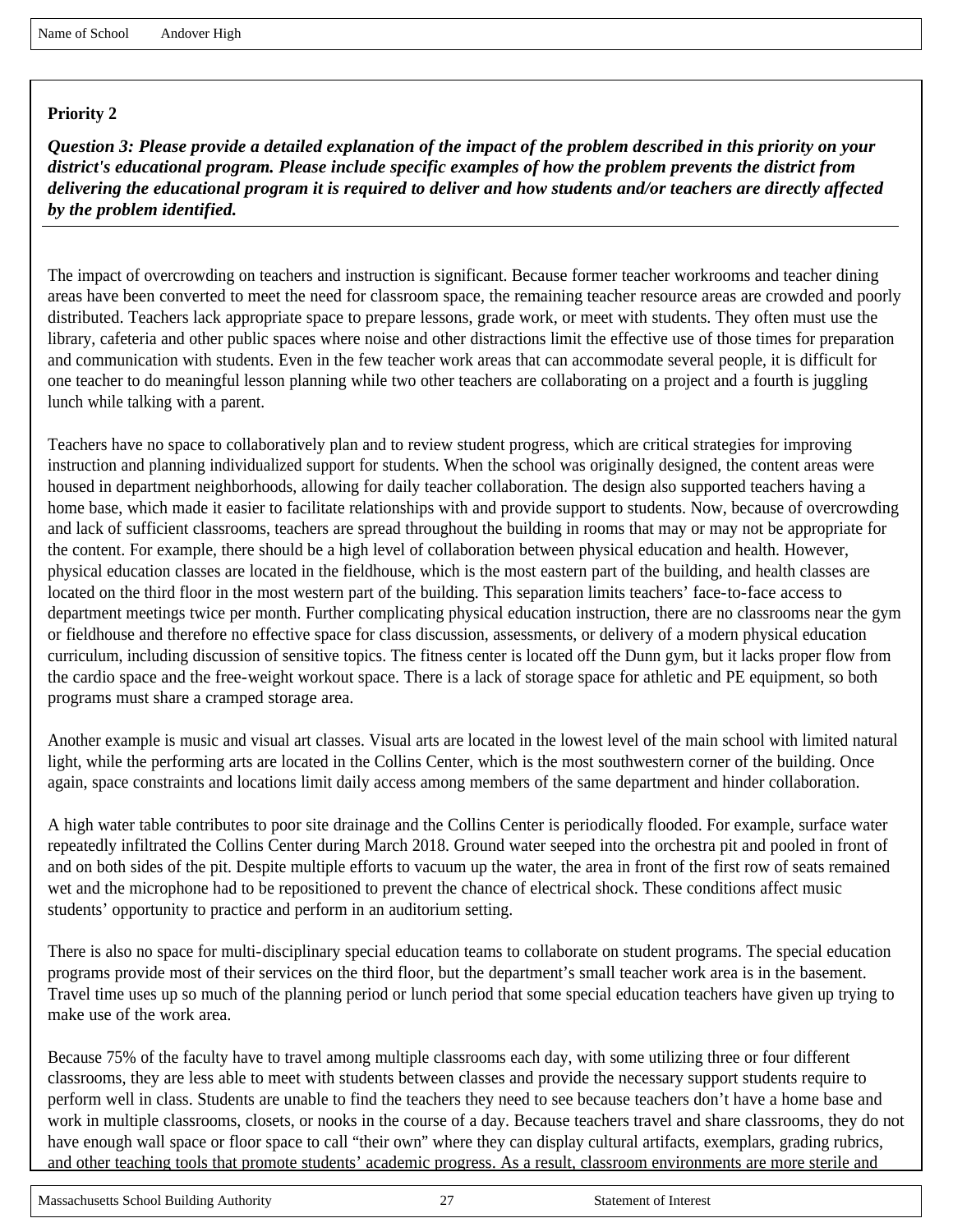less personal, depriving students of a sense of connection and place in the classroom and school. In addition, teachers need to carry learning aids and instructional materials from classroom to classroom and are less likely to do so if the learning aids are difficult to transport. Lacking storage space for instructional materials, teachers either try to cope with the clutter or they abandon the learning activities that require manipulatives, artifacts, and other concrete materials. They are also more apt to inadvertently leave some of their teaching materials in a room and either not have them for the next class or lose instructional time by going back to retrieve them.

Small classrooms packed with over two dozen bodies, plus coats and backpacks, essentially force most classes into standard rows of desks. Teachers cannot set up table displays without blocking aisles and violating fire codes.

English and world languages in particular should be discussion-oriented subjects. AHS classroom spaces are small; they lack the capacity for flexible seating arrangements that foster a wide variety of discussion protocols, group work, dramatizations and other collaborative processes that encourage students to see situations from different perspectives and to practice their conversational skills in a world language.

There is no space to gather a larger group from multiple classes, so such groups must meet in the cavernous Collins Center instead, where auditorium seating is not conducive to discussions. The use of the library for large gatherings is limited to afterschool hours; otherwise, the library would have to be closed to students, teachers, and academic inquiry. During the school day, the library accommodates multiple groups at the same time. The current footprint of the library doesn't allow for student groups to collaborate without disrupting each other. The library space is acoustically challenging due to its design, which incorporates a former exterior brick wall and large concrete joists. Given the poor acoustics, any group activity disturbs individual students who are attempting to focus or do quiet research. The facility lacks flexibility to help students work together on brainstorming activities. The space has limited white boards, projectors, unencumbered wall space, dividers, flexible furniture or soundproofing. When the library was designed, the space included three classroom spaces that could be monitored by the library staff and could be used by teachers on a rotating basis as a place to launch research-based projects or inquiries. These classroom areas have been siphoned off from the library's original footprint and converted into a small career technology and STEM area housing scheduled courses throughout the day, thereby losing their original flexibility.

Overcrowding has also compromised the administrative offices. These offices were once used for small-group speech, counseling and nursing services. To accommodate the additional personnel required for a larger student population, walls were constructed to create offices that are very small. The principal and the assistant principal each work in offices that measure about 10' by 13'. The principal and assistant principal can meet with only three to four other people at a time in their offices. The office suite provides very limited space for office staff and a small conference room and teacher workroom.

The office of the special education department coordinator is so small that it can accommodate only one visitor at a time. At any given time, AHS has from 280 to 320 students with special needs. That means there are 300 IEP meetings per year, with many parents needing more than one. There are also over 100 evaluation meetings per year, several transition meetings, and a number of progress meetings about IEPs. Assuming about 600 meetings per year, with each meeting lasting at least an hour, an adequate meeting room is required for most of every school day. The high school does not have an adequate room for IEP meetings. Teachers have to "rotate" in and out of a small room so all can participate—but cannot meet simultaneously. This is a serious issue as special education programming gets its direction from IEP meetings and input shared with other teachers can change the content of the IEP.

The impact of overcrowding is significant for students and the learning environment in general. The undersized classrooms provide limited space to break classes into small work groups, to foster student collaboration, or to work on special short-term projects. The overcrowding of classrooms is further complicated by the heating and ventilation issues, which make classroom environments more uncomfortable. Many classrooms are not equipped with the acoustic paneling needed by students with hearing impairments, therefore necessitating that administrators move and reschedule classes when building the master schedule. The daily utilization of more than 95% of the school's space makes scheduling of classes even more difficult, limiting the options for individual students. Because corridors and stairways are severely congested during the brief time allotted for class transitions, students are more likely to feel pressured, to have negative social interactions in the hallways, and to arrive at their next class in a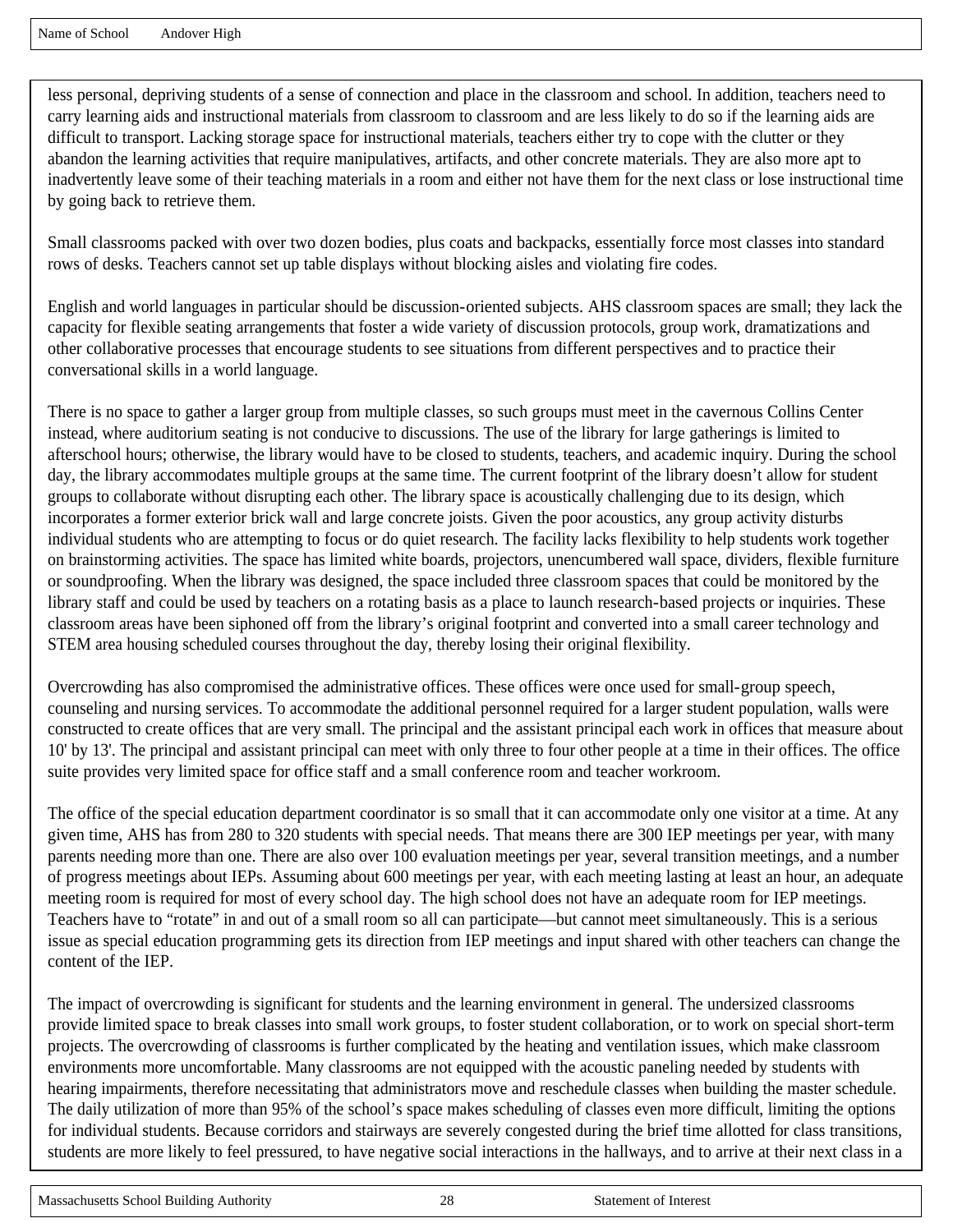poor frame of mind. Overcrowded lunch periods mean students at the back of the line are served late and have little or no time to eat. Other students opt to bring snacks they can consume quickly rather than wait in long lines for a hot, nutritious lunch. Having to distribute students across four lunch periods further disrupts classes, breaking up the continuity of learning in the classes that are split by lunch periods.

AHS has inadequate science lab capacity to meet the needs of its science program. For example, the school has eight different sections of biology and AP biology—all sharing access to a single dedicated biology laboratory. Offering hands-on, experiential learning opportunities requires having adequate facility capacity to do so. The number of students in a science lab class as recommended by both OSHA and DESE is 24 students. At AHS, 26 became the norm several years ago and there is consistent pressure to raise this number higher to meet student demand for science classes. All of the hybrid classrooms and permanent lab spaces lack versatility in their usage because the lab tables are permanently fixed in place.

The overcrowding compromises the instructional program and the options available to enhance student learning. To make space for core classes, limits were placed on electives. Limited space prevents AHS from adding or expanding career technology and STEM programs, and the CT and STEM programs that do exist are taught in classrooms, the library, former storage rooms, and otherwise ill-equipped spaces. Programs for engineering, robotics and programming are all in spaces previously dedicated to the library media center—areas that are inadequate for providing a rich curriculum. There is no project-based learning space or smaller collaboration space for students to work on projects. The school is limited in its use of the design-thinking process because of the lack of maker spaces or a collaborative learning commons. Art rooms lack natural light and are too small to accommodate current class size and demand. The dance program that satisfied a PE requirement was eliminated, along with other arts electives, because all available teaching space is needed for the foundational courses required for graduation. The school has provided alternative means of earning credit, such as virtual courses, in order to offset the pressure on classroom space. However, students taking these courses must do so in the office of the director of guidance due to the lack of a dedicated distance learning space. Because of the crowded nature of classrooms and halls, the noise level in most parts of the building distracts from both teaching and learning.

Special education students are served in converted spaces and classrooms that have been subdivided into smaller spaces, compromising the services to these students. Scheduling of students with special needs into team-taught classes and maintaining a reasonable number of students with special needs in such classes is also a challenge. Tutorial space is at a premium, and often results in the special education department utilizing conference rooms or other awkward spaces. A special education teacher workroom was converted to a classroom, pushing four teachers into what had been a closet for the theater program. Last year, half of a book closet was converted into a speech and language pathology office; the other half still houses social studies books and constitutes the only storage space for the social studies department.

The special education department is open to the hallway, which seriously compromises privacy/FERPA as the proximity is personally identifying. Parents and students with special needs wait in the hall for meetings and therapies, violating their privacy. Many upsetting and emotionally charged issues occur with children with special needs, and this all plays out in the hallway because there is no office or other area where parents and students can wait for meetings.

The overcrowding has complicated issues of security in the building. The main office suite is located on the second floor directly above the main entrance and the visitor entrance, with no direct observation of these entryways. The office has a view of the foyer but is so removed that it cannot be used to secure the entrances. The school has built a check-in desk to monitor visitors as they enter the building, but it is for information and convenience; it is not secure or capable of withstanding a hostile intruder.

Storage space for custodial and maintenance functions is inadequate. Narrow hallways and stairwells are not adequate given current enrollment, so maneuvering through the hallways and up and down stairs between classes is a challenge every day. These transitions are particularly difficult for students, staff, and visitors on crutches or with other mobility issues. The problem is magnified daily when a full quarter of the student population (450 students) is trying to leave the cafeteria while another quarter (450) is trying to enter the cafeteria.

The current overcrowding compromises instruction and learning and limits course opportunities and options for students.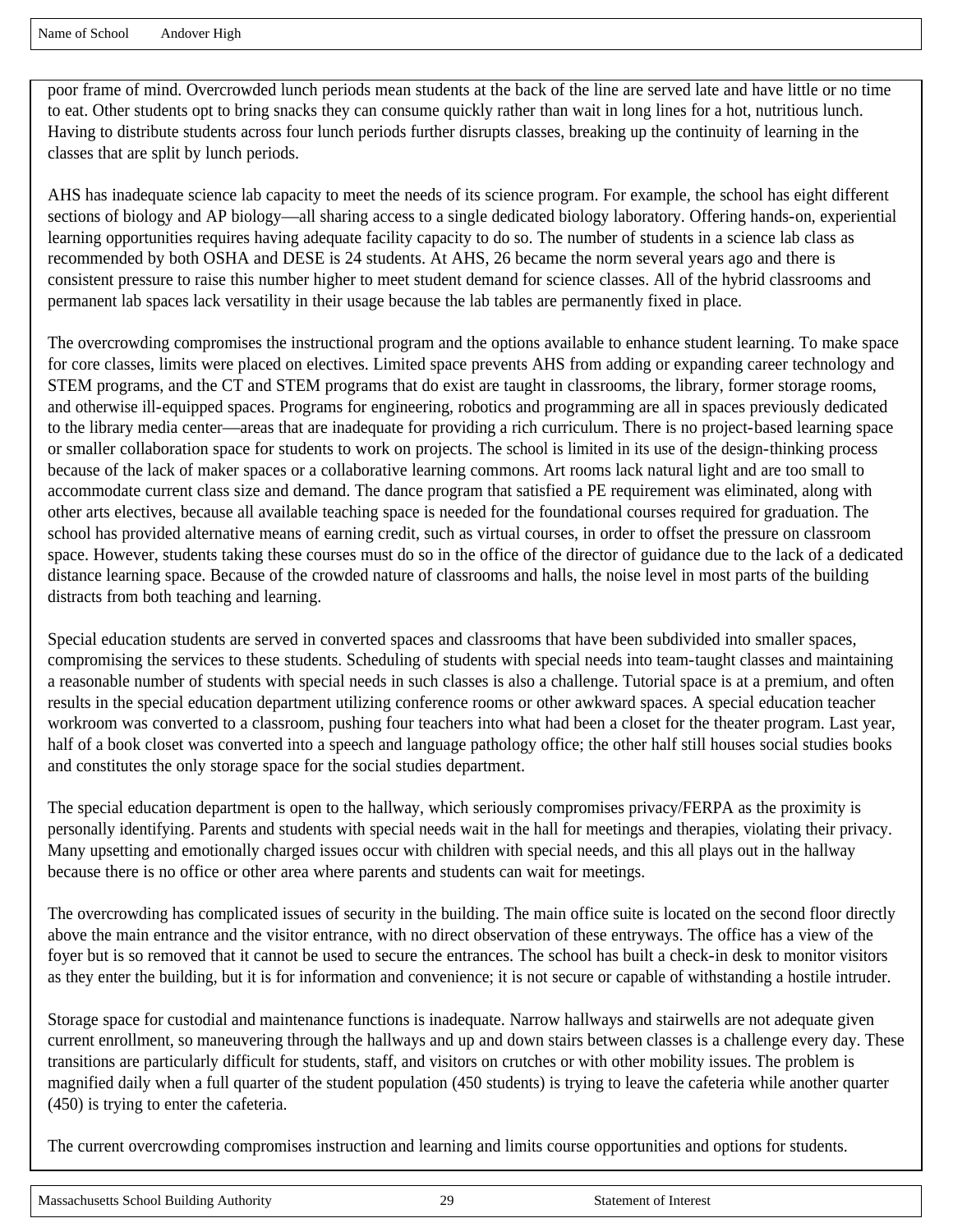Enrollment projections show that enrollment will increase over the next twenty years by potentially more than another 100 students, significantly exacerbating all of the problems outlined above.

The accreditation program for public schools involves a threefold process: the self-study conducted by the local professional staff, the on-site evaluation conducted by the NEASC visiting committee, and the follow-up program carried out by the school to implement the findings of its own self-study and the recommendations of the visiting committee plus those identified by the NEASC Commission on Public Secondary Schools in the follow-up process. Continued accreditation requires that the school be reevaluated at least once every ten years and that it show continued progress addressing identified needs.

The most recent NEASC visit to AHS took place in 2012. Some of the Committee's recommendations were:

• Ensure that the curriculum at all levels in all classes engages students in inquiry, problem-solving, higher order thinking, and the opportunity for the authentic application of knowledge and skills.

- Ensure that staffing levels, technology, equipment, supplies, facilities, and the resources of the library/media center are sufficient to fully implement the curriculum, including the co-curricular programs and other learning opportunities.
- Upgrade the materials and technologies in the library media center.

• Provide adequate digital and print resources to enable all students to practice the school's 21<sup>st</sup>-century learning expectations.

- Reduce overcrowding in the cafeteria.
- Conduct a feasibility study to improve the facility to support the delivery of high-quality school programs and services.

AHS will conduct its next self-study in 2020. The school's continued accreditation is based on satisfactory progress implementing the above recommendations of the visiting committee and other recommendations, as the Commission on Public Secondary Schools monitors the school's progress and any changes that occur at the school throughout the decennial cycle. Although AHS was not placed on warning status in 2013, the school will be expected to show measureable progress in addressing the recommendations in the Committee's report. The school's ability to make progress is being seriously hindered by the persistent and worsening overcrowding. Support from MSBA is urgently needed to prevent Andover High School's accreditation status from becoming at risk. The district and town are now seeking MSBA funding because our year-long AHS feasibility study revealed that improvements to AHS will be more complex and expensive than anticipated if both education delivery and the physical environment at the school are to be addressed.

#### **Please also provide the following:**

| Cafeteria Seating Capacity:<br>475                                                                                                                               |            |
|------------------------------------------------------------------------------------------------------------------------------------------------------------------|------------|
| Number of lunch seatings per day:<br>4                                                                                                                           |            |
| Are modular units currently present on-site and being used for classroom space?:                                                                                 | NO.        |
| If "YES", indicate the number of years that the modular units have been in use:                                                                                  |            |
| Number of Modular Units:                                                                                                                                         |            |
| <b>Classroom count in Modular Units:</b>                                                                                                                         |            |
| <b>Seating Capacity of Modular classrooms:</b>                                                                                                                   |            |
| What was the original anticipated useful life in years of the modular units when they were installed?:                                                           |            |
| Have non-traditional classroom spaces been converted to be used for classroom space?:                                                                            | <b>YES</b> |
| If "YES", indicate the number of non-traditional classroom spaces in use:                                                                                        | 25         |
| Please provide a description of each non-traditional classroom space, its originally-intended use and how it is<br>currently used (maximum of 1000 characters).: |            |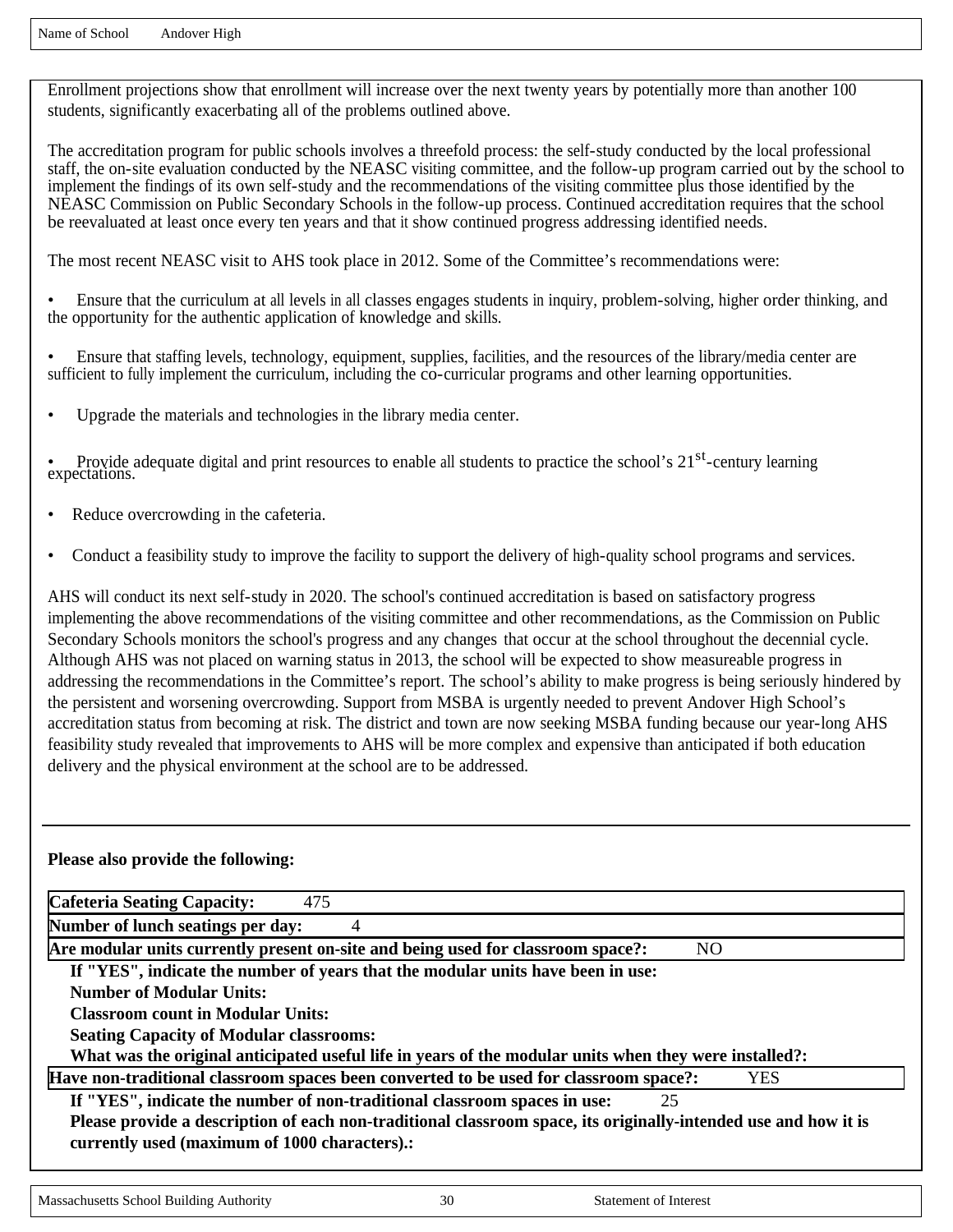About 25 rooms designed for other uses are now used as classrooms. Many of these spaces are too small, lack appropriate ventilation, are not acoustically separated from adjacent spaces, have no windows, or are otherwise substandard for learning. Ex: teacher dining space is now a classroom; book storage rooms are now small-group instructional spaces; music storage room is now a music production classroom; teacher planning rooms and offices are now special needs small-group rooms; theatrical storage area is now a multimedia lab classroom; sections of library are now classroom space; PE storage rooms and athletic team rooms are now fitness and weight training rooms; section of scene shop is now a drama classroom. In addition to the inappropriate physical conditions for use as classrooms, the repurposing has displaced the rooms' original uses, which adds pressure to other school spaces. Modular units were avoided because of inadequate building site, excessive cost, and limited life span.

**Please explain any recent changes to the district's educational program, school assignment polices, grade configurations, class size policy, school closures, changes in administrative space, or any other changes that impact the district's enrollment capacity (maximum of 5000 characters).:** 

There are no recent changes to the district's school assignment policies, grade configurations, class size policy, school closures, or administrative space. In 2014, the district opened a new elementary school, Bancroft Elementary School, to replace a school that was structurally unsound. Although the new school enabled the district to shift elementary students in grades K through 2 from another elementary school that had been serving preK through grade 2, the new school did not significantly expand the overall enrollment capacity of the district. Currently, the district is pursuing the renovation/replacement of the aging and outdated West Elementary School to address both building conditions and enrollment at the elementary level. These changes have not impacted the enrollment capacity at the high school.

The district's educational program at the high school has changed over time in several ways. First, the district has significantly expanded its services to students with disabilities. Currently, the district has 87 students in out-of-district special education placements, with 56% being students of high school age, plus another 15% in the 18 to 22-year-old age range. Over the past ten years, the district has continued to develop programs to serve students in a more inclusive environment through increased programming at Andover High School. Four rooms previously used for regular education classrooms are now devoted to special education programs for students with autism, students with developmental delays, and students who are returning from hospitals or settings where they were treated for mental health issues. To accommodate an increase in classrooms for the SAIL (Social Academic Independent Learner) program, the school recently converted a small workspace for special education teachers into a classroom for eight students. The school also increased the number of students in its Academic Support classes (making those classes very crowded) to free up other rooms for SAIL programming. Enhancing the programming for students with disabilities in inclusive settings is a significant initiative of the district and one that requires additional large and small classroom spaces as well as workspaces for teachers. Because of the programmatic changes the district has put in place, fewer special needs students are requesting OOD placements and fewer students are going to private schools. But to sustain those program improvements, AHS needs space to implement them at a high-quality level.

The second major educational program change that has impacted enrollment capacity is the improvement in programs that provide experiential and project-based learning, particularly in the STEM area. Although these program changes are limited by the current overcrowded conditions, the high school has carved space out of the library media center for a small innovation lab, engineering classroom, and coding classroom. None of these spaces are adequate for the programs, but the programs are necessary to accommodate significant student interest and curricular improvements and to match current program offerings in other high schools. In addition, the high school has initiated career pathway and senior capstone programs to better support students. These programs, although of significant interest to students and highly beneficial to student learning, do not have adequate space for student collaboration, program coordination, or project design, construction and storage.

#### **What are the district's current class size policies (maximum of 500 characters)?:**

Pre-K & K: at or below 20 students per class, if not feasible, to within a range of 16 to 24. Grades 1 & 2: at or below 23 students per class, if not feasible, to within a range of 19 to 27. Grades 3-5: at or below 25 students per class, if not feasible, to within a range of 21 to 29. Grades 6-8: at or below 25 students per class, if not feasible, to within a range of 21 to 29.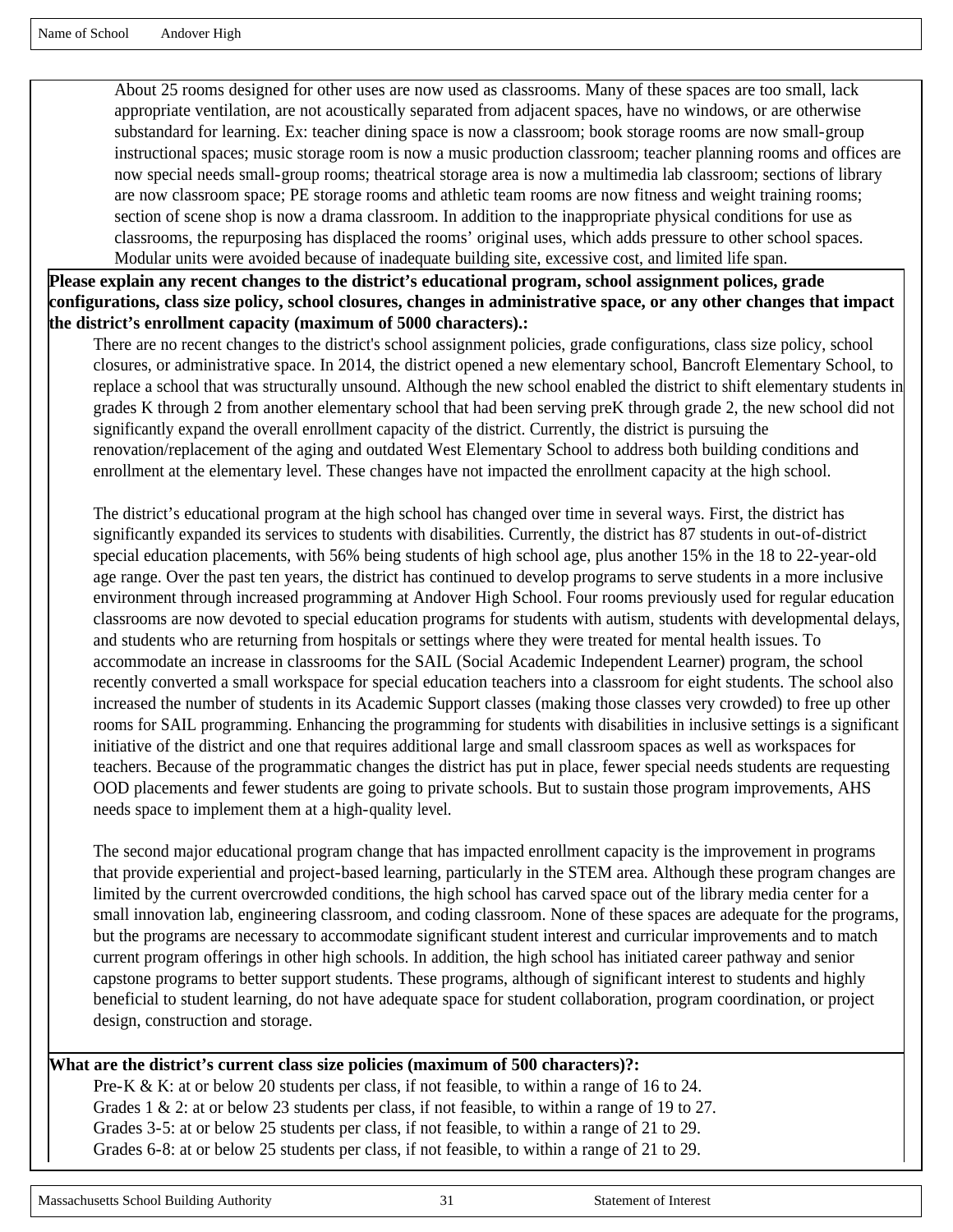Grades 9-12: at or below 25 students per class, if not feasible, to within a range of 21 to 29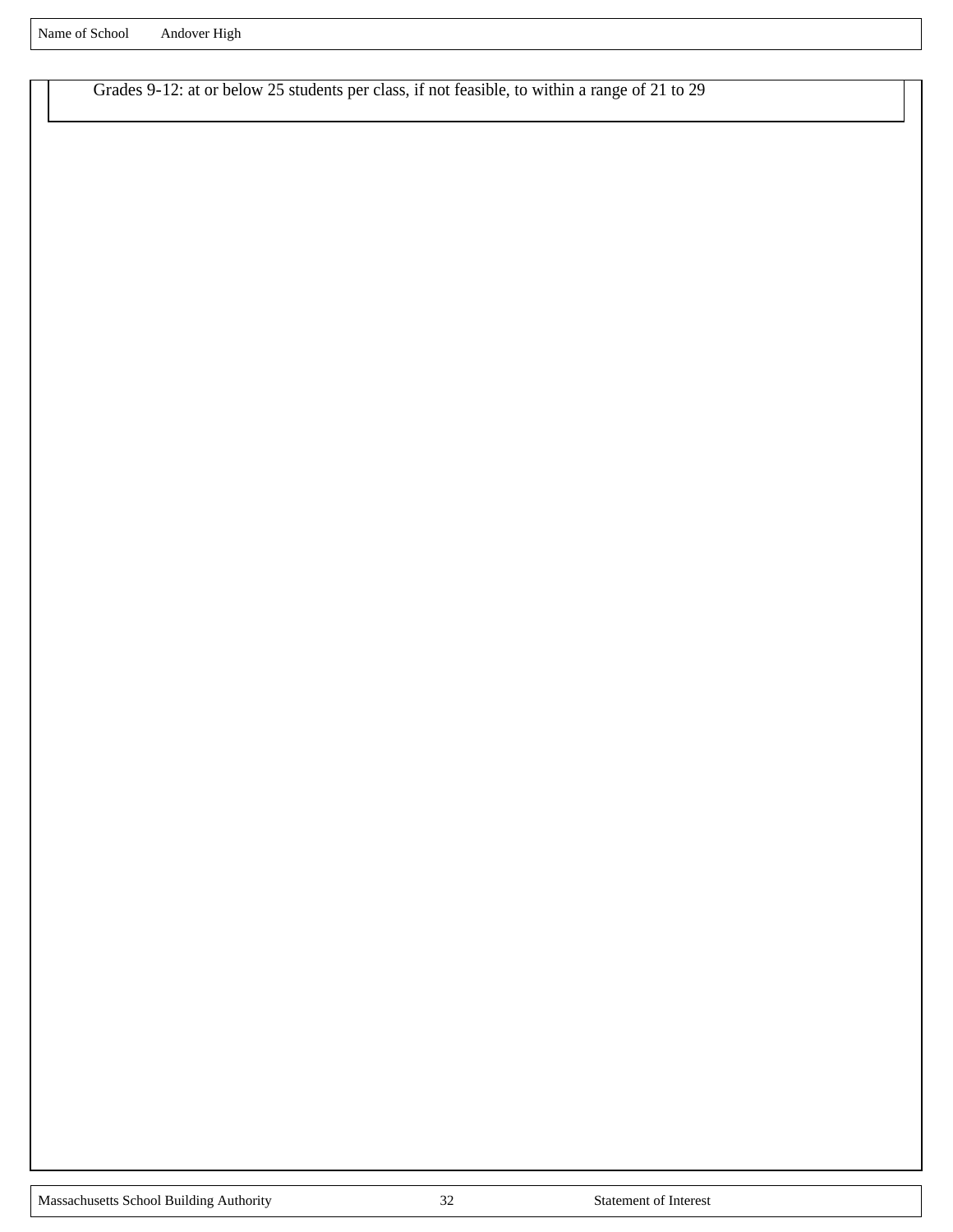*Question 1: Please describe the conditions within the community and School District that are expected to result in increased enrollment.*

Over the past three years, the School Committee and administration of the Andover Public Schools have been deeply concerned about both current and future overcrowding of Andover High School as well as the condition of all of its buildings. In 2016, the district commissioned MGT of America to complete a comprehensive study of all Town and school buildings. Within APS, this study focused on the building conditions, site conditions, technology readiness, and functionality or educational suitability to support the delivery of the educational program. The study involved a thorough analysis of demographic and enrollment trends. The study by MGT (see attached "Development of Comprehensive Facility Plan for Town of Andover and Andover Public Schools,") was released in June 2016 and updated in April 2017. It projected enrollment at AHS topping 1900 by 2025. An enrollment of 1900 would be 27% above the school's present design capacity. Based on this analysis, the School Committee convened an Andover High School Facility Study Committee to review the facility needs at Andover High School and recommend potential renovations to update building systems, relieve overcrowding, and improve instructional program capabilities. Because MGT projected an enrollment of 1916 in the 2025-26 school year, the study committee commissioned Cropper GIS to provide an even deeper examination of future enrollment trends.

The "Andover 20-Year Enrollment Forecasts," originally produced by Cropper GIS in October 2017 and updated in October 2018 (see attached), reviewed census data and trends; reviewed planned, platted, and approved housing developments; reviewed projections for future housing projects; and analyzed home sales and home turnover projections. The results of the Cropper study confirm MGT's demographic findings of sustained enrollment of approximately 1800 students and predicted growth of potentially over 170 students in the next 20 years. According to the study, in 19 of the next 20 years, the enrollment of AHS will exceed 1800 students. Cropper estimates that the enrollment at the high school will be 1854 in 2022-2023. With a 3% margin of error at the individual school level, enrollment could reach 1910. By 2032-33, enrollment is projected to reach 1971 and with a 3% margin of error could exceed 2000 students. That means the current overcrowding is expected to continue and in many years will worsen considerably. Based on these studies, the AHS Facility Study Committee recommended, and the School Committee voted, to set a target that any renovation or addition enable AHS to accommodate 1900 students.

It is important to understand that schools across Andover are seeing increases in enrollment due to large-scale building projects, including new 40B housing. In the near term, Andover expects to enroll new students from three new or developing sites. The Slate just opened in 2016 with 224 apartments, Northfield Commons is currently under construction with 56 units, Hanover at Andover court-approved construction of 248 apartments began in summer 2017, and Shawsheen Square with 172 units is before the Planning Board. In addition, several major projects for senior housing are under construction and are likely to draw local seniors seeking to downsize, thereby opening single-family homes to new families who will choose to move to Andover. These major multi-family projects are in addition to the ongoing construction of individual homes. Over the past ten years, an average of 30 homes have been added yearly to the housing stock in Andover.

Largely because of the trend toward in-migration over the past years, the district experiences growth during each school year. For example, between October 1, 2016 and April 1, 2017, elementary enrollment K through grade 5 grew by 46 students. Between October 1, 2017 and March 1, 2018, enrollment grew by 42 students. This in-migration of families with school-age children has been averaging between 40 and 50 students per year.

In addition, the demographic makeup of the student body has changed and will continue to change based upon the building projects being undertaken in the community. The number of ELL students has tripled in the past five years with an average growth rate of 20% a year. In the past ten years, the percentage of economically disadvantaged students has nearly doubled and the number of special education students has increased by 17%. The impact of this growth is that district schools need additional small-group spaces to provide individual and small-group instruction, as well as larger classroom space to accommodate inclusion of students in the regular classroom along with the adults who provide their support services.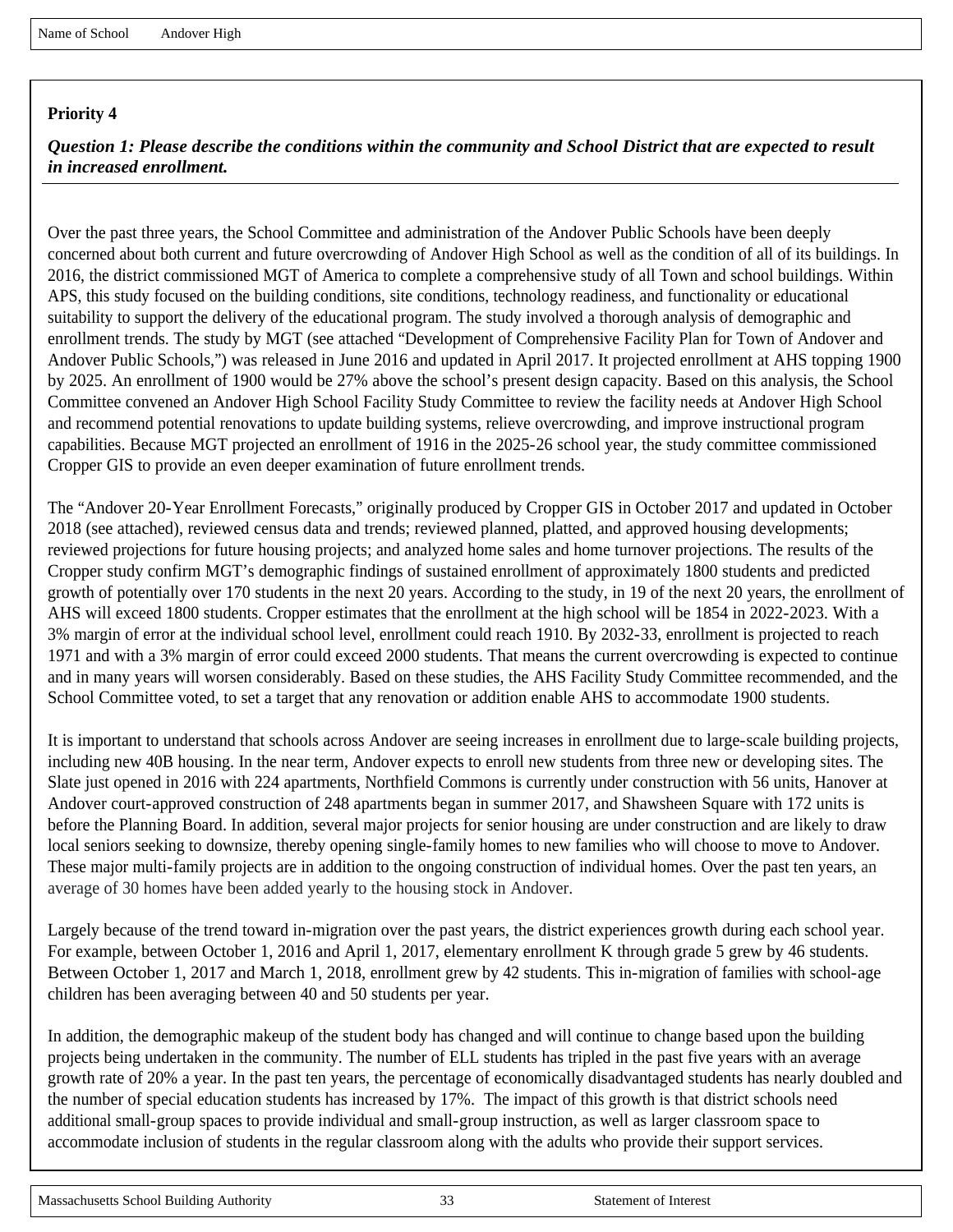Housing growth in Andover is projected to continue. Several more large projects are in the planning stages, and three projects for senior housing—which may encourage Andover seniors to move from their homes—are currently under construction. Currently, the Town is moving its 3.7-acre public works facility from the center of Andover to a site on the outskirts of the town. The planning for the use of that downtown property is well underway and could include another 160 units of residential space. It is likely to include housing designed for senior citizens, which in turn will make those senior citizens' existing homes available for families moving to Andover.

A 2013 study of the demographics of Andover by Barry Bluestone, the Director of the Dukakis Center for Urban and Regional Policy at Northeastern University, revealed that Andover has a large concentration of older citizens (age 70 and over) in residential homes with no school-age children in the homes. A corroborating study conducted in 2017 by the Town of Andover, drawn from state census and assessor data, reveals that 1511 of Andover's 8610 single-family residences (i.e., 17.55%) have at least one occupant age 69 or older. Given their age, these individuals are likely to downsize and sell their homes to younger families moving into the community. An internal district study of home sales and census data over the 2016 and 2017 calendar years affirms that trend. Of the 485 homes sold during this two-year period, nearly one-fifth were populated only by senior citizens. As a result of the sales, the population of residents age 70 and over in those houses declined from 171 to 75, while the population of residents under 18 increased from 267 to 473. The district anticipates this trend will accelerate due to additional senior housing under construction and planned for Andover, placing additional pressure on school capacity. The two studies referenced above are attached. They are: "Assessing Current and Future Needs of Residents Aging in the Town of Andover" commissioned by the Town of Andover, Division of Elder Services & The Center at Punchard, April 2015, and "A New 'New Paradigm' for Housing in New England" by Barry Bluestone, December 13, 2012.

The district believes that these trends predict increased school enrollment across the district and particular enrollment pressures at the high school level, which is already overcrowded.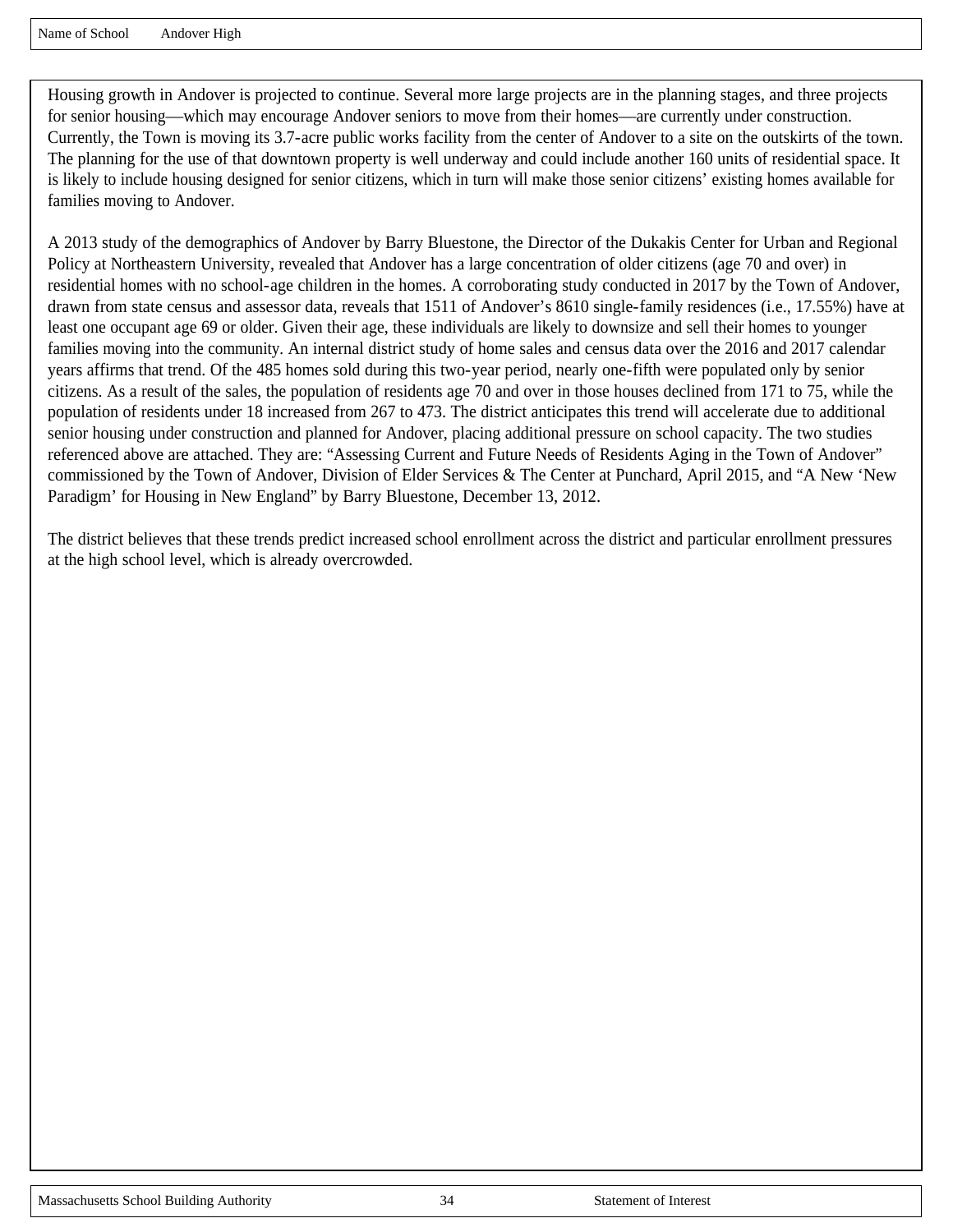*Question 2: Please describe the measures the School District has taken or is planning to take in the immediate future to mitigate the problem(s) described above.*

The lack of space is a significant problem and reflects the overall high utilization of the schools in Andover. There are few measures the district could take to prevent the forecasted housing and demographic changes from coming to fruition. Andover is a community with many amenities and it is an easy and feasible commute to and from Andover to the ever-growing Boston hub. As the city of Boston continues to aggressively pursue major employers, Andover can expect more people to view this community as an attractive place to settle their families. At the same time, the aging of Andover's current population and the increase in senior housing will provide homes for families moving into Andover. The students are coming. The district's task is to be ready to provide them with a high-quality education.

Consideration was given to using modular units to address the overcrowding. The district sought the input of HMFH Architects on this possibility and they advised against it for the following reasons. Permanent modular units would need to be situated close to the existing building and utilities, on relatively flat land, and out of the wetland setback zones. The parking lots or tennis courts are the only reasonable options and would require preliminary reconstruction, which would be expensive. Using either of those options would necessitate building new parking lots or tennis courts elsewhere, which would be an added cost. Modular units need full foundations and utility hook-ups, as well as an accessible path to the main school. To handle the projected enrollment, AHS would need a modular unit that would provide 20 classrooms, which would be extraordinarily expensive. Given the site constraints, AHS would probably need two-story modular units. In addition to the classrooms, AHS would need corridors, stairs, an elevator, toilet rooms, and support space for teachers working remotely from the main school. Modular units have a limited life and the district would soon have to find another solution to the same problems the modular units were meant to address. In addition, modular units would not address many of our other needs, such as for cafeteria space, an expanded media center, and science labs.

Cost and functional life were other factors in this decision. During several recent projects, HMFH found that permanent modular classrooms are not less expensive than traditional construction of equal quality and sometimes cost even more. The district would also be faced with paying for more expensive transportation costs to bring completed structures to the site. Two years ago the district was quoted \$350/sf for modular classrooms. When HMFH solicited bids for permanent modular units last year, they received only two bids and both exceeded \$500/sf. Modular units also have a limited functional life of approximately 20 years, meaning that construction of an addition to AHS would be a far more cost- effective investment in the long-term. Given the findings and advice of HMFH, Andover determined that modules are not a cost-effective and long-term solution to our overcrowding and decided against using them.

In December 2016, the Andover School Committee voted to conduct a feasibility study to address the severe overcrowding, the aging facility systems, and the limitations in programming capabilities at Andover High School. In order to advance the high school project, the School Committee also voted to convene a committee to develop a proposed solution that will meet the needs of the high school and community. The mission of the Andover High School Facility Study Committee (FSC) is to review the facility needs at Andover High School and recommend potential renovations to: address overcrowding; address necessary safety, system & code deficiencies; and improve instructional program capabilities. The FSC reviewed five prior studies (2012- 2016) about site improvements, facilities, and enrollment; toured peer high schools; conducted a faculty survey and focus groups with faculty, staff, and students; and contracted with a demographer to develop enrollment projections. The Facility Study Committee has had 45 meetings, presentations and workshops between March 2017 and April 2019. The stated goals of the Andover High School Facility Study Committee have been addressed in multiple phases and the work is on schedule.

#### Phase One: March–June 2017

• Review prior facility and enrollment studies completed by Drummey Rosane Anderson, Inc. (2014, attached) and MGT of America.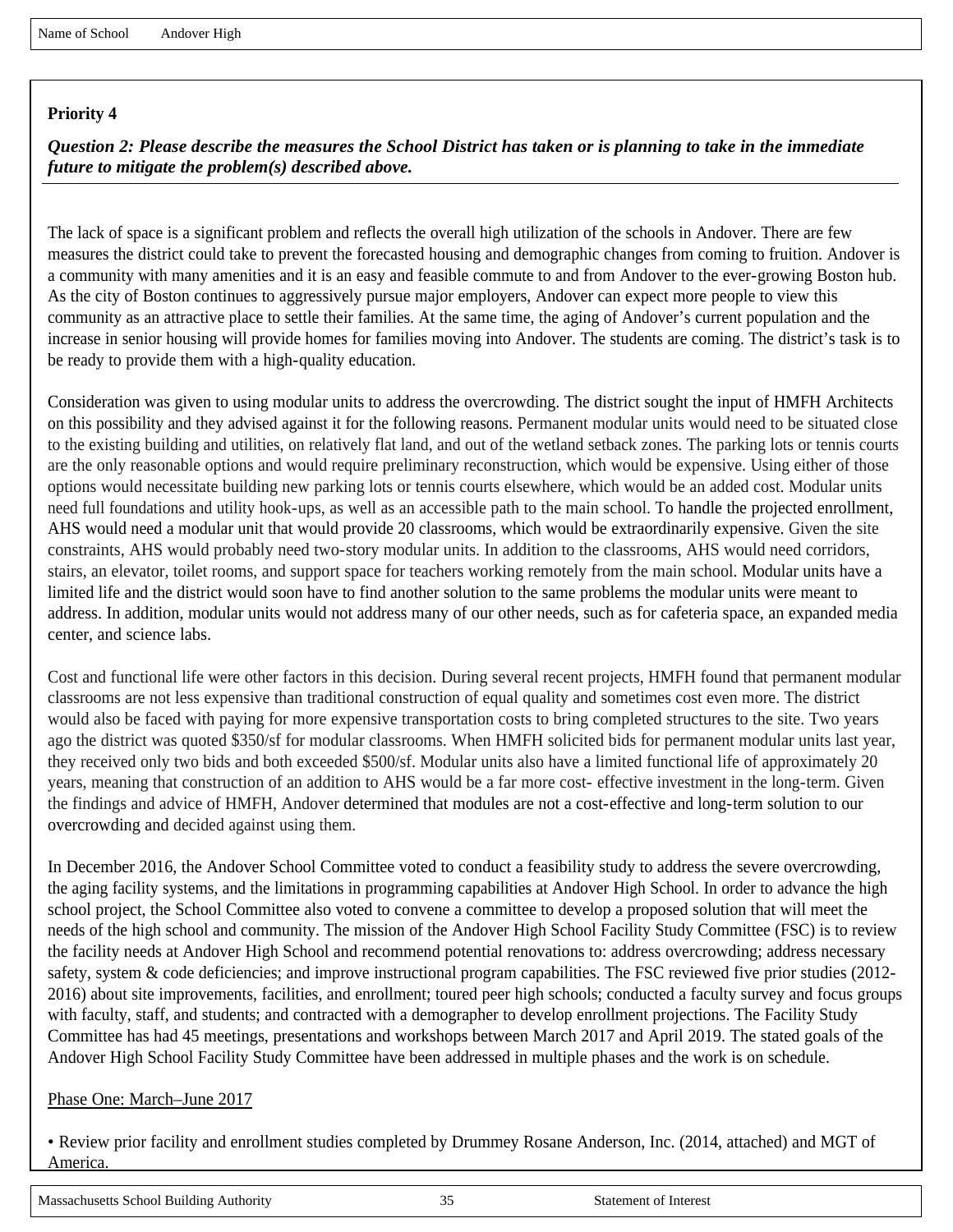• Identify a set of improvements that can potentially address the need areas of updating building systems, relieving overcrowding, and improving instructional program capabilities.

• Prepare a Request For Proposals (RFP) for a feasibility study to develop architectural design options and cost estimates for these improvements.

#### Phase Two: July–December 2017

• Work with the selected architectural firm (HMFH) on the feasibility study; review design options and cost estimates; weekly meetings began in November.

• Establish a Financial Impact Working Group to review the cost estimates in terms of their potential alignment with district and town budgets.

• Recommend to the School Committee a design solution for a renovation/addition that can best address the facility and enrollment needs within reasonable budget constraints.

#### Phase Three: January–May 2018

• Provide information and support to community decision-makers and stakeholders about the proposed high school renovation/addition in preparation for the 2018 Town Meeting and a possible debt-exclusion vote by the community.

#### Phase Four: June 2018–April 2019 and ongoing

• Conduct a continuing series of meetings and forums to provide information and support to community decision-makers and stakeholders about the proposed high school renovation/addition.

Throughout these phases, the district has been making every effort to be transparent and to involve the community in the factfinding, envisioning, and decision-making processes. To date, the following community meetings and presentations have been conducted.

• 4 Community Forums/Presentations**–**May and December 2017, March and October 2018

- 1 Andover Rotary Club Presentation–August 2018
- 3 Board of Selectmen Presentations–July 2017, March and May 2018
- 2 Finance Committee Presentations and 1 Update–July 2017 and May 2018, March 2019
- 1 Economic Development Council Presentation–March 2019
- 3 School Committee Presentations–September and December 2017, February 2018

• 1 Tri-Board (includes Board of Selectmen, Finance Committee, and School Committee) Presentation on Enrollment– November 2017

• 4 PTO Presentations at elementary schools, especially targeting parents of children who might one day attend the renovated/expanded AHS

• 45 Facility Study Committee Meetings

In addition, multiple steps have been taken to engage the high school faculty and students, including a faculty survey, two all-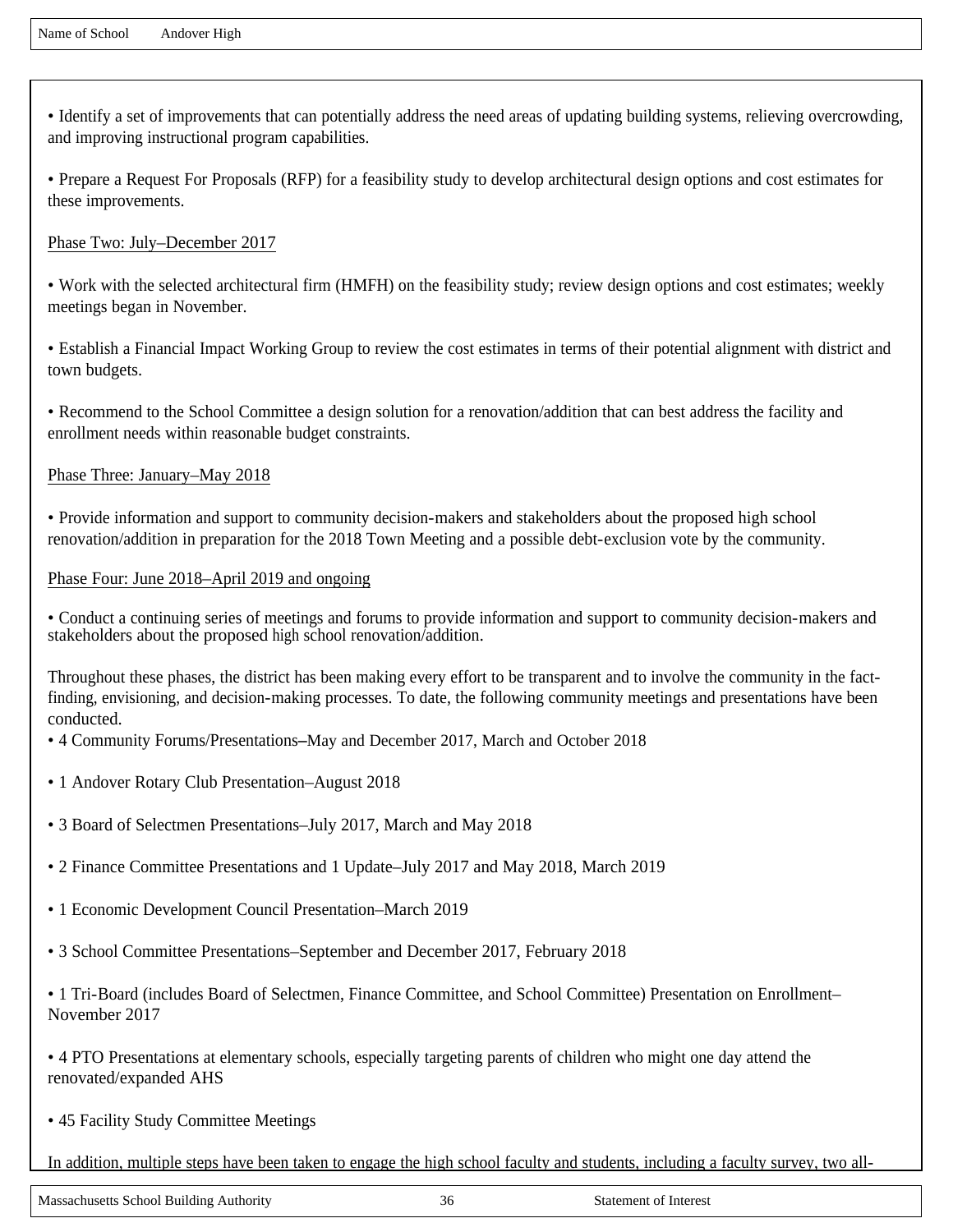faculty visioning sessions, 14 focus group and departmental meetings, a student focus group, three all-faculty updates, and student and faculty liaisons to the Facility Study Committee.

When the SOI was not accepted into the MSBA eligibility period in December 2018, the School Committee, the Town, and the Andover High School Facility Study Committee had to determine their next steps. They decided to move ahead with a twopronged plan for AHS: resubmit the SOI to MSBA and simultaneously seek Town funding for a modest facility renovation/addition. As NEASC stated in its 2012 site visit report (page 13), "large class sizes, an insufficient library/media center and a technology infrastructure that is outdated and in constant disrepair speak to the need for more funding." Building systems continue to age past their useful life and maintenance issues are becoming more frequent and more costly. Problems with temperature control cannot be fixed without addressing the building envelope. In spite of an outstanding maintenance team, the district is putting very expensive Band-Aids on an aging facility, and in the end will only be treading water programmatically. The severe overcrowding and the negative impact on educational outcomes will persist, regardless of updates provided to the existing structure.

Although the initial intent of the School Committee was to propose a modest renovation and addition to address the enrollment and maintenance needs of the high school, the November 2017 analysis of existing conditions by the architectural firm of HMFH (see the attached "Andover High School Feasibility Study Report—Evaluation of Existing Conditions," and also discussed more fully in later priority sections) revealed more significant problems than originally anticipated. In addition, the analysis revealed more challenging issues in addressing enrollment and space needs. Severe and persistent overcrowding, coupled with poor physical conditions, negatively affects the delivery of educational services. Faculty and student feedback consistently referred to crowded classrooms, insufficient teacher planning space, and uncomfortable classroom temperatures as detriments to teaching and learning. The wide range of facility issues related to security, life safety, interior environmental conditions, and aging building systems cannot be resolved in the course of general maintenance or small-scale construction projects.

Based on district and community input, updated figures on enrollment and housing trends, and a growing mound of data and studies, the School Committee has again reached the inevitable conclusion that MSBA support is urgently needed to address the full scope of the changes required at Andover High School. The overcrowding problem cannot be solved without additional academic space and will worsen significantly over the next decade. Despite proactive maintenance, the building's physical condition will continue to deteriorate with time. Partnership with MSBA is being sought to correct the major facility-related problems that hinder the education of Andover High School's students.

Andover decided that the only option was to resubmit the SOI. This (2019) marks the 7th time Andover has submitted an SOI on behalf of AHS because of persistent overcrowding and insurmountable problems with the structure. Previous submissions were made in 2008, 2010, 2011, 2012, 2013, and 2018. The problems are accelerating with time. The district cannot ignore them, nor can resolve them alone. The overcrowding has worsened and the building continues to deteriorate. The ongoing construction of new housing units is adding to the pressure to accommodate ever more students. There is a need to address the situation sooner rather than later or the problems will become untenable, especially knowing that it would be a minimum of five years before the new or renovated school could serve students. Andover is in serious need of assistance from MSBA and asks that MSBA respond to the urgency of this request.

Key constituencies within the community of Andover recognize the financial implications of this SOI and have voiced their support, including the Board of Selectmen, the School Committee, the Town Finance Committee, the AHS Facilities Study Committee, the Economic Development Council, and parents. The projected increases in enrollment require the community to address the need for regular and specialized classroom space in the very near future so that student learning and student support services are not compromised. Understanding that the Town is already committed to supporting the renovation or replacement of West Elementary School in collaboration with MSBA, the Town of Andover offers its strong support to this Statement of Interest in order that the district also meet its space and facility challenges at Andover High School in an educationally sound and fiscally responsible manner. The community has spoken repeatedly, emphatically indicating that Andover is willing to support and is able to afford its portion of funding two projects simultaneously. This is particularly the case given that the debt incurred for the construction of High Plain Elementary, Wood Hill Middle School, and the town's Safety Center come off the debt schedule in 2022. West Elementary was already accepted for eligibility and is currently in the feasibility stage of the process. Town Meeting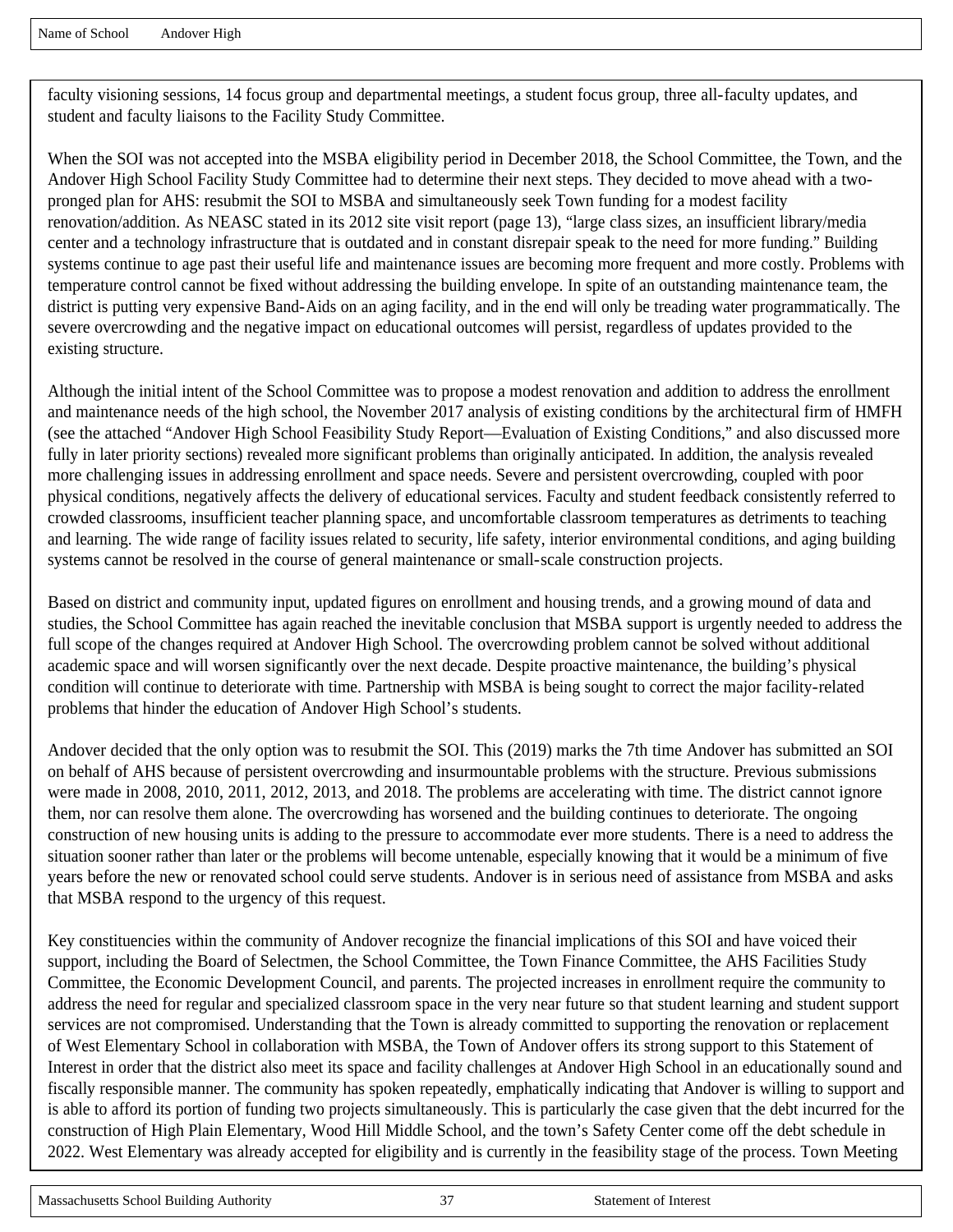has already appropriated the funding for that feasibility study. The town also supported funding for the high school feasibility study, and a warrant article approving continued work on this study has received the approval of the Finance Committee and Board of Selectmen for Town Meeting in May 2019. The SOI for Andover High School has been approved and passed two years in succession (2018 and 2019) by the Board of Selectmen and the School Committee. The community stands ready to do its part to meet this urgent need and asks that MSBA partner with Andover.

Numerous public meetings held over the last two years point to wide public support for taking on a significant building project at AHS. The attendees at a public forum held on October 2, 2018, were asked to complete a survey expressing their preferences on a range of potential options for addressing the conditions at AHS; almost all expressed support for either a full renovation/addition or a new school. Andover's Economic Development Council expressed strong support for a major high school building project, noting the significant economic benefits that a modern high school would bring to the town—especially given that every student who goes through the public school system in Andover attends AHS. It is particularly important to note that exempt debt from prior town and school building projects will be coming off the debt schedule in the next few years, thus allowing room for new debt.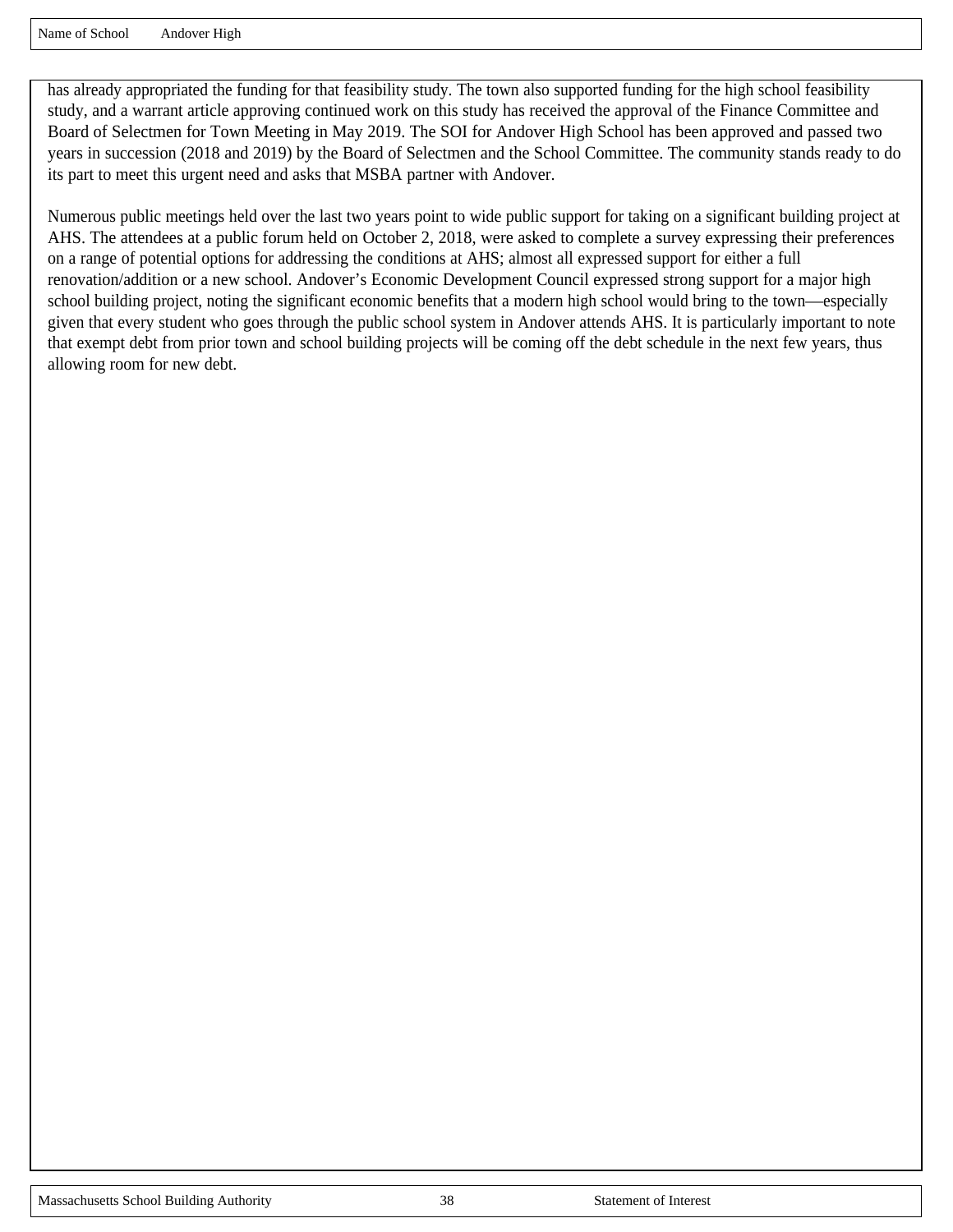*Question 3: Please provide a detailed explanation of the impact of the problem described in this priority on your district's educational program. Please include specific examples of how the problem prevents the district from delivering the educational program it is required to deliver and how students and/or teachers are directly affected by the problem identified.*

The earlier response to Priority 2–Question 3 described in detail the pressures that the current overcrowding is already placing on the facility, staff, and students at Andover High School. Those conditions will only be exacerbated as the enrollment at Andover High School increases and growing numbers of students with diverse needs must be served in a facility that was never designed for them. Without additional classroom capacity, the district will be forced either to purchase modular classrooms to add onto the school or to significantly increase high school class sizes—which would compromise the overall instructional program and the delivery of quality, personalized instruction and would be an irresponsible investment of resources.

Finding additional spaces to serve the growing special education and ELL populations will be particularly challenging. Without additional space, it will require placing more students than desired into spaces not intended as learning environments. Addressing the need to offer increased services to special needs and ELL students, teachers are already required to share spaces, resulting in overcrowded rooms where different lessons are being delivered simultaneously. Unfortunately for students, these multipurpose classrooms tend to be distracting and negatively impact learning.

The general education classrooms are also affected by the growing student population. Not only do those classrooms become filled beyond their maximum functional capacity, but the student-teacher ratio also rises and students receive less of the individual attention they need to excel. The undersized nature of the general classrooms greatly limits the teachers' ability to group students for differentiated learning purposes, or even to rearrange seating for different types of learning experiences. With 95% of the classrooms occupied at all times throughout the day, some students can't be scheduled into classes they want or need. As enrollment increases, these problems will be exacerbated. The 2012 report from NEASC noted on page 24 that, " . . . students in stand-alone level three courses in math and science are not provided as many opportunities for higher order thinking or authentic learning opportunities, and learning is focused primarily on basic content acquisition."

Moreover, students with special needs and their support staff will funnel into the general education classrooms for part of the day, placing even more demands upon room space and staff time. Given the space constraints and inadequate infrastructure at Andover High School, students will have decreased opportunities to incorporate current instructional problem-solving and critical-thinking strategies into their daily learning and to develop the technology-based and STEM skills needed for success in

21<sup>st</sup>-century careers. With the growth in enrollment and the need to provide basic graduation requirements, electives will gradually be eliminated in order to provide classrooms for these basic courses. At some point, parents will likely question whether their children are receiving the quality of education they need and deserve in order to be competitive in high school, college and beyond.

Many of these ongoing problems were cited by the New England Association of Schools and Colleges, Commission on Public Secondary Schools, in its 2012 "Report of the Visiting Committee for Andover High School" (attached). Page 32 of the report addressed the matter of technology infrastructure: "The outdated and insufficient technology infrastructure limits technology integration at Andover High School. Some teachers have access to graphing calculators, computers, projectors, and document cameras, as well as software. However, the equipment does not work consistently, and there is limited access to timely repairs. Furthermore, not all teachers have equal access to technological resources. The limited technology

infrastructure makes it difficult for all students to use technology in achieving the 21<sup>st</sup>-century learning expectations." The<br>report goes on to say on page 56 that "Wiring around the computers is exposed and in the way. down entire rows of computers because of the location of the power outlets, and data is lost."

Pages 56-57 continue, "Less than half of the students surveyed say they use the library on a regular basis for research and only one-third say that they use the library with classes. About one-third of parents say their students use the library on a regular basis. . . . The library does not circulate electronic equipment such as laptops, video cameras, or voice recorders, and the

technology does not support the way information is accessed and used in the 21<sup>st</sup> century. ... Computer software is vastly<br>outdated and incompatible with what students use elsewhere, the network is slow and unreliable, an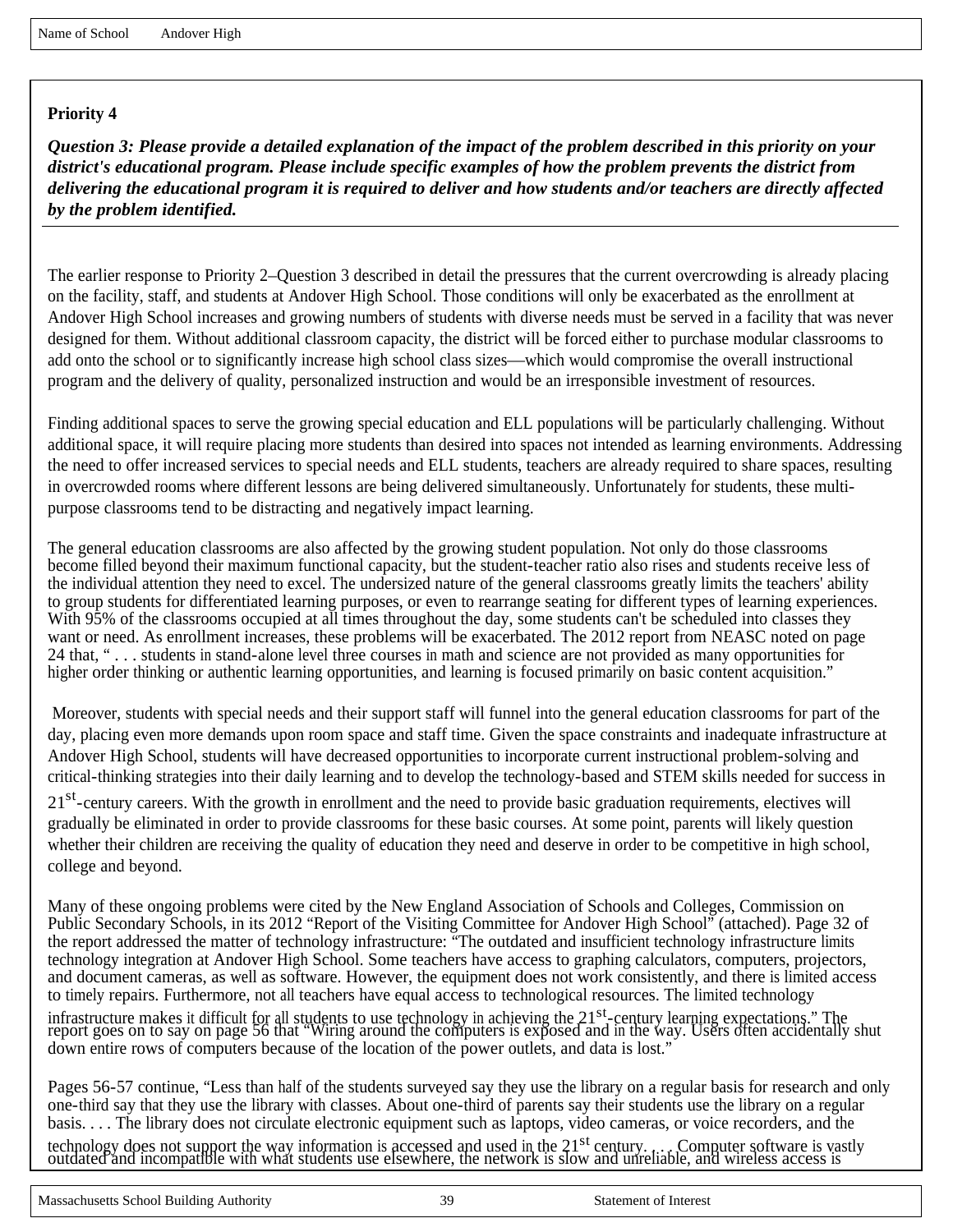inconsistent. These factors are inconsistent with the way people access information in the real world and in most libraries today."

NEASC states on page 63 that," There is not an adequate number of classrooms to support the delivery of a high quality program." Further, as stated on pages 25-26 of the report, "Staffing levels, instructional materials, technology, equipment, supplies, facilities, and the resources of the library/media center are limited and inhibit the full implementation of the curriculum, including the co-curricular programs and other learning opportunities. Classrooms are utilized to their maximum extent with a number of teachers traveling with carts from room to room. A significant number of classes have enrollments of 29 students. Central Office allocated two additional full-time teachers (one in social studies and one in English) to help reduce class size, but there is no available classroom space. Technology in the building is outdated and inadequate to meet the expectations of learning in the 21st century.... The resources of the library media center are woefully inadequate as a result of many years of under-funding. The co-curricular programs are often unsupported by the budget as evidenced by pay-to-play fees, activity fees, drama fees, and other user fees. One consequence of the limited availability of technology is that students resort to using their own devices, with teacher approval, in order to support classroom instruction. When inadequacies of technology, staffing levels, equipment, and the resources of the library/media center are addressed, students' ability to practice and achieve the school's 21<sup>st</sup>-century learning expectations will improve."

#### **Please also provide the following:**

| <b>Cafeteria Seating Capacity:</b><br>475                                                                                    |  |  |  |  |
|------------------------------------------------------------------------------------------------------------------------------|--|--|--|--|
| Number of lunch seatings per day:<br>4                                                                                       |  |  |  |  |
| Are modular units currently present on-site and being used for classroom space?:<br>N <sub>O</sub>                           |  |  |  |  |
| If "YES", indicate the number of years that the modular units have been in use:                                              |  |  |  |  |
| <b>Number of Modular Units:</b>                                                                                              |  |  |  |  |
| <b>Classroom count in Modular Units:</b>                                                                                     |  |  |  |  |
| <b>Seating Capacity of Modular classrooms:</b>                                                                               |  |  |  |  |
| What was the original anticipated useful life in years of the modular units when they were installed?:                       |  |  |  |  |
| Have non-traditional classroom spaces been converted to be used for classroom space?:<br><b>YES</b>                          |  |  |  |  |
| If "YES", indicate the number of non-traditional classroom spaces in use:<br>25                                              |  |  |  |  |
| Please provide a description of each non-traditional classroom space, its originally-intended use and how it is              |  |  |  |  |
| currently used (maximum of 1000 characters).:                                                                                |  |  |  |  |
| About 25 rooms meant for other uses are now used as classrooms. Many of these spaces are too small, not                      |  |  |  |  |
| appropriately ventilated, not acoustically separated from adjacent spaces, lack windows, or are otherwise sub-               |  |  |  |  |
| standard as teaching space. Examples: teacher dining space is now a classroom; book storage rooms are now small-             |  |  |  |  |
| group instructional spaces; music storage room is now a music production classroom; teacher planning rooms and               |  |  |  |  |
| offices are now special needs small-group rooms; theatrical storage area is now multimedia lab classroom; sections of        |  |  |  |  |
| library are now classroom space; PE storage rooms and athletic team rooms are now fitness and weight training                |  |  |  |  |
| rooms; section of scene shop is used as drama classroom. Besides the inappropriate physical conditions, the                  |  |  |  |  |
| repurposing to classrooms has displaced the original uses of those rooms, which adds pressure to other school spaces.        |  |  |  |  |
| Modular units have been avoided because of inadequate building site, excessive cost, and limited life span.                  |  |  |  |  |
| Please explain any recent changes to the district's educational program, school assignment polices, grade                    |  |  |  |  |
| configurations, class size policy, school closures, changes in administrative space, or any other changes that impact        |  |  |  |  |
| the district's enrollment capacity (maximum of 5000 characters). :                                                           |  |  |  |  |
| There are no recent changes to the district's school assignment policies, grade configurations, class size policy, school    |  |  |  |  |
| closures, or administrative space. In 2014, the district opened a new elementary school, Bancroft Elementary School, to      |  |  |  |  |
| replace a school that was structurally unsound. Although the new school enabled the district to shift elementary students in |  |  |  |  |

grades K through 2 from another elementary school that had been serving preK through grade 2, the new school did not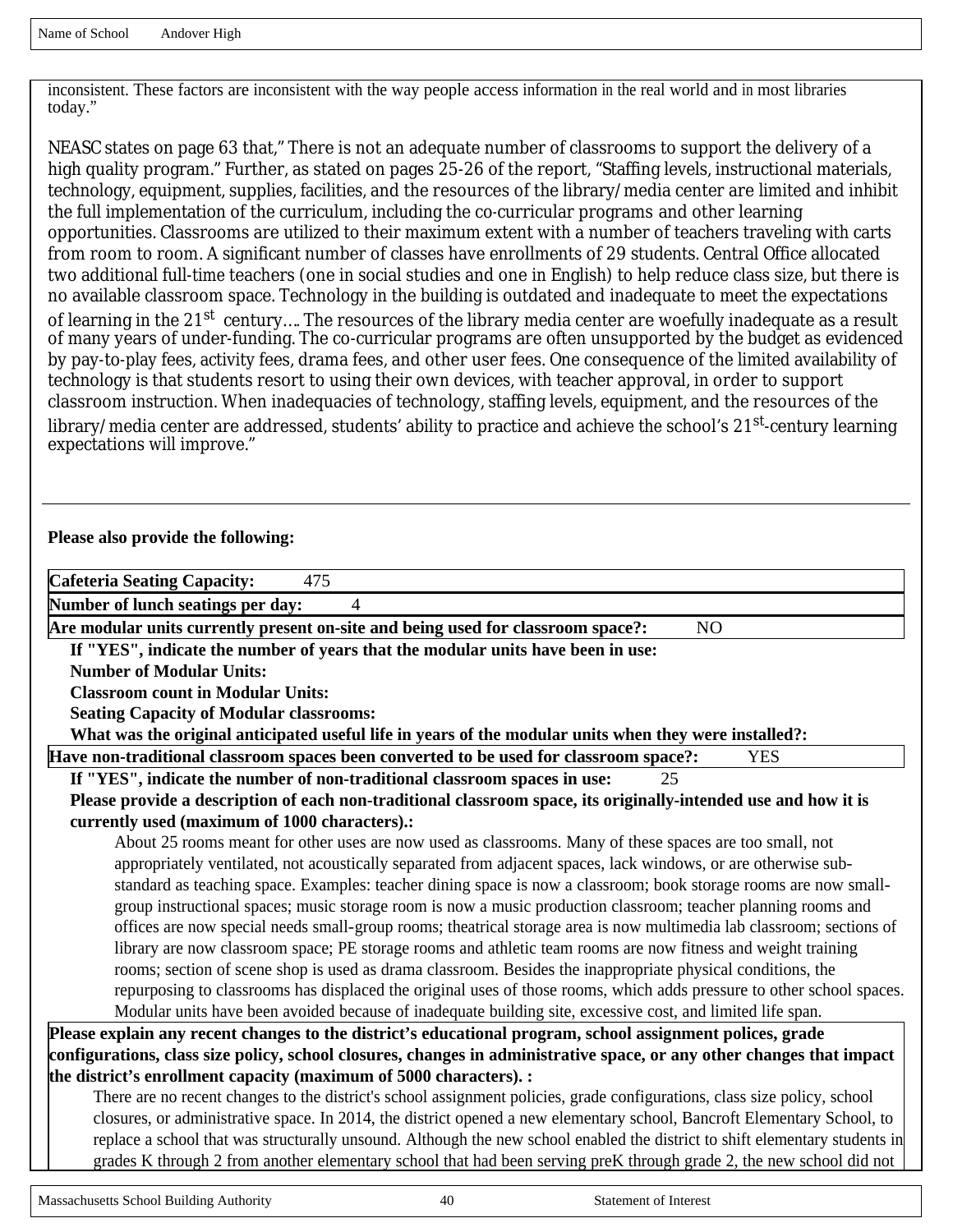significantly expand the overall enrollment capacity of the district. Currently, the district is pursuing the renovation/replacement of the aging and outdated West Elementary School to address both building conditions and enrollment at the elementary level. These changes have not impacted the enrollment capacity at the high school.

The district's educational program at the high school has changed over time in several ways. First, the district has significantly expanded its services to students with disabilities. Currently, the district has 87 students in out-of-district special education placements, with 56% being students of high school age, plus another 15% in the 18 to 22-year-old age range. Over the past ten years, the district has continued to develop programs to serve students in a more inclusive environment through increased programming at Andover High School. Four rooms previously used for regular education classrooms are now devoted to special education programs for students with autism, students with developmental delays, and students who are returning from hospitals or settings where they were treated for mental health issues. To accommodate an increase in classrooms for the SAIL (Social Academic Independent Learner) program, the school recently converted a small workspace for special education teachers into a classroom for eight students. The school also increased the number of students in its Academic Support classes (making those classes very crowded) to free up other rooms for SAIL programming. Enhancing the programming for students with disabilities in inclusive settings is a significant initiative of the district and one that requires additional large and small classroom spaces as well as workspaces for teachers. Because of the programmatic changes the district has put in place, fewer special needs students are requesting OOD placements and fewer students are going to private schools. But to sustain those program improvements, AHS needs space to implement them at a high-quality level.

The second major educational program change that has impacted enrollment capacity is the improvement in programs that provide experiential and project-based learning, particularly in the STEM area. Although these program changes are limited by the current overcrowded conditions, the high school has carved space out of the library media center for a small innovation lab, engineering classroom, and coding classroom. None of these spaces are adequate for the programs, but the programs are necessary to accommodate significant student interest and curricular improvements and to match current program offerings in other high schools. In addition, the high school has initiated career pathway and senior capstone programs to better support students. These programs, although of significant interest to students and highly beneficial to student learning, do not have adequate space for student collaboration, program coordination, or project design, construction and storage.

What are the district's current class size policies (maximum of 500 characters)? Pre-K & K: at or below 20 students per class, if not feasible, to within a range of 16 to 24. Grades 1 & 2: at or below 23 students per class, if not feasible, to within a range of 19 to 27. Grades 3-5: at or below 25 students per class, if not feasible, to within a range of 21 to 29. Grades 6-8: at or below 25 students per class, if not feasible, to within a range of 21 to 29. Grades 9-12: at or below 25 students per class, if not feasible, to within a range of 21 to 29.

**What are the district's current class size policies (maximum of 500 characters)?:**  Pre-K & K: at or below 20 students per class, if not feasible, to within a range of 16 to 24. Grades 1 & 2: at or below 23 students per class, if not feasible, to within a range of 19 to 27. Grades 3-5: at or below 25 students per class, if not feasible, to within a range of 21 to 29. Grades 6-8: at or below 25 students per class, if not feasible, to within a range of 21 to 29. Grades 9-12: at or below 25 students per class, if not feasible, to within a range of 21 to 29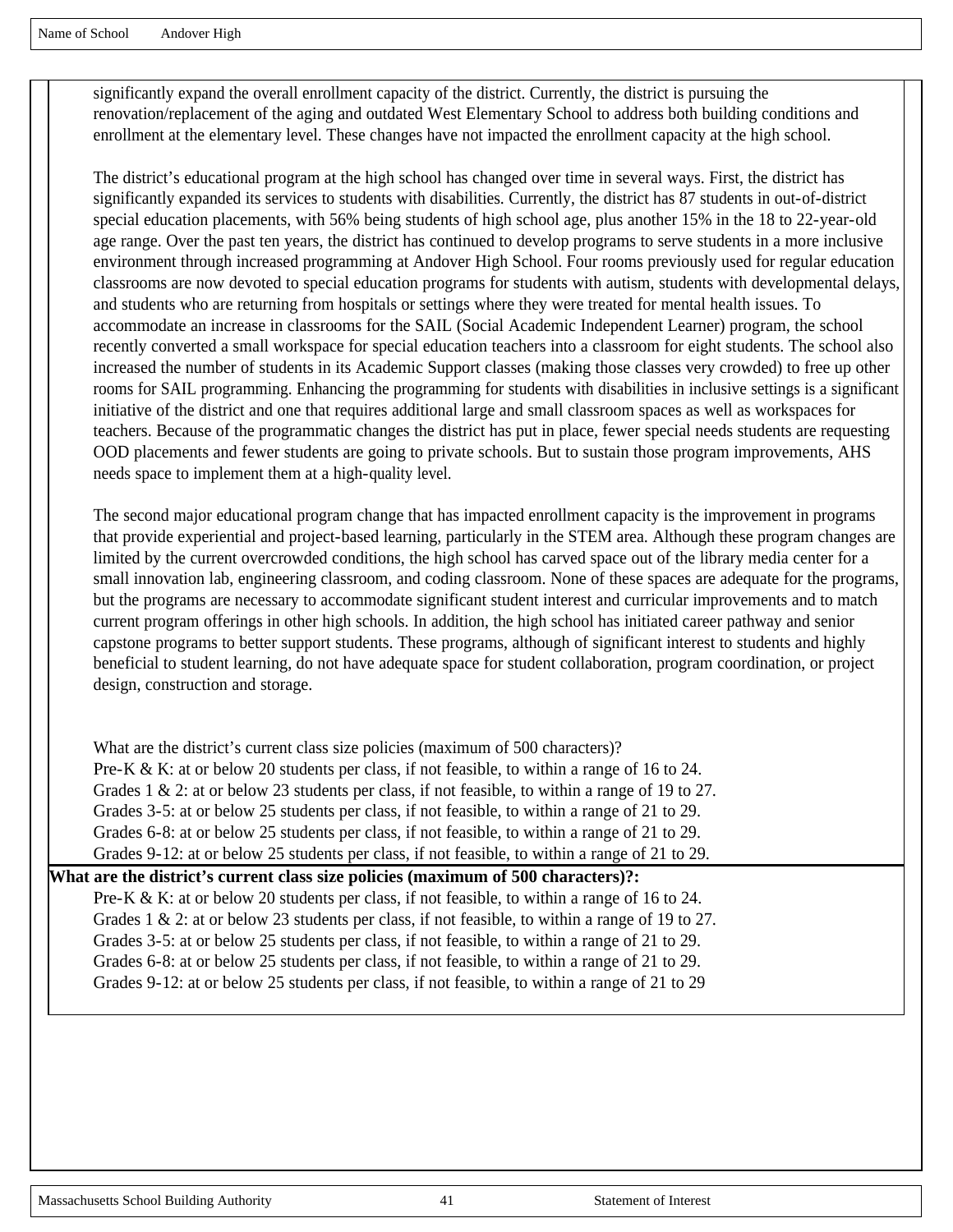*Question 1: Please provide a detailed description of the issues surrounding the school facility systems (e.g., roof, windows, boilers, HVAC system, and/or electrical service and distribution system) that you are indicating require repair or replacement. Please describe all deficiencies to all systems in sufficient detail to explain the problem.*

Many of the major building systems at Andover High School are approaching the end of their useful life. The boilers are nearly 25 years old and require replacement. The HVAC system air handlers, rooftop units, exhaust fans, and compressors for pneumatic controls are all over 20 years old. The Facilities Department has been repairing and replacing them as they break. In addition, the cooling equipment uses refrigerant that is being phased out and will not be available for purchase as of January 2020. AHS may be able to retrofit existing units to accommodate higher-pressure refrigerants. However, if the existing units begin to leak, it will be necessary to replace them entirely.

Plumbing-intensive areas such as the science wing and the kitchen experience leaks and require repairs often due to the age of the piping system. Facilities Department estimates that \$10 million worth of equipment will need to be replaced at Andover High School over the next 5 to 10 years.

Beyond the aging infrastructure and end-of-life building systems that require replacement, a very significant and complex physical issue at AHS is the lack of thermal comfort in academic spaces. The building's un-insulated masonry walls, outdated window systems, and concrete structure that connects directly to the outside produce interior thermal conditions that cannot be effectively controlled with through-wall unit ventilators. In interviews and surveys, teachers and students consistently note that cold classrooms in the winter and hot classrooms in warm months have a detrimental impact on teaching and learning. Students and teachers alike resort to wearing their coats in the winter and have no means of relief from the heat in warmer weather. Teachers sometimes bring their own fans, which move the warm air but usually add to the noise. Even when weather permits, there are no outdoor campus areas suitable for a class to escape the indoor heat and engage in structured learning activities.

Each standard classroom has a unit ventilator that controls the air temperature of the room. However, even if the air temperature is appropriate, other factors, such as cold concrete floors, poorly insulated walls, and the draft of air movement make occupants cold. The unit vents are a continual source of complaint by the teachers and students. Unfortunately, thermal comfort has worsened due to the recent addition of  $CO^2$  sensors, which are necessary to maintain a healthy air quality. The unit vents are activated with minimal outside air when the room air temperature moves outside of the set point, or with maximum outside air when  $CO<sup>2</sup>$  reaches a raised level. This incoming fresh air is preheated insufficiently and discomfort arises from the draft caused by high-velocity, single-point supply of cold air. In the winter, this means that fresh air is introduced to meet air quality goals even though the room already is cold to occupants. Even when not operating, the poorly sealed dampers can allow drafts of outside air. The classroom ventilation system includes the unit ventilator on the outside wall, plus an exhaust fan drawing from the opposite side of the room. The vents are air supply only; they deliver exhaust to the roof without any energy recovery. Modern systems usually include energy recovery to pre-heat fresh air. The unit vents are not equipped with cooling coils; in the summer, they introduce air at the temperature and humidity level of the outside, providing no relief for overheated classrooms. In addition to problems with thermal comfort, the fan noise of these old units forces teachers and students to strain their voices and speak loudly so they can be heard over the decibel level of the equipment.

The aluminum window frames are un-insulated. Without a thermal break, the frames transfer heat and cold into the room through the aluminum, which is a good conductor, adding to the uncomfortable temperatures in the room. By contrast, today's modern windows are built with thermal breaks so the encasement cannot act as a thermal bridge for the transfer of outside temperatures to the indoor areas. In addition, the school's windows are not glazed with today's more technically advanced glass, so are ineffective at preventing radiant heat gain or heat loss. Students sitting near the windows feel cold due to the radiation of cold surface temperatures from the exterior surfaces. Similarly, teachers on the south side of the building keep their blinds closed because of glare and because the old windows cannot prevent solar heat from entering and heating up the classrooms. Modern windows could resolve this set of problems.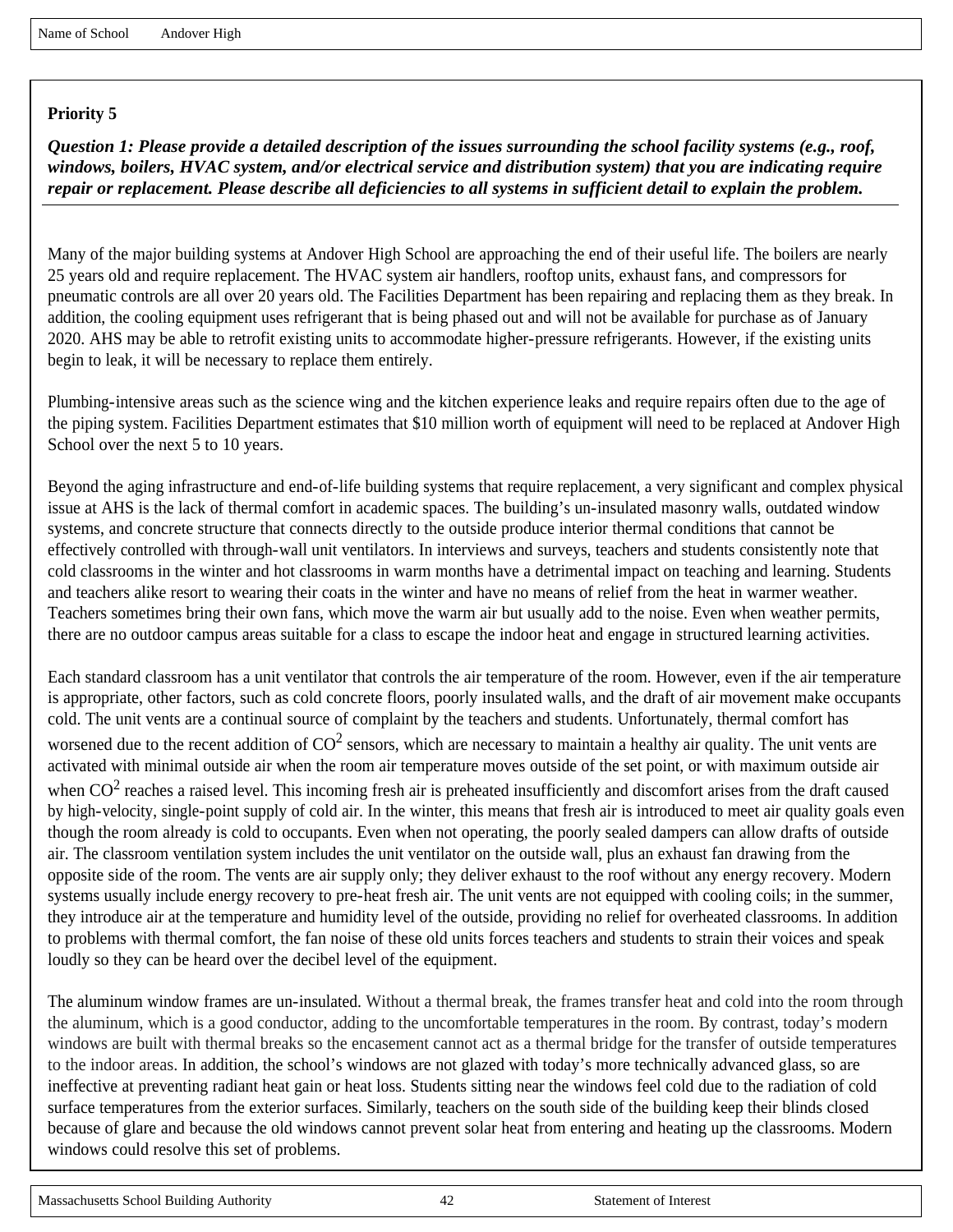Name of School Andover High

Finally, and most significant, the lack of a thermal break in the concrete classroom floor slabs allows heat and cold transfer between outside and inside. In winter, heat is lost and cold is transmitted through the concrete slabs, creating cold interior surfaces within the occupied spaces. The existing heating system, under control of the  $CO<sup>2</sup>$  system, cannot compensate for the heat loss generated by the building and for the  $CO^2$  generated by the occupants. The ventilators operate on outdated, 24-yearold pneumatic controls, with air tubes that crack frequently and need costly repairs. These issues cannot be addressed by simply replacing the ventilators, but require the creation of a thermal bridge through replacement of the entire façade of the building in the older academic areas.

Rooftop condensing units are used to cool some portions of the buildings. Most of the units were part of the 1995 renovation project. These units rely upon R-22 refrigerant, which is extremely expensive and faces a regulatory phase-out. If a rooftop condensing unit develops a leak after January 1, 2020, this refrigerant can no longer be purchased. Newer cooling systems now on the market do not use R-22. Between 2011 and 2016, Facilities Department installed stand-alone air conditioners in six special education classrooms that required cooling; however, the units create noise and are energy-inefficient.

The conventional boiler plant that is the school's primary source of heat is 24 years old, nearing the end of its serviceable life, and should be replaced with a high-efficiency condensing boiler. The kitchen exhaust hoods and fans that remove stale air/smoke/cooking odors from the kitchen are outdated and may no longer be code-compliant.

In summary, the HVAC system is one of the major weak links that needs replacement. Due to its age, the system requires continual maintenance in an effort to maintain temperatures at a comfortable level in every season in the varied-size rooms in all sections of the school. Facilities staff have done what they can to upgrade existing systems and improve temperature control, but it is simply not possible to fix this issue without wholesale replacement of the HVAC systems with a modern system, such as a displacement air system (which is more comfortable and quieter than what AHS has now), combined with extensive reconstruction of the exterior façades. Simply put, there are now better ways to heat, cool and insulate buildings than were in place when this school was constructed 53 years ago.

Andover is experiencing an increased frequency of unusually warm temperatures in autumn, spring, and early summer. The district is also facing an extension of the school year into summer and an earlier opening in the fall due to the major storms happening throughout the year requiring school to be closed due to power outages and other circumstances in the community. These factors will increase the demand for air conditioning that the district cannot provide currently.

In terms of the building envelope, virtually all of the windows need replacement. Gaskets are aging and windows are beginning to fail. They range from 24 to 28 years old and are drafty and un-insulated, adding to the uncomfortable temperatures in the classrooms. Similarly, the exterior masonry walls are un-insulated and contribute to thermal leakage and energy waste. The doors are in fair condition, dating from 1995. However, they are poorly insulated steel and tend to rust, requiring repainting about every five years; replacement with insulated aluminum doors would save on labor and energy costs. The roof is in good condition, with the possible exception of the metal vaulted section over the main entrance, which is 24 years old.

As with many high schools, the building has dozens of entry/exit points. The system for monitoring these doors is inadequate, especially given the societal dangers that have afflicted schools in recent years. Numerous places in the schools (stairwells, doorways) are hidden from view. Of particular concern is the school's main entrance, which opens to a large interior lobby that leads to many sections of the building. The administrative offices are located on the second floor with limited views of the entry as well as limited access to ensure effective security. A security vestibule was added in the summer of 2018, but a priority for the district and community is to further increase the security of access at all building entrances.

In terms of the electrical systems, the main switchboard is in good condition and the distribution equipment in the 1995 addition is in fair condition. However, the distribution equipment in the rest of the building—which includes the main academic building is in poor condition. The exterior lighting (wall packs or sconces at egress doors and perimeter) is in fair condition. The number of receptacles in the classrooms and offices is insufficient for today's methods of delivering education. Extension cords are in wide use and some areas lack GFCI protection. Life-safety lighting does not meet code, nor does the notification system for full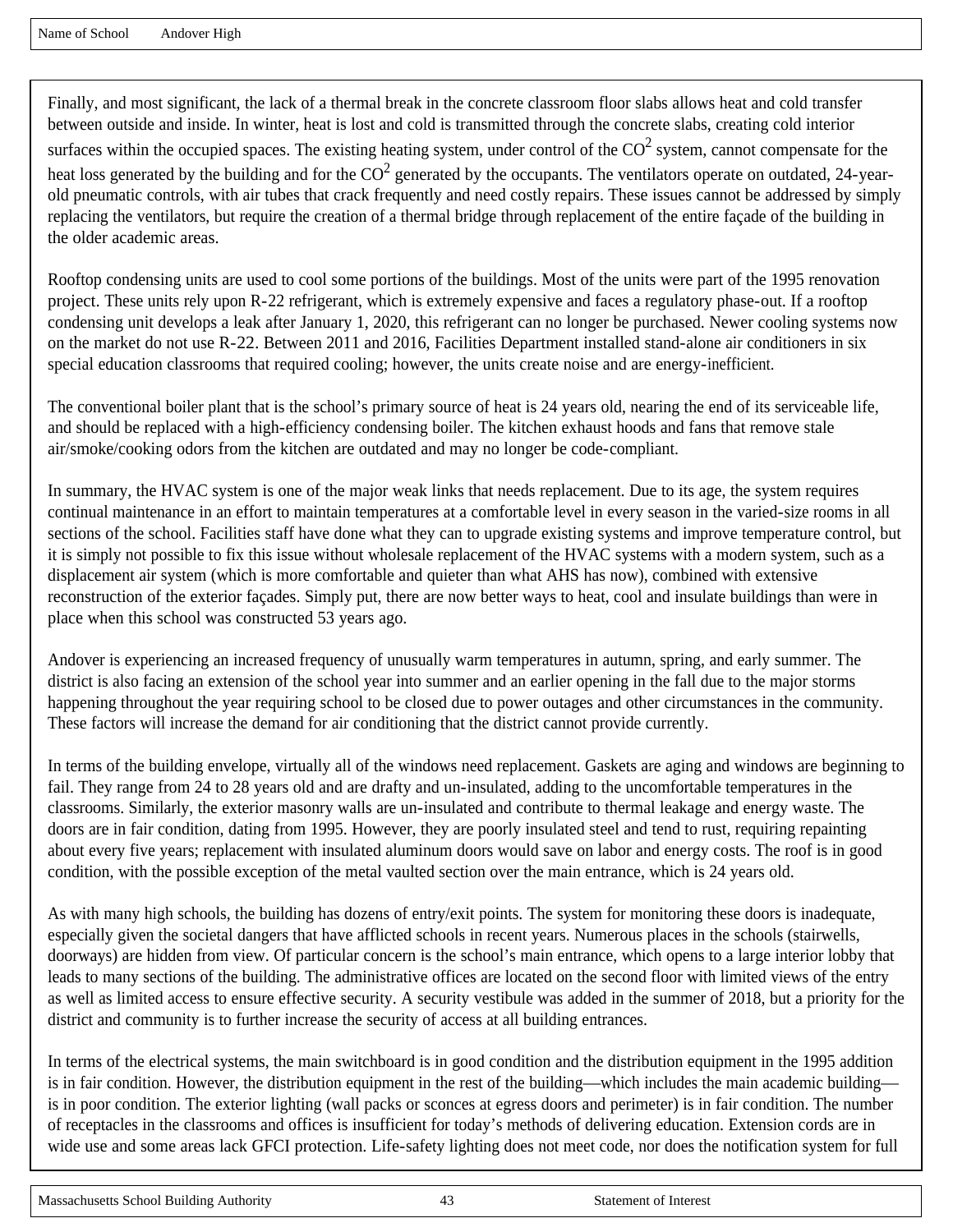Name of School Andover High

voice evacuation. Clock and intercom systems are obsolete. Fire alarms and intercom are not audible in all areas. The lighting levels in the gymnasium are poor. The school's current generator is for life-safety purposes only. There is a central CCTV video management system and a new IP paging system. Data cables are CAT5, 5e, and 6. All areas have wireless coverage.

The main academic building—which houses most of the classrooms, offices, and special education department—plus the Dunn gymnasium and most of the Collins Center (auditorium, stage, music wing) are not protected by an automatic fire suppression system.

Water and sewer pipes as well as plumbing fixtures are in fair condition, but some updating is needed in the science classrooms. Plumbing-intensive areas such as the science wing and the kitchen often experience leaks and require repairs due to the age of the piping system. There is no central acid neutralization tank for science labs.

In addition to the problems with the facility itself, there are serious issues with the site. The biggest problems are traffic congestion, circulation, and parking—all of which have safety factors. The school site has three entrances. The main Shawsheen entrance is at the crest of a hill, making it difficult to see from both directions. A large ledge outcrop blocks the view of the school from the road. Site circulation and parking are complicated and confusing, especially for visitors. There is inadequate driving and parking space for the daily mix of 30 buses, parent and student cars, staff cars, service vehicles, delivery trucks, and occasional emergency vehicles. Pedestrian walkways are limited and some students/staff must walk in the street or cross through the onsite traffic as they are dropped off or approach from parking lots. The playfields are not handicap accessible for students or families. The fields are insufficient to serve the large number of AHS athletes and some are not appropriately sized. The pavement on the seven tennis courts has failed and needs to be replaced. There is limited outdoor space where students can gather and either socialize or work in small groups in an area that is amenable to spring and fall weather conditions.

In December 2017, the Institute for Human Centered Design released its report "Andover High School–Town of Andover ADA Transition Plan." The section pertaining to the high school is attached, with costs updated in March 2018, and details the accessibility of the facility and site. Key accessibility issues relate to insufficient parking spaces, lack of accessible routes to sports fields and facilities, lack of assistive listening devices in the auditorium, doors that lack maneuvering clearance, missing and noncompliant signage, non-accessible classroom sinks and cooking equipment, lack of an accessible science lab, lack of accessible lockers, insufficient number of accessible and compliant toilet compartments, excessive slopes on curb ramps, modifications needed to stairway handrails and drinking fountains, lack of automatic door openers, etc. The estimated cost of making AHS accessible is \$800,000.

Substantial maintenance costs will be incurred if no renovation or addition is done, including replacing boilers, replacing heating and ventilation units as they fail, upgrades for ADA compliance, etc. Significant energy and comfort improvements are only possible if both the mechanical system and the building exterior are replaced. At an estimated cost in the tens of millions of dollars, the district would not be able to do an extensive renovation of the school without MSBA help. The district may be able to chip away at some of the problems piece by piece, but the needed overhaul of the entire system is beyond the district's capacity.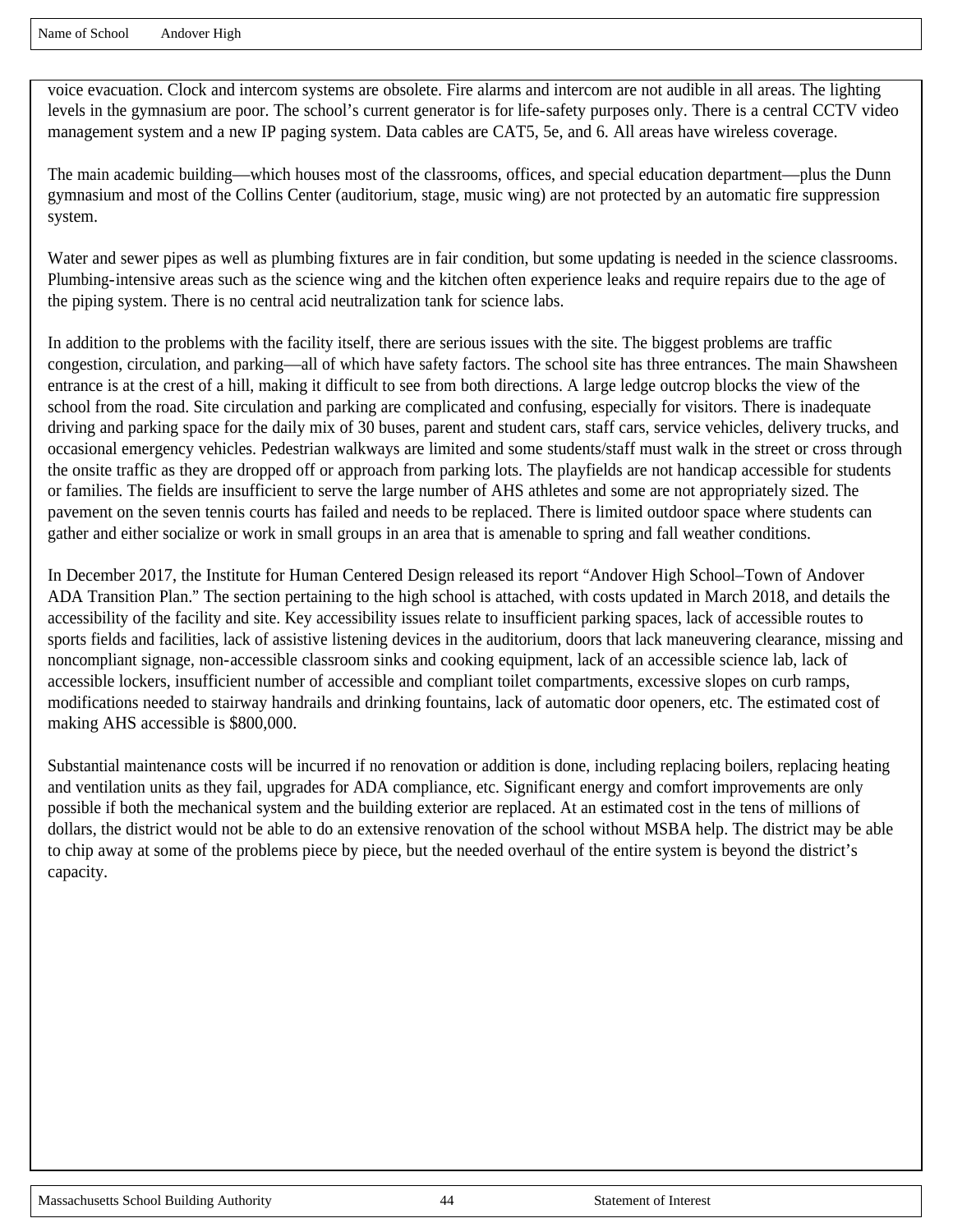*Question 2: Please describe the measures the district has already taken to mitigate the problem/issues described in Question 1 above.*

Andover has a robust system of preventive maintenance, work order processing, and labor scheduling for all mechanical systems. As part of Andover's standard of maintenance and as need dictates and funds permit, Facilities Department is gradually replacing some schools' conventional boilers with high-efficiency condensing boilers; however, the district is still trying to stretch the life of the three-boiler plant now at AHS. In 2013, inline boiler pumps were added to make the system a primary/secondary heating system and to achieve better supply and return water temperature control.

 $CO<sup>2</sup>$  sensors have been added to approximately 80 classrooms, allowing for demand control ventilation. If no one is in the classroom and the  $CO<sup>2</sup>$  level is low, the outside air source will close, providing energy savings. Each classroom has had an occupancy sensor installed to turn lights off when the room is not occupied.

The Facilities Department is also collecting trend data on temperatures in all AHS classrooms in an attempt to identify unit ventilator issues more quickly; students and an adult volunteer have studied the HVAC trend data at AHS to identify anomalies. The Facilities Department installed building analytics software that takes data points throughout the school and remotely diagnoses problems faster. The department is upgrading the energy management system to a more user-friendly system that the tradesmen can use onsite on their phones to serve schools better. The Facilities Department is also trying to retrofit one HVAC unit to accept new refrigerant in order to determine whether that solution could work as a stopgap measure once the old refrigerant is phased out as of January 2020.

Sound-absorbing ceiling panels were installed in 23 classrooms in order to help students with hearing impairments be able to hear voices over the noise coming from the unit ventilators and other sources. These ceiling panels benefit all students. Security shades have been installed on the windows of classroom doors to prevent potential intruders from being able to peer into classrooms.

In the interest of safety, a secure double-door vestibule was designed and constructed in the summer of 2018 at the main entrance to the school. The work was done in-house to save money. The team included Facilities construction staff, the school principal, the building inspector, and the police and fire departments. However, this is a stopgap measure that does not address security at other entrances. In 2017-2018, the Information Technology Department installed classroom telephones to enable teachers to contact the office or 911.

Facilities Department is currently replacing T5 fluorescents with LED fixtures, and is replacing ceilings as part of this effort. Facilities has retrofitted the Dunn Gym, fieldhouse, Collins Center stage, some bathrooms, and all academic hallways with LED lighting over the past six years.

Facilities Department is in the process of updating toilet rooms, with a few renovated each year. Renovations include replacing floors and wall tiles, toilet partitions, accessories, plumbing fixtures and fittings, and light fixtures. Approximately 15% of the toilet rooms have been renovated, with the remaining scheduled for completion over the next ten years.

The District and Facilities Department maintain a working list of deferred maintenance projects. Each year, a few projects are submitted to Town for consideration in the next year's budget. The current list for AHS includes \$7.5 million to correct deficiencies in the site, and another \$2.7 million for projects such as carpeting, painting, replacing gaskets on windows, putting rubber treads on stairs, etc. This list does not include repair or replacement of major facility systems (e.g., HVAC).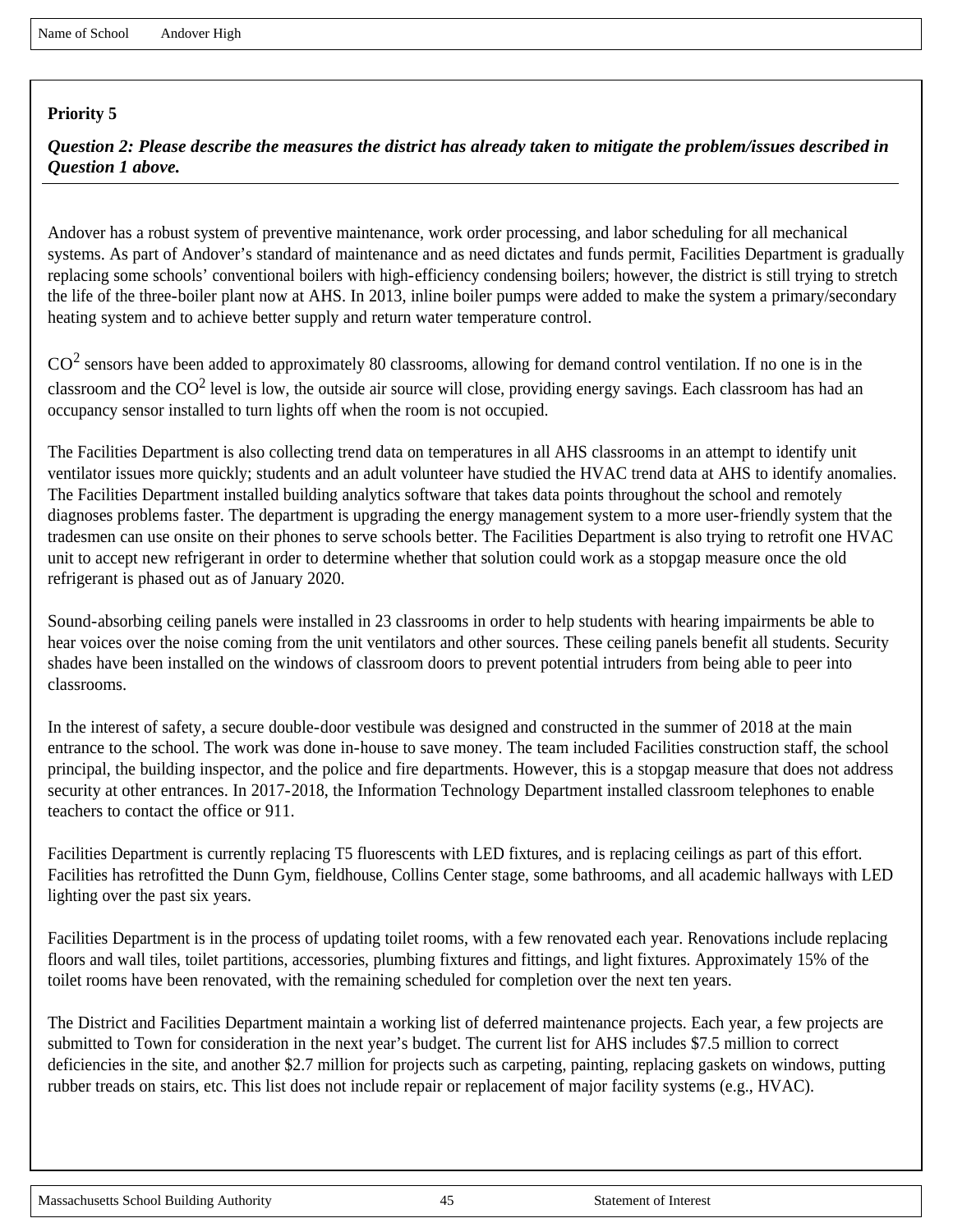*Question 3: Please provide a detailed explanation of the impact of the problem/issues described in Question 1 above on your district's educational program. Please include specific examples of how the problem prevents the district from delivering the educational program it is required to deliver and how students and/or teachers are directly affected by the problem identified.*

The current physical condition of Andover High School presents significant problems for instruction due to the often uncomfortable and uncontrollable temperatures in rooms; the overcrowded nature of classrooms, hallways and common areas; the lack of electrical capability to adequately charge technology equipment; and the outdated nature of the current classroom and commons space. Due to its age, the AHS HVAC system requires extensive maintenance on a regular basis to maintain reasonable temperatures in every season in the varied-size rooms in all sections of the school, with only limited effectiveness in accomplishing that goal. The age of the equipment often delays repairs that require replacement parts, meaning the uncomfortable teaching-learning conditions persist. Overcrowding means there are no vacant rooms available for use when a classroom or office has faulty HVAC—either to escape the cold or heat or to escape the repair noise.

The persistent problems with the building envelope and the mechanical systems have a detrimental impact on teaching and learning, as well as on the health of students and staff. Students who are too hot or too cold have difficulty concentrating. Noisy unit vents force teachers to raise their voices, placing a strain on their vocal cords and general health. Students with hearing problems especially struggle to hear teachers, classmates, and audio content over the noise of the ventilators. The school's only loading dock, which is used multiple times throughout the school day, is a loud and unwelcome intrusion into nearly a dozen classrooms. In addition, diesel fumes from truck engines left running in the loading dock area are drawn into the nearby classrooms through the unit ventilators. Students with visual impairments are affected by the highly contrasting light from solar glare. Uncomfortable physical settings contribute to higher absenteeism among students and staff alike.

The antiquated HVAC systems, coupled with the un-insulated exterior envelope, place a substantial burden on the annual operating energy costs and maintenance costs for this school. These funds would be far better invested in tangible educational benefits for students.

Students today do much of their classroom work digitally and need electrical outlets to work or to recharge their computers. Most AHS classrooms lack sufficient electrical outlets to serve a class of 25-29 students. Extension cords and power strips snake across floors and are strung across desks and tables. Some classroom wiring is in surface-mount wire mold rather than conduit, and some of that wire mold is deteriorating and pulling away from the walls. These situations are less than ideal from a safety standpoint. The attached 2012 accreditation report from NEASC ("Report of the Visiting Committee for Andover High School,") confirmed this deficiency, noting that, "... the school's technology resources are seriously inadequate and out-ofdate."

Particular curricular areas are impacted more significantly. For example, water temperature and color have been persistent issues in the science labs. It sometimes takes up to 10 minutes of running the faucet before warm water arrives (if it arrives at all) and the water is regularly discolored—a pale brown color. This discoloration can be problematic for lab activities involving water because students are unable to conduct experiments and observe reactions with validity or reliability. All of the water purification units that were installed in the prep rooms when the science wing was built are no longer functional and are too expensive to replace. Paralleling the impact of water issues, science teachers report that in the beginning and ending months of each school year, high temperatures and high humidity in the labs are affecting the results of students' experiments.

Lighting in the photography dark room is insufficient to perform darkroom work, so students are unable to gain a proper learning experience in this setting. This problem applies to students who are taking a photography class for credit as well as to students who are developing photos for school publications or other extracurricular activities.

Double-loaded corridors and egg crate design no longer are the way students learn best nor the way that AHS wants to deliver instruction. The very structure of the school provides no collaboration space or flexible space for project-based learning. The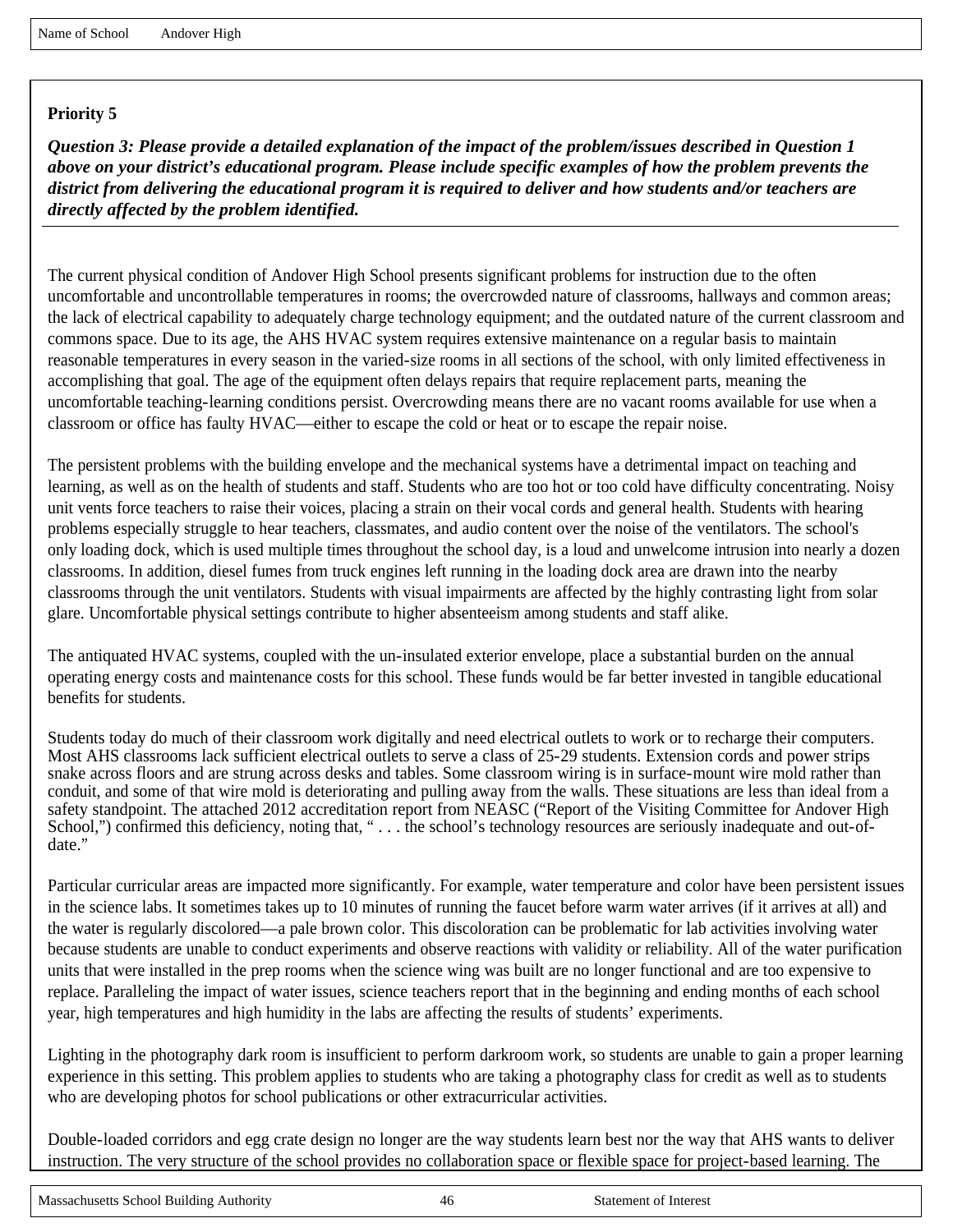undersized nature of 80% of the classrooms compromises the ability of teachers to engage students in experiential or cooperative activities in class. Creating spaces for 25 or more students to engage in collaborative or project-based learning in a 740 sq. ft. room filled with desks is challenging and time-consuming, which discourages teachers from using group activities or rearranging the room during the class. Since teachers share rooms, the desks have to be returned to their usual positions at the end of each class; rearranging them twice in one period for student collaboration reduces the time left for teaching and learning. These issues cannot be addressed through maintenance of building systems, but rather require significant renovation of existing spaces.

Given the continuing violent incidents in schools nationwide, staff and students today are highly attuned to issues of physical safety while at school. They look around AHS, understand that some doors can't be monitored, and worry that the school may not be a safe place. This knowledge affects their attitude about coming to school each day and can distract them from being fully engaged in teaching and learning.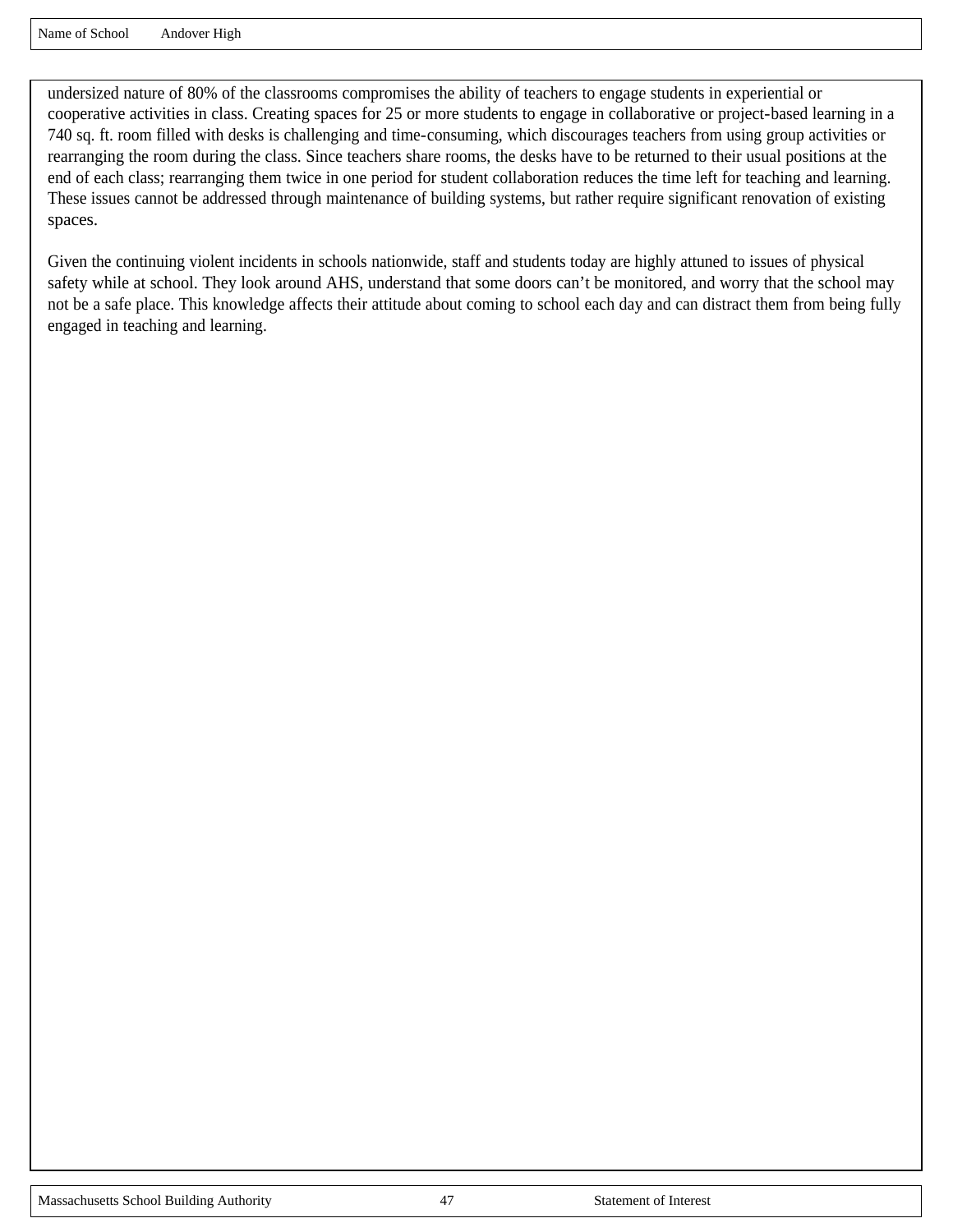*Question 4: Please describe how addressing the school facility systems you identified in Question 1 above will extend the useful life of the facility that is the subject of this SOI and how it will improve your district's educational program.*

Addressing the school's envelope (including the windows) as well as its major mechanical systems (HVAC and boilers) will extend the useful life of the building because the building itself has been deemed structurally sound. Mechanical systems have a normal life span and, at AHS, their end is in sight. It is reasonable to expect their replacement. However, the core of the building itself is sturdy and may be worth salvaging. Once given the needed updates, renovations, and additional space, AHS may continue to serve the community's educational needs for many years.

Andover's students are eager to learn. By providing them with an environment that is physically comfortable and psychologically conducive to learning, the community will affirm that education is a valuable enterprise, and students will be even more motivated to take advantage of the opportunities afforded them. In addition, through building renovations that enhance classrooms and provide teacher workrooms and storage space, AHS teachers and other staff will experience that their work is valued. They will be better able to collaborate in designing lessons, comparing assessment data, and otherwise expanding students' learning experiences.

It is a prudent use of resources to correct building envelope issues while updating the HVAC system. The district believes strongly that the two elements should be addressed in tandem; otherwise, the effectiveness of the new HVAC system would be reduced by problems inherent to the building envelope. Constructing a new façade and replacing windows will resolve the issues related to the temperature swings that make the classrooms uncomfortable for much of the year, impeding learning. A new façade and windows will also protect the interior spaces from further degradation and aging.

As an added benefit, addressing the façade issues through the construction of a new exterior wall that provides a thermal break will also extend the size of the building by three or four feet. Thus, the new façade will enlarge classrooms in the core academic section of the building, thereby addressing some of the overcrowding issues as well as the instructional compromises currently made because of the limited space.

Foremost is the learning environment. Facilities must support the learning environment, and at the very least not be an impediment to uninterrupted learning. The sort of overhaul the district is seeking will result in an old building made modern by current technology, nearly silent heat and ventilation delivery, and comfortably controlled air temperature throughout the lengthening school year.

Andover High School is in high demand for educational programs in the summer. Currently, with the exception of a few special education programs, classes cannot be regularly scheduled in the summer due to the lack of air conditioning (see attached "Instructional Spaces with Air Conditioning," spreadsheet, 2018). A cooler, temperature-controlled building will be less subject to high humidity. Much of the building's repairs, work on small projects, and deep cleaning take place in summer, and workers must endure very high temperatures while performing this work. Opening windows during hotter periods brings in fresh air, but also introduces allergens and dust, unfiltered, which can linger in the rooms for long periods of time. The more the building's internal air passes through filters, the better the air quality. Andover has many at-risk students who need filtered air because of asthma, allergies, and other medical issues. Eliminating the need to open windows to obtain fresh air will result in all air being properly filtered.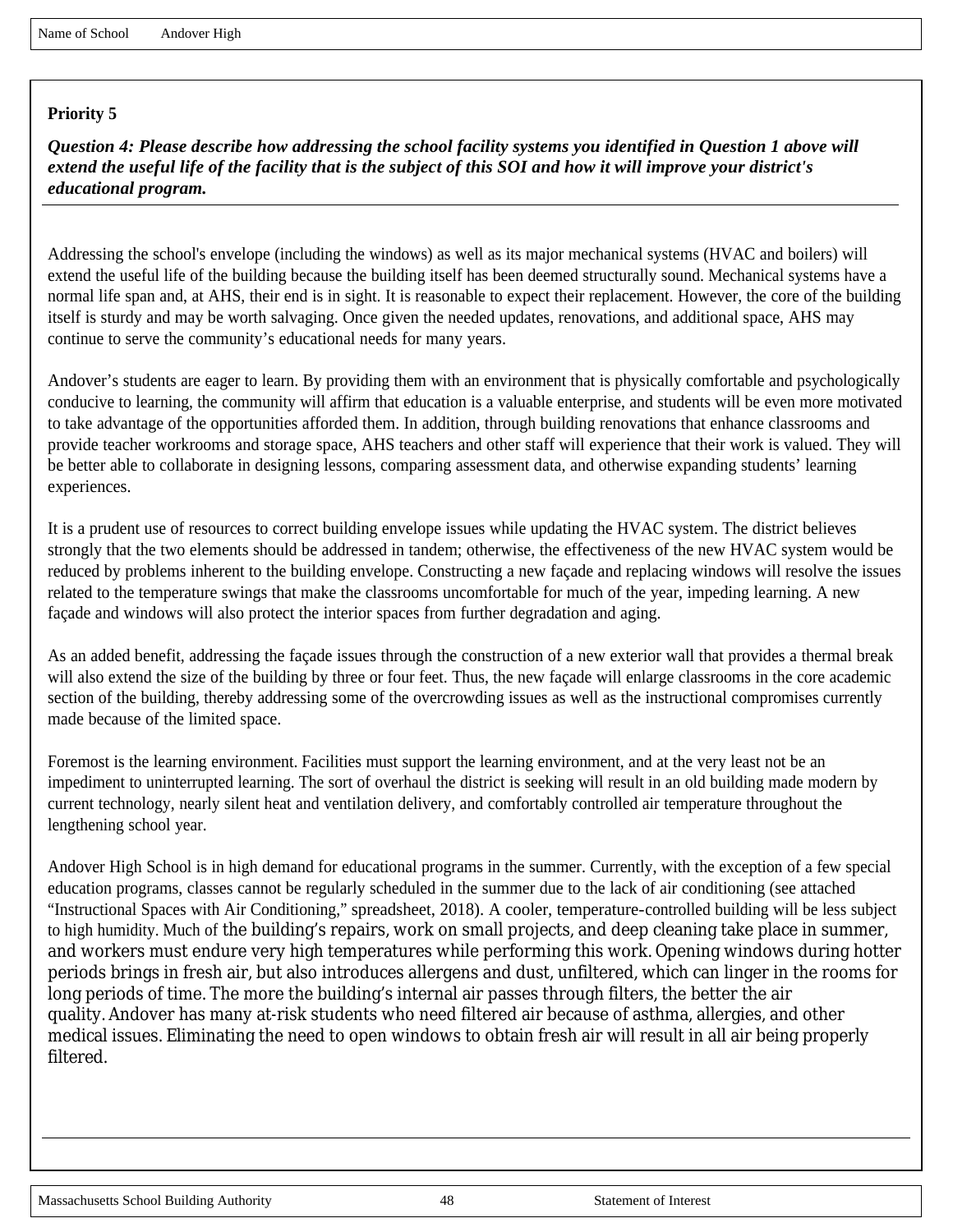# **Please also provide the following:**

## **Have the systems identified above been examined by an engineer or other trained building professional?:**  YES

## **If "YES", please provide the name of the individual and his/her professional affiliation (maximum of 250 characters):**

HMFH Architects Foley Buhl Roberts, Structural Engr. Garcia Galuska Desousa, MEP/FP Engr. Samiotes Consultants, Civil Engr. CRJA/IBI Group, Landscape Architect Kevin Hastings, Code Consultant Colburn & Guyette, Food Serv Consultant **The date of the inspection:** 11/30/2017

# **A summary of the findings (maximum of 5000 characters):**

HMFH Architects and its consultants completed a comprehensive existing conditions evaluation of the Andover High School facilities, including the building's structure, envelope, interiors, mechanical, electrical, plumbing, fire protection, technology, security, food service, and code compliance. The team also assessed campus systems, including car, bus, and emergency vehicle circulation, parking, pedestrian access, signage, sports fields and courts, utilities, topography, geology, drainage, wetlands, and permitting requirements. The HMFH "Andover High School Feasibility Study Report—Evaluation of Existing Conditions," dated November 2017, is attached.

Given that AHS was built in three phases (1966, 1983, and 1995) and has undergone renovations to specific systems at various points in time, the condition of the building varies by section and by system. However, most of the building's major systems are nearing the end of their useful life and should be repaired or replaced within the next several years. Significant issues include:

ENVELOPE – Exterior walls in the 1966 section are un-insulated and the structural slabs extend to the exterior with no thermal break. Other sections of the building are under-insulated by today's standards. Windows throughout are nearing the end of their usable life and lack modern technology that can combat radiant heat loss or heat gain.

INTERIORS – Corridors and stairs in the 1966 section are narrow and crowded. Classrooms are too small for the number of occupants. Finishes throughout are worn and, in some areas, damaged. Casework is aging and insufficient. Science labs have outdated equipment. 90% of the lighting is older technology and should be replaced with LED. Acoustics are poor in classrooms, library/media center, and cafeteria. The locker rooms and 85% of the toilet rooms have original finishes and accessories.

ELEVATOR – One elevator serves the building. Travel distances to the elevator are as much as 600 feet. Upper level of the auditorium is not accessible. The elevator is aging, slow, and has required contractor repairs over the past several years.

FOOD SERVICE – Elements of the kitchen are obsolete and may not meet current codes. The serving line is too small, outdated, and cannot adequately serve the number of students buying lunch in the time allotted. Cafeteria is too small for the enrollment.

HVAC – The HVAC system requires full replacement to address ongoing issues with thermal comfort, noise, air quality, and energy use. Air handlers use a refrigerant with a pending regulatory phase-out and need to be replaced. Boilers are 24 years old and need to be replaced. Pneumatic controls are aging and should be replaced with a DDC system.

PLUMBING – Supply and sanitary systems in the 1966 section are original and at the end of their useful life. 90% of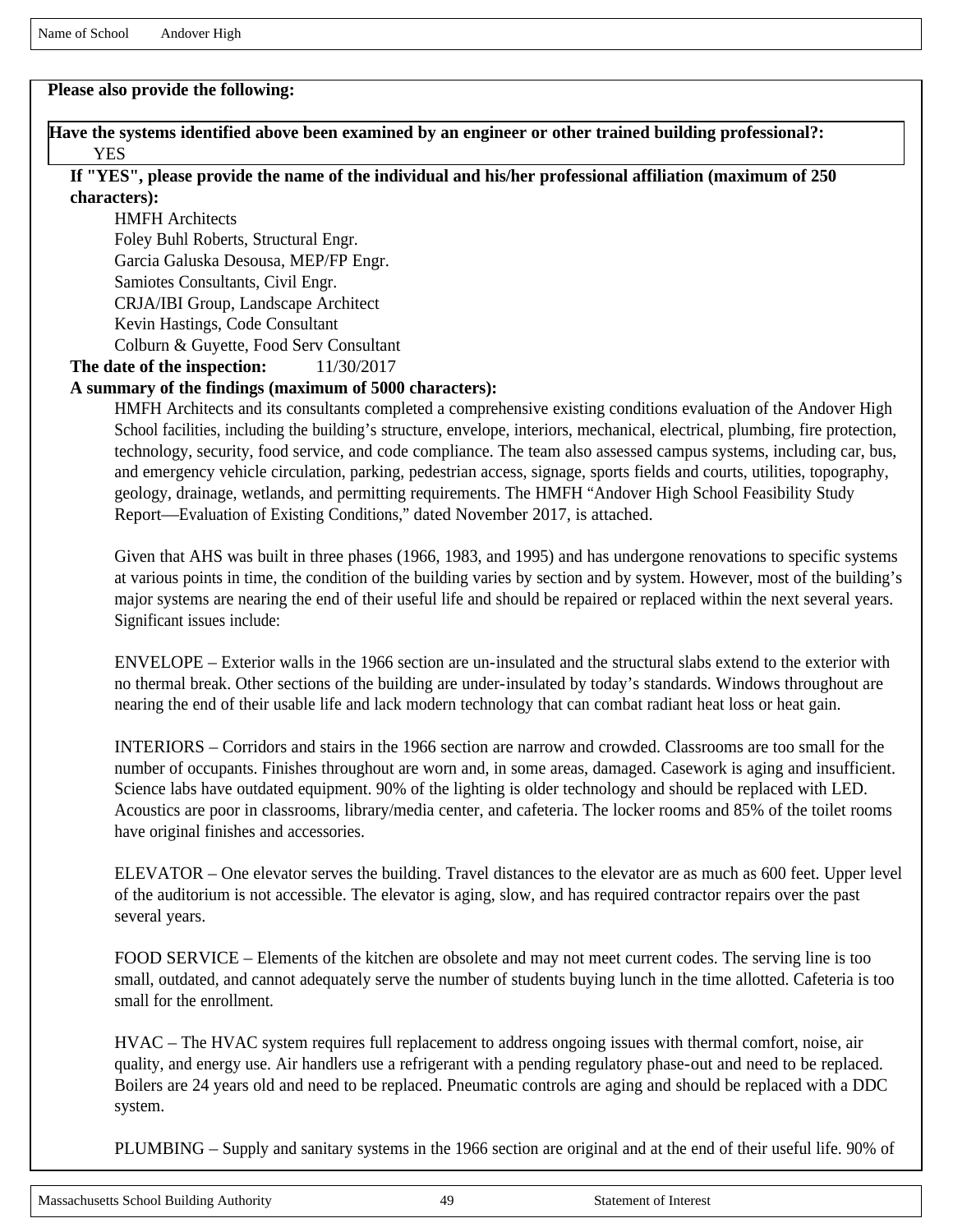plumbing fixtures do not have automatic controls for water conservation. There is no acid neutralization tank for science labs. Some sections of copper water pipes in the ceiling leaked and required replacement.

FIRE PROTECTION – 69% of the building is not protected by automatic fire suppression systems, including classrooms in original academic building.

ELECTRICAL – Distribution equipment in the 1966 section is original and should be replaced. Quantity of outlets is low, leading to use of extension cords and power strips. Wire mold is insufficiently fixed to walls. GFCI protection is missing in some required locations. Life-safety lighting and optional standby loads are not separated as required by NEC Article 700.

FIRE ALARMS – Notification appliances don't meet current code for full voice evacuation. The Collins Center and the main classroom building are on separate fire alarm systems.

TECHNOLOGY – Clock and intercom systems are obsolete. Classrooms have telephones for contacting the office or 911.

CIRCULATION & PARKING – Enrollment increases have led to additional cars and buses during drop-off and pick-up hours. Complex traffic patterns and the increase in vehicles have led to confusing and, in some areas, dangerous campus intersections. Emergency vehicle access is blocked during drop-off and pick-up. Parking is not sufficient for demand. Sections of the campus have no sidewalks for safe or accessible routes to the school.

COURTS AND FIELDS – Existing facilities do not accommodate the range of high school sports, so some teams practice elsewhere. Some fields are not regulation, so cannot be used for competition. Several fields are inaccessible. Tennis court pavement is failing.

PHYSICAL SITE – Adjacent wetlands, ledge, and a high water table lead to poor site drainage.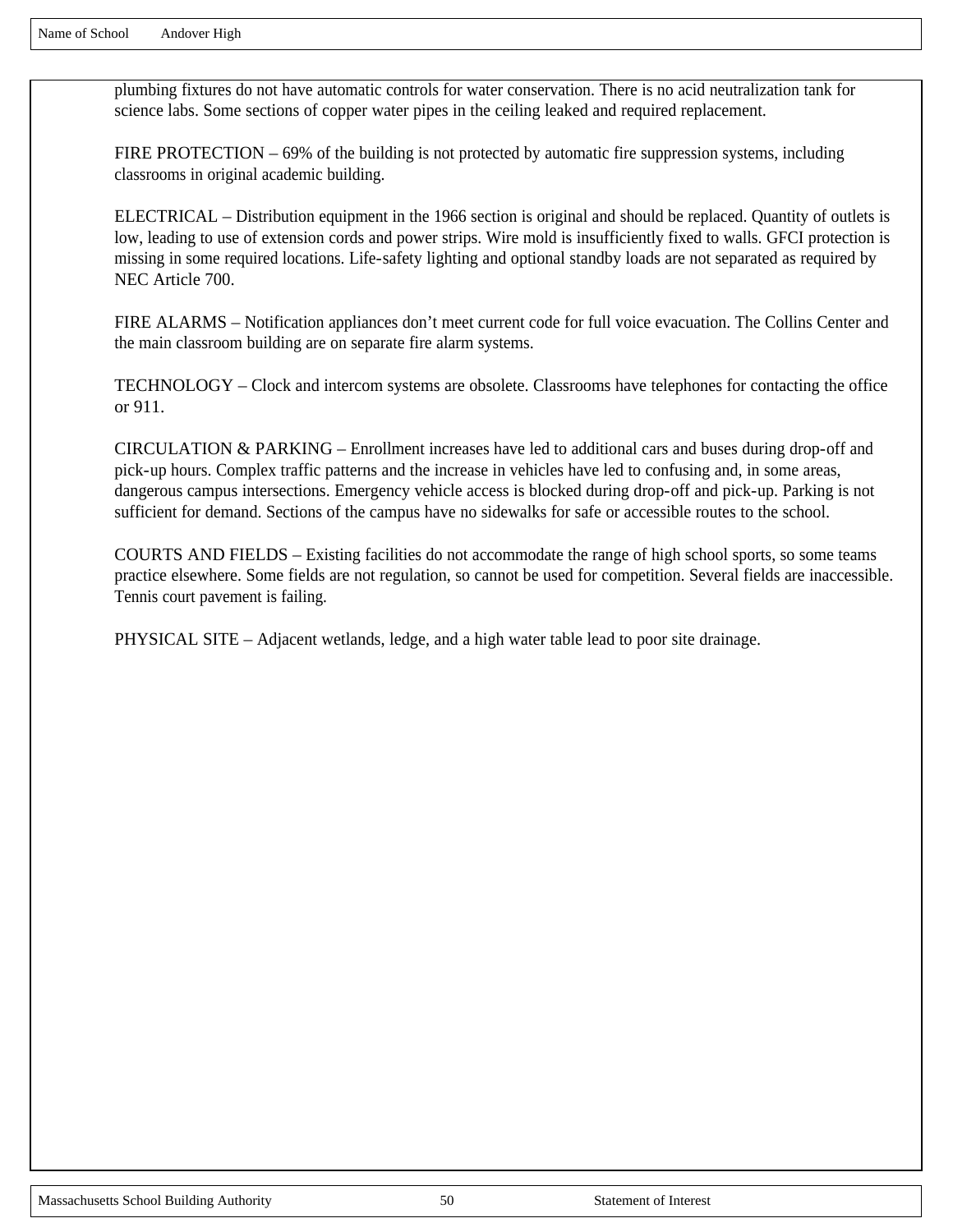*Question 1: Please provide a detailed description of the programs not currently available due to facility constraints, the state or local requirement for such programs, and the facility limitations precluding the programs from being offered.*

The primary facility limitation that prevents Andover High School from offering programs is the lack of space that results from severe overcrowding. AHS could essentially provide the staff and the instructional materials for these programs, but has no rooms in which to put them. Every conceivable, even remotely inhabitable space in Andover High School is being used.

Andover High School course offerings in all areas are capped because of space availability. AHS is limited in offering important educational programs and opportunities outside of the basic core curriculum and provides only introductory level courses in the arts, engineering, robotics, and computer programming.

Even in core academic curricular areas, AHS lacks the facilities that would allow the school to expand its curriculum to engage in electives that add depth to the curriculum. For example, in the social studies, AHS would like to offer electives focusing on geography, philosophy, and diverse cultures, rather than only core social studies required content. However, fully utilized classrooms leave no space in which to expand elective offerings. AHS has two spaces large enough to accommodate interdisciplinary humanities courses; both spaces are fully subscribed, preventing the school from expanding its interdisciplinary program to meet student demand.

Additional advanced or enrichment courses, regardless of interest, cannot be offered because of space constraints. An example is that the school offers fewer sections of psychology or engineering than requested because those classrooms and additional teaching sections must be used to fulfill graduation requirements. AHS is struggling to carve out viable spaces to develop its engineering and design programs. The school has established a design/engineering space in one end of the library but is limited by the size of the room; there is very little storage space available for student projects that are underway nor is there space for the kinds of fabrication equipment that the school would like to make available to students (laser cutters, CNC machines, etc.). The same pattern exists in visual arts, dramatic arts, computer programming, English language arts, world languages, physical education, health, and social studies. For lack of space, AHS had to eliminate a dance class that fulfilled a PE requirement. There is also no space for credit recovery classes that are needed to keep students on target to meet their graduation requirements.

In addition to the constraints on the variety of courses that can be offered, the limited size of classrooms and the lack of available common spaces constrain the kinds of instructional strategies that teachers can use. There is inadequate space for maker studios or innovation labs, as well as a lack of ample electrical outlets and ventilation in these spaces. The engineering course is taught in a makeshift space carved out of the library. There is no access to outdoor testing of robotic products. In many courses, there isn't sufficient space to comfortably engage in experiential, collaborative or project-based learning. There is no space to store projects that require continued work over time. These constraints limit the opportunities that students have to deepen their learning and that teachers have to diversify their instructional strategies.

In order to enrich the curriculum, AHS provides students with the opportunity to take a variety of virtual courses from a number of consortia. However, the school does not have an adequate space to expand this program. Students participate in their virtual coursework in the office of the director of guidance because no library, classroom, or alternative space is available. Each department is limited in what courses it can offer, based on the need to ensure that all students are able to meet their graduation requirements. This lack of space also hinders the school's abilities to create its own virtual learning consortium.

Beyond the limitations on the school's core academic program, the next greatest constraint is on AHS programs for students with special needs, as well as services for anyone in the student body who needs a special service that is not academic.

In terms of services that would be available for all students, AHS want to open a clinic-in-the-schools program to assist students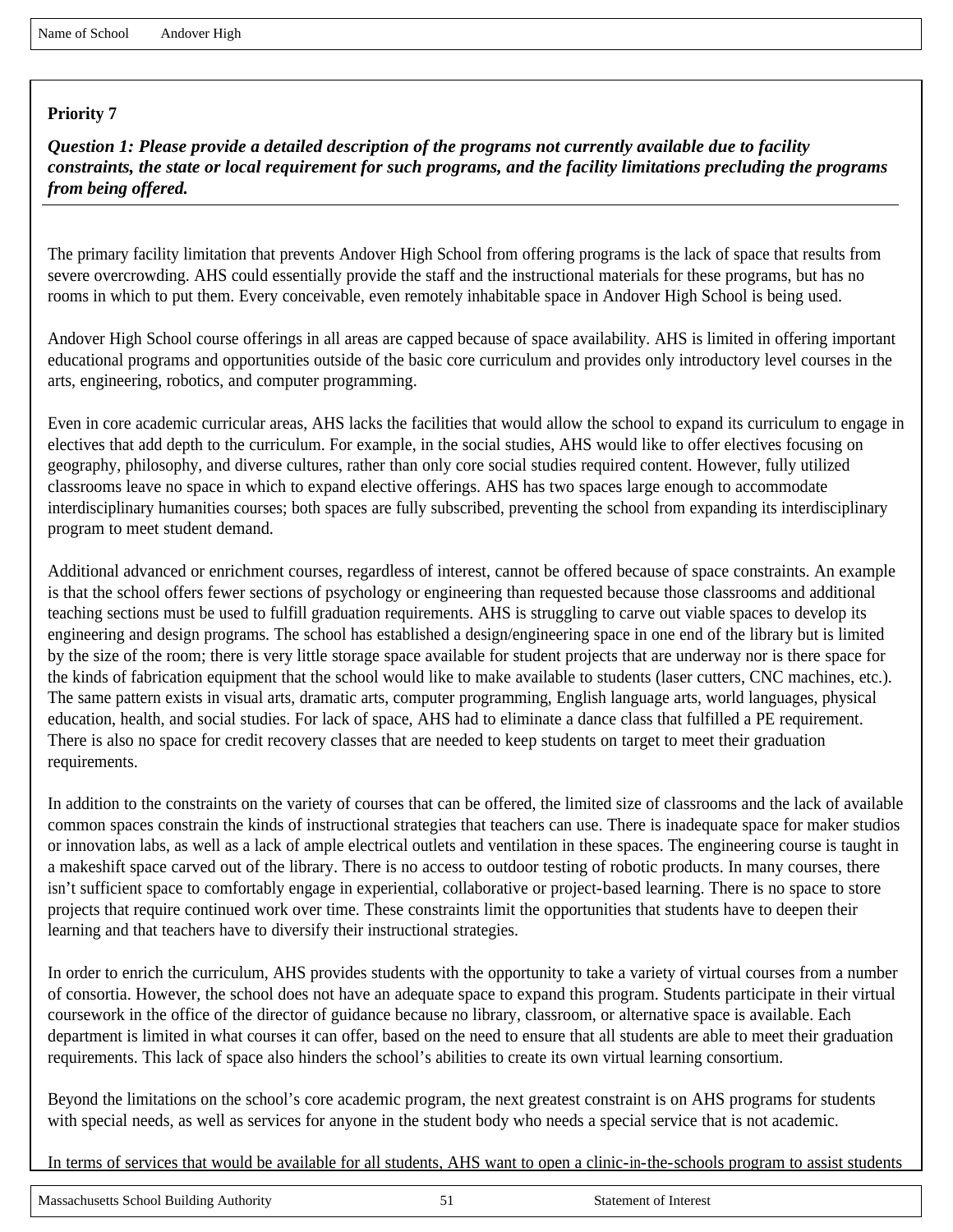who are not able to access the mental health therapy they need. The district is negotiating with the Lahey Clinic, a local mental health clinic, to operate in the school. The service is family therapy, so just like any other family therapy it is private pay or insurance-funded. The district could fund an on-site person to coordinate the program, but AHS doesn't have a space to locate the clinic.

AHS needs the services of a Licensed Alcohol and Drug Counselor (LADC), but lacks private office space for this person to work with students. If the space were available, staffing funds would be requested through the normal budget process.

The district wants to continue its affiliation with local universities and colleges as a training ground for disciplines such as school social workers and school psychologists; however, AHS has no space for student interns and fellows to work directly and confidentially with students.

In terms of students with special needs, the district does not offer any programs for high school students with socialemotional/mental health disabilities. A continuum of services is required by the IDEA, but AHS does not have any programs for high school students identified with emotional handicaps because the school has no space. If the district were to add a special education program for students with emotional handicaps, which is desperately needed, the district would pay for it by returning some of its students from out-of-district placements. The district currently has 18 high school students with emotional handicaps in out-of-district placements. The money saved on these returning placements would cover the cost of the teacher. The fact that the district does not have a special education program for high school students with emotional disabilities is a serious gap in its programming. Such a program would require at least three classrooms to adequately accommodate the diverse needs of this population (e.g., separating anxious students from acting-out students, private spaces for processing and counseling). The special education program for ages 18 to 22 is operating but had to be moved off site to the administrative building because there is no space to accommodate it in the high school.

The district cannot create new programs and reduce the unusual number of students placed out of district, even though the last two Walker Reports and DESE have made this recommendation, largely because there is no space to do so. In other words, the District is unable to follow the IDEA principles of Least Restrictive Environment due to space limitations.

One of the district's goals is to increase inclusion and access for special education students to the general curriculum through classes co-taught by regular and special education teachers. However, the classroom spaces are small, making it difficult for two teachers to work effectively; they also lack space to co-plan and evaluate the lessons.

Transitions is a program at AHS for at-risk students who may or may not have an IEP. It is designed to provide temporary therapeutic supports for students in transition from medical issues, psychiatric hospitalizations, etc. Because Transitions is designed to be temporary, more permanent options are needed for students who require therapeutic support on an ongoing basis. There is no adequate space for this desperately needed service.

Using existing staff, the district plans to pilot RENEW, which is a structured school-to-career transition planning and individualized wraparound process for youth with emotional and behavioral challenges. Developed in 1996 by staff at the University of New Hampshire's Institute on Disability (IOD), RENEW is being provided elsewhere by schools, community mental health centers, and community-based providers. The model focuses on supporting each young person to design and pursue a plan for the transition from school to adult life. RENEW has substantially increased the high school completion, employment, and post-secondary education participation rates among vulnerable youth. Training of Andover staff began more than a year ago. However, the district has no answers yet as to where this program could be operated and, if it proves to be effective, there clearly is no space to expand it to more students.

Programs such as RENEW, an in-school mental health clinic, and an LADC are technically "optional," but when the lack of support programming for at-risk students is coupled with the fact that there are literally no programs for students with emotional/behavioral handicaps (despite the fact that IDEA requires a continuum), there exists a real problem that leads to outof-district placements. Removal of students from the general curriculum and their neighborhood schools is contrary to the basic principles of IDEA.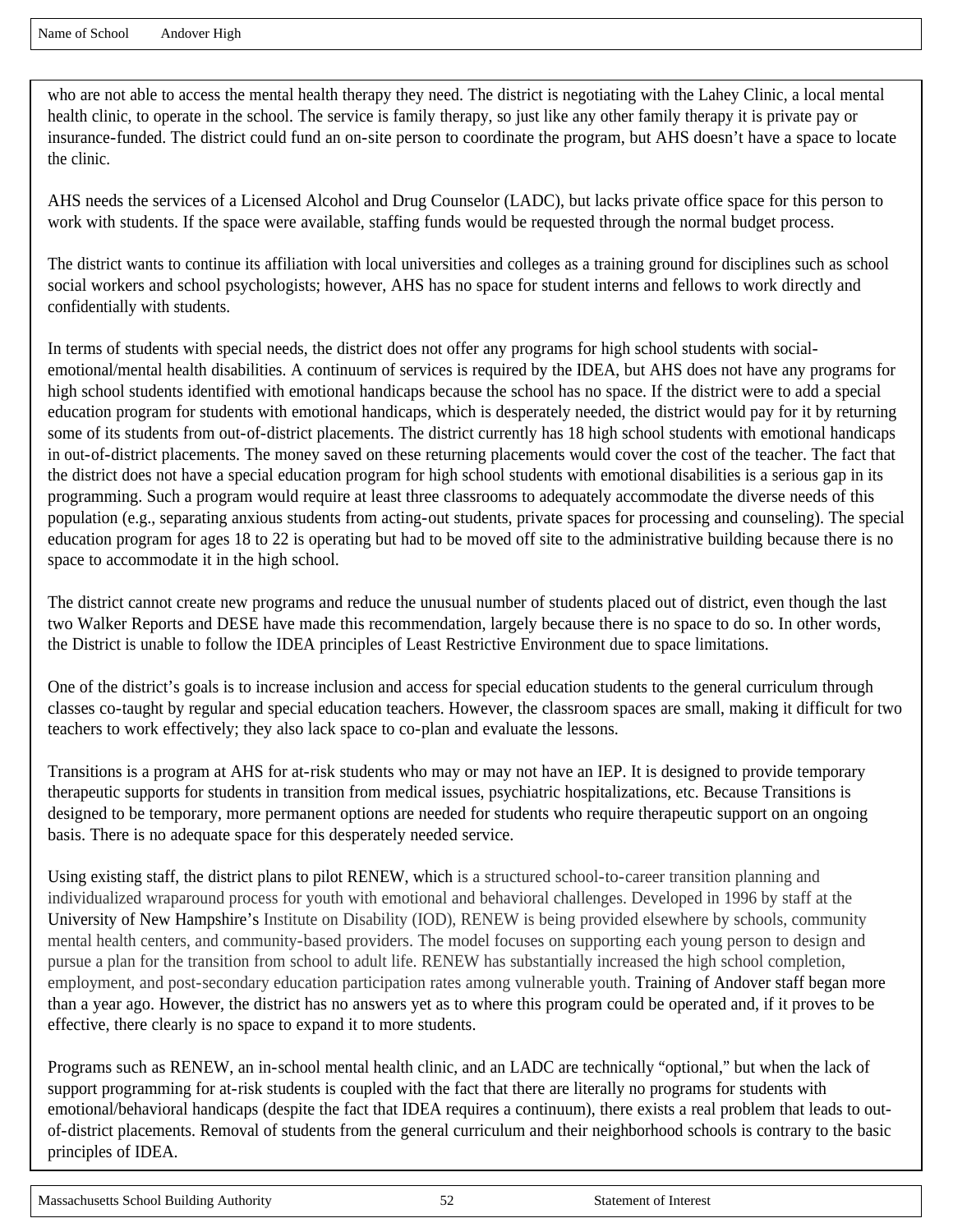*Question 2: Please describe the measures the district has taken or is planning to take in the immediate future to mitigate the problem(s) described above.*

Andover High School has captured every available nook and cranny for the purpose of providing student programs, including converting teacher workspaces and areas that were formerly used as offices. Beyond that, AHS is not so much mitigating the problem as it is adapting and coping with it as best it can.

AHS currently offers all of its AP testing at the Old Town Hall because it lacks adequate and appropriate space within the school. The district houses its special education program for ages 18 to 22 offsite in the administrative building because there is no space in the high school.

AHS uses the Andover Youth Services building as a presentation and exhibition space for its student projects and project-based learning programs, including Senior Showcase, Senior Capstone, Senior Exhibition, Environmental Science Internship Course (ESIC), and Global Summit.

AHS has created a prototype area that serves as a model for what could be possible if adequate space were available. This prototype area serves students' digital learning pursuits including web development, entrepreneurship, computer science programming, engineering, robotics, innovation lab, senior capstone and robotics. AHS has also expanded the opportunity for students to take virtual courses so as to offset overcrowding in classrooms.

Last year, AHS changed students' daily schedule to a 7+H schedule to incorporate personalization and improve student-teacher relationships by having full-year courses instead of semester-long courses. This schedule change is allowing students to have more continuity in their learning and to have consistency in the content areas. It also provides scheduled time (the H block) in which students can receive support from teachers. This time is especially important since space constraints require that 75% of the AHS faculty move from classroom to classroom, leaving little time between classes for students to talk with teachers about make-up work or to address a question about an assignment. Due to the limited number of spaces available for H block (the personalization period) and the small size of some of those spaces, some teachers must severely restrict the number of students who sign up to meet with them—which undermines the purpose of the H-block period.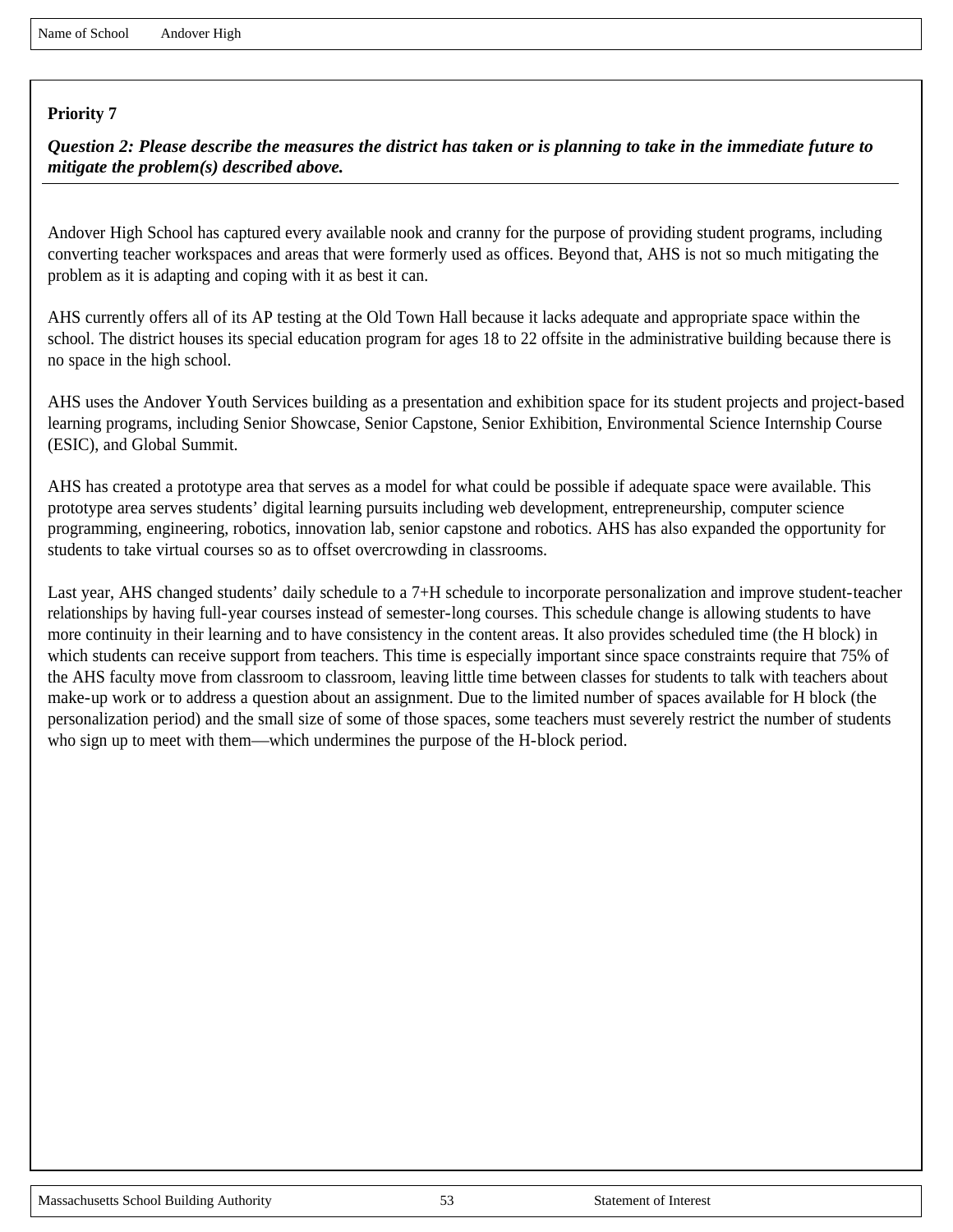*Question 3: Please provide a detailed explanation of the impact of the problem described in this priority on your district's educational program. Please include specific examples of how the problem prevents the district from delivering the educational program it is required to deliver and how students and/or teachers are directly affected by the problem identified.*

Overcrowding impacts space and learning opportunities. The school's space dictates the type and extent of program it offers versus being able to offer the latest educational program that research and best practice suggest. The school's lack of space inhibits its ability to create and offer authentic learning experiences for students that personalize the access, personalize the environment, and promote student engagement. Teachers don't have a consistent space where they can engage students outside of regular class time or effectively plan with their colleagues.

The building was designed in the 1960s without regard for electricity use, the applications of instructional technology, wireless communication, energy efficiency, or flexible learning spaces. Most classrooms are undersized for the discussionoriented, seminar-based, or hands-on curricula so important to today's learners. The lack of space prevents AHS from making best use of collaborative learning. Project-based learning is severely constrained and finding space to support student collaboration on projects is challenging. The current space situation requires students to meet in the halls on the floor.

AHS has created a prototype area that serves students' digital learning pursuits including web development, entrepreneurship, computer science programming, engineering, robotics, innovation lab, senior capstone and robotics. This prototype space, while minimally supporting the school's programming, robotics and engineering courses, is inadequate in terms of square footage and storage for these project-based activities, and lacks electrical and mechanical amenities.

AHS implemented a new 7+H schedule for students' daily instruction. One of the reasons teachers supported the new schedule was that it incorporates teacher-to-teacher collaboration time within the school day. It provides time for: common planning within a department or content strand to discuss curriculum, instruction, and assessment; collaborative data analysis of student work; and planning interdisciplinary teaching, project-based units, and other district initiatives. Unfortunately, while the new schedule does provide the time for these important activities, it does not increase the amount of space that teachers have to carry out this collaboration. Lack of a common dining area forces teachers to scatter throughout the building rather than take advantage of their lunchtime for collegial planning. The design of the plant further limits the ability of the school's departments and content areas to collaborate. For example, the school's performing arts departments are isolated from other students and staff due to their being in a separate building. The absence of teacher collaboration and planning space provides many challenges to cross-disciplinary instruction and limits the amount of time for discussion of specific student needs.

Space limitations of the school prohibit having any kind of medium-sized space where two or three classes can come together to work, discuss, and collaborate. There are no opportunities for students to gather to hear any type of speaker in a smaller venue outside the Collins Center. AHS is unable to offer students in social studies courses a larger commons or multi-classroom space to meet, debate, and discuss relevant issues. Students and classes are not able to combine to collaborate or to share the ideas presented in the courses. Social studies and English classes are a natural fit for interdisciplinary work and combined course work, but the high school is limited due to not being able to accommodate a larger classroom for this type of course offering.

Science is a subject area in which students learn best through experimentation and hands-on applications. With the small size of AHS science classrooms and the large numbers of students that move through the classes, there is limited opportunity for individual students to engage in those personalized activities.

While physical education coursework typically depends on active engagement, these classes also rely on being able to teach in a classroom. The physical education department lacks a classroom space for instruction. Accordingly, this type of instruction is sometimes done in the gymnasium or fieldhouse, impeding students from having meaningful dialogue around sensitive subjects.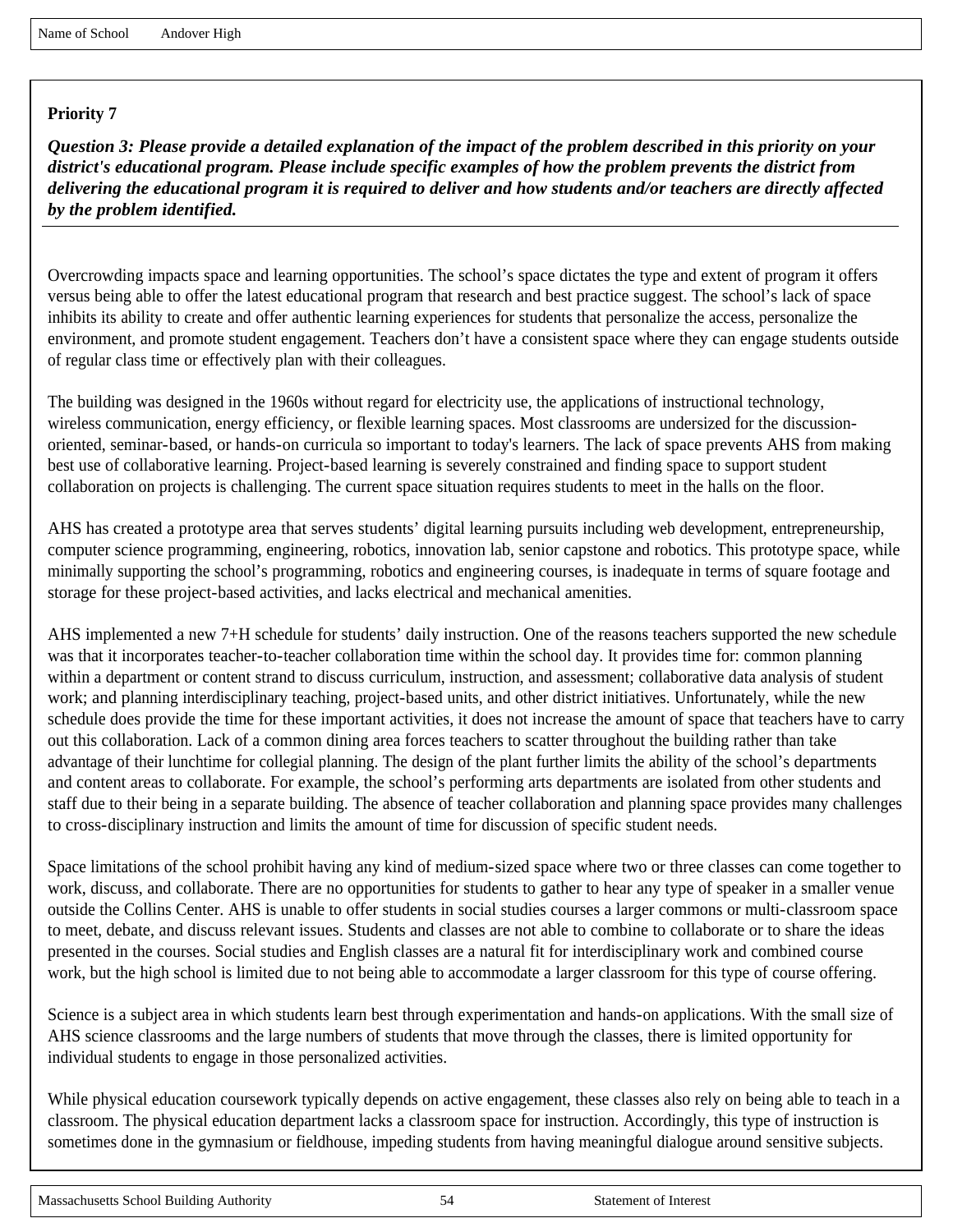AHS hosts a robotics club but is unable to capitalize on this interest during the school day because the building lacks the space to offer anything beyond an introductory robotics course. Similarly, AHS is able to offer only two introductory courses in engineering—one in mechanical and civil engineering and the other in electrical and energy engineering. The space available for these courses is in the interior of the high school with no access to move robotic constructions or other projects outside for testing.

Art classrooms are too small to accommodate student demand and current class size. There is no room to create and store large or three-dimensional projects over a period of time. Located in the lowest level of the building, the art rooms lack the natural light needed for work that involves subtle hues.

The facility constraints on student services and on special needs programming are numerous and serious. The school needs at least one more psychologist, but lacks appropriate office space where that person could administer psychometric tests and other instruments. The Transitions program for at-risk students is located in an annex of the Collins Center. Some of these students have returned from psychiatric hospitalization. Staff members are isolated from the rest of the school while working with young adults who could present with challenging behaviors. This annex is also vulnerable to unauthorized people entering from other parts of the campus.

The district has an excellent program for ages 18 to 22, but must house the program at Central Office because the high school has no space for it any longer. The Central Office is also running out of space, with limited room for the program to expand. This program has only two classrooms, but added about 15 students this year alone. The district is looking into costly alternatives such as renting space at a local college. There is a small kitchenette in the Central Office space that these students can use, but the setting lacks the capacity to foster the level of work the students need relative to activities of daily living.

Many of the high school's current therapy offices open onto a busy hallway; there is no suite or outer office. Therefore, this area is very public and students' privacy is jeopardized when they access services, attend evaluation sessions, etc. Some students choose to avoid the services altogether, rather than risk being noticed by their peers.

The special education office area has no lobby, no reception area, no waiting room, no place to store student records and other important documents—such as program standards and compliance guidelines— and ensure their confidentiality. Many of the spaces do not have windows or any access to the outside. The spaces seem to be unwelcoming, not private, not parent- or community-friendly, and not professional. The special education department head's office is so tiny that the door barely clears the desk when someone enters the room. Many of the special education offices have only one door and look out over the school library. In an emergency, staff's attempted egress would be visible to anyone below who might present a danger. More office or testing room space is needed for the Transitional/Vocational Coordinator, who must regularly conduct transitional assessments for students in substantially separate special education programs—Excel, Applied Behavioral Analysis, and Social Academic Independent Learner programs. The coordinator also needs to make many phone calls and have private meetings pertaining to vocational placements, scheduling and other student matters. Currently, the coordinator's desk is located within the very small career classroom, where students are present.

The school social worker offices are spread out in the building. Two are located in the guidance department hallway, and two are located off large hallways with high levels of student traffic and no way to protect students' privacy when they enter or exit.

The conference room for the special education meetings is completely inadequate. The school ranges from 280 to 320 students with IEPs, which translates into about 600 meetings per year, and the space does not accommodate a complete IEP team. Again, there is no suite or outer office, leaving parents to wait in the hall. There is no private venue for people who become upset or volatile—not an unusual occurrence in these situations—and the family drama spills into the hallway.

There is no place for the special education teachers to meet for any kind of common planning time. The district's goal is to provide students with a co-teaching model (regular and special education), yet there is no place for teachers to plan curricular strategies. Most special education teachers squeeze individual desks into classroom corners and undertake their planning there even as other teachers are conducting classes.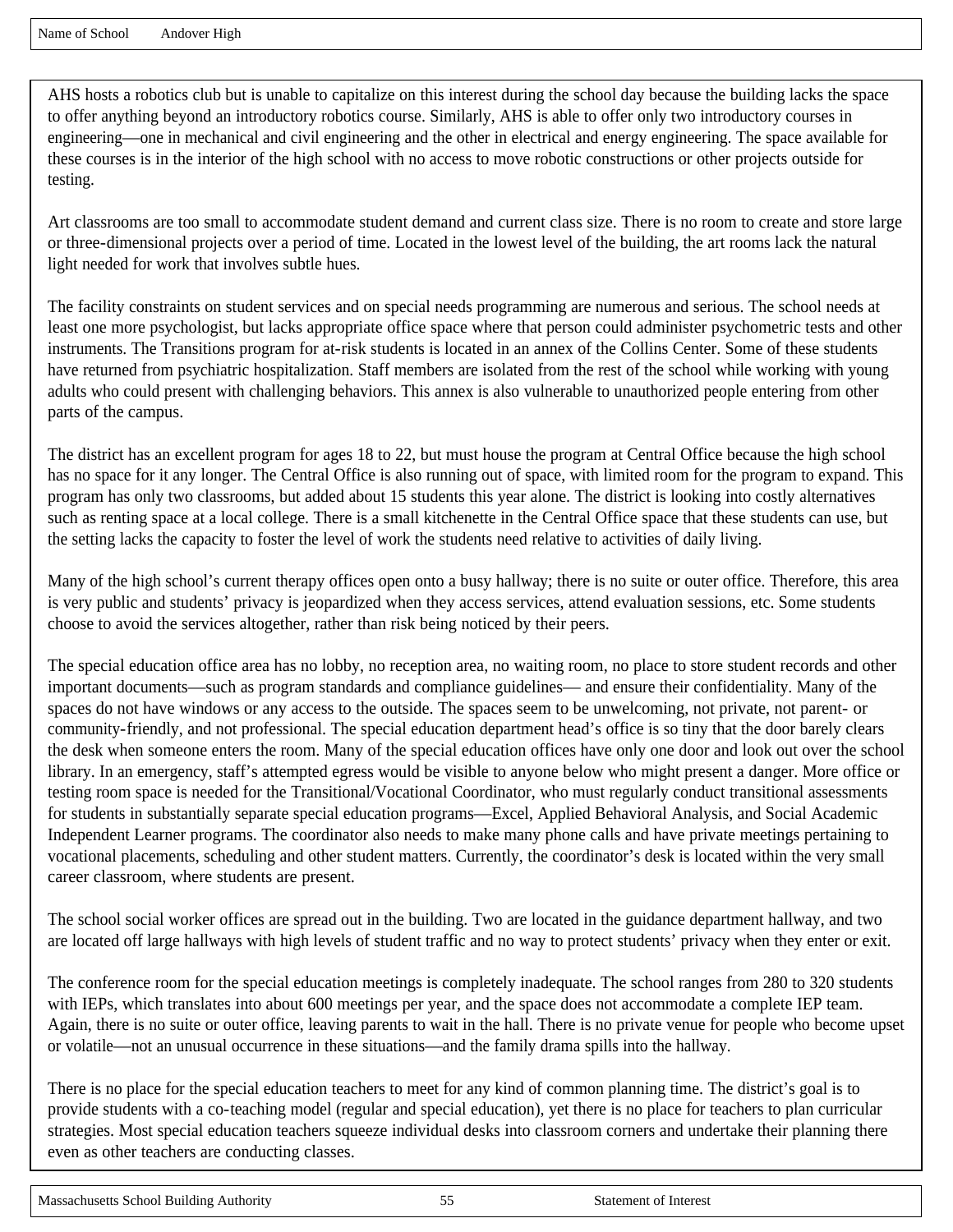The school does not have adequate spaces for special education summer programs. Many students with autism have difficulty regulating their response to room temperature. It is hard for them to work when the room is uncomfortably warm, and the classrooms can become exceptionally warm in the summer.

Larger and more specialized rooms are needed for the Excel and Career Programs. Excel is a self-contained program that focuses on functional academics and hands-on learning experiences that promote independence. The existing area does not support the teaching of activities of daily living and pre-vocational work.

Additional academic support space is needed to serve larger or combined groups of students. The Student Services Department currently has only one regular-sized classroom to house these larger groups. The current crowded room prevents teachers from separating students and working individually with fewer distractions. Further, the temperature in this classroom is uncomfortably cold on a routine basis.

All special education classrooms need to be larger. Currently, any class with more than six students becomes cramped. The rooms offer no flexibility for grouping students. Bookshelves and windowsills are stacked with materials because there is no storage space in the classrooms. Not only does this appear unprofessional to visitors, it does not model the organizational skills that students are encouraged to develop.

The nursing space is not physically connected in any way with other departments. Nurses must go down the hallway for assistance. This isolation could be dangerous if there is a volatile situation or a need for immediate help in a medical emergency. Private space for consultation would be desirable. Students on eating programs come to the clinic, but there is no semi-private space for them to use. In addition, the nursing space is on the second floor, making it difficult in emergencies to transport students to a hospital privately.

Given the lack of space, school-based clinicians are limited in being able to offer small-group counseling opportunities and to take full advantage of the new H-block advisory schedule to address students' needs around mindfulness practices, development of positive coping strategies for stress and anxiety, grief management, substance-related supports, etc.

Students, and the community in general, have reported a lack of pride in the existing facility due to its age, layout, and spatial and temperature deficiencies. The persistently crowded conditions have a negative impact on the morale of teachers, who feel the building conditions are preventing from doing their best work. These findings were also cited in the attached 2012 "Report of the Visiting Committee for Andover High School," from the New England Association of Schools and Colleges, Commission on Public Secondary Schools. The District believes a renovated or new facility would offer the opportunity to significantly improve the size and fit of all educational spaces, to correct spatial and temperature relationships, and to increase students' pride in their high school and their engagement in the learning process. A new or renovated building would also affirm to staff and students that they are valued and that the work they do is important and respected by the community. Educational space limitations include a lack of large and small group learning areas, maker space opportunities, and availability of new programming. The district believes it is imperative to have the ability to create effective learning and teaching spaces so that students can meet new state standards. Renovated or new space would create new programming opportunities and allow for multimodal teaching, thereby enabling AHS students to be both locally and globally competitive.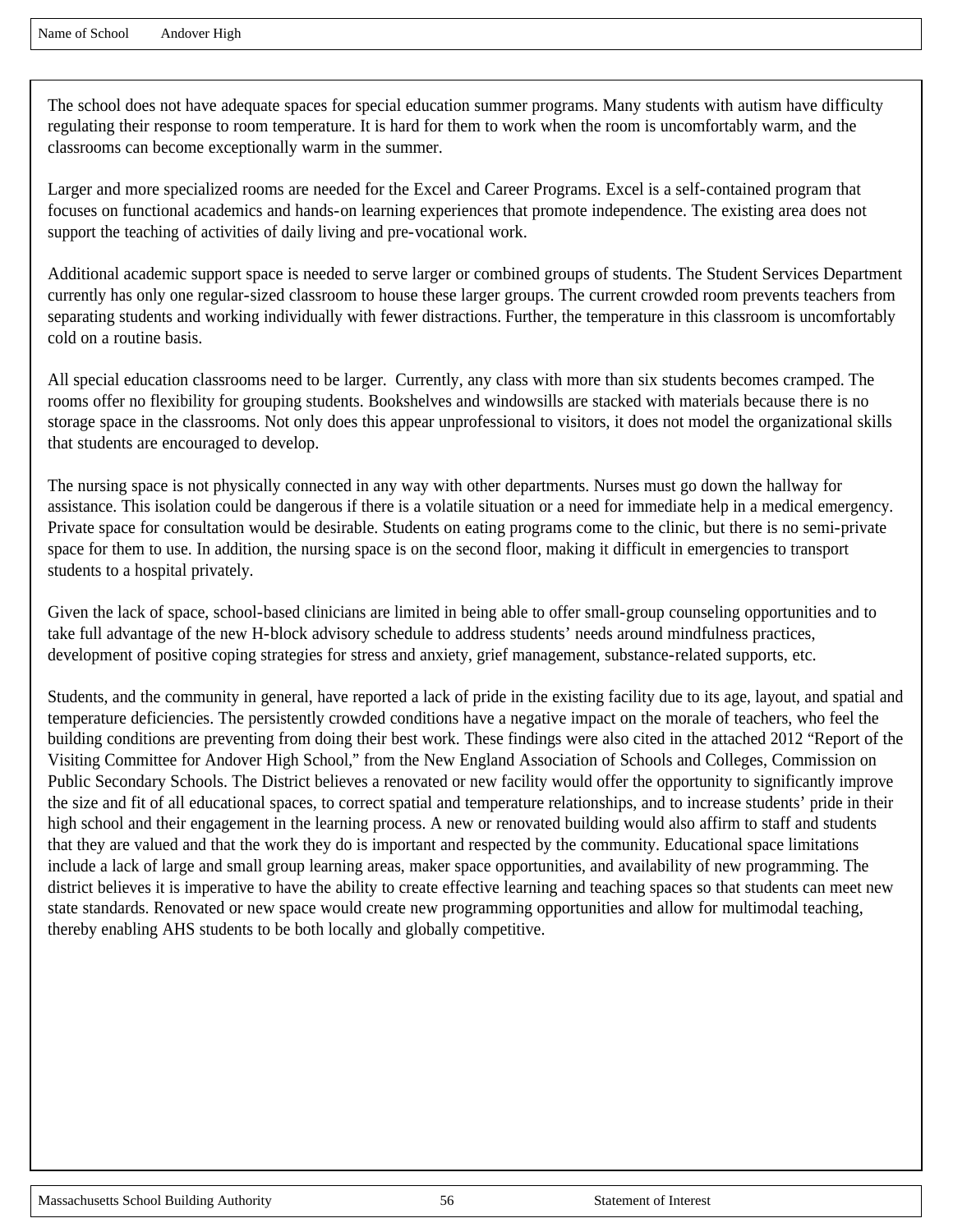# **REQUIRED FORM OF VOTE TO SUBMIT AN SOI**

#### **REQUIRED VOTES**

If the SOI is being submitted by a City or Town, a vote in the following form is required from both the City Council/Board of Aldermen **OR** the Board of Selectmen/equivalent governing body **AND** the School Committee.

If the SOI is being submitted by a regional school district, a vote in the following form is required from the Regional School Committee only. FORM OF VOTE Please use the text below to prepare your City's, Town's or District's required vote(s).

#### **FORM OF VOTE**

Please use the text below to prepare your City's, Town's or District's required vote(s).

| Resolved: Having convened in an open meeting on                                                           | , prior to the closing date, the |
|-----------------------------------------------------------------------------------------------------------|----------------------------------|
|                                                                                                           | [City Council/Board of Aldermen, |
| Board of Selectmen/Equivalent Governing Body/School Committee] $\sigma f$                                 | $\left[City/Town\right]$ , in    |
| accordance with its charter, by-laws, and ordinances, has voted to authorize the Superintendent to submit |                                  |
| to the Massachusetts School Building Authority the Statement of Interest dated                            | for the                          |
| <i>[Name of School]</i> <b>located at</b>                                                                 |                                  |
|                                                                                                           | [Address] which                  |

describes and explains the following deficiencies and the priority category(s) for which an application may be submitted to the Massachusetts School Building Authority in the future

\_\_\_\_\_\_\_\_\_\_\_\_\_\_\_\_\_\_\_\_\_\_\_\_\_\_\_\_\_\_\_\_\_\_\_\_\_\_\_\_\_\_\_\_\_\_\_\_\_\_\_\_\_\_\_\_\_\_\_\_\_\_\_\_\_\_\_\_\_\_\_\_\_\_\_\_\_\_\_\_\_\_\_\_\_\_\_ \_\_\_\_\_\_\_\_\_\_\_\_\_\_\_\_\_\_\_\_\_\_\_\_\_\_\_\_\_\_\_\_\_\_\_\_\_\_\_\_\_\_\_\_\_\_\_\_\_\_\_\_\_\_\_\_\_\_\_\_\_\_\_\_\_\_\_\_\_\_\_\_\_\_\_\_\_\_\_\_\_\_\_\_\_\_\_ \_\_\_\_\_\_\_\_\_\_\_\_\_\_\_\_\_\_\_\_\_\_\_\_\_\_\_\_\_\_\_\_\_\_\_\_\_\_\_\_\_\_\_\_\_\_\_\_\_\_\_\_\_\_\_\_\_\_\_\_\_\_\_\_\_\_\_\_\_\_\_\_\_\_\_\_\_\_\_\_\_\_\_\_\_\_\_ \_\_\_\_\_\_\_\_\_\_\_\_\_\_\_\_\_\_\_\_\_\_\_\_\_\_\_\_\_\_\_\_\_\_\_\_\_\_\_\_\_\_\_\_\_\_\_\_\_\_\_\_\_\_\_\_\_\_\_\_\_\_\_\_\_\_\_\_\_\_\_\_\_\_\_\_\_\_\_\_\_\_\_\_\_\_\_ \_\_\_\_\_\_\_\_\_\_\_\_\_\_\_\_\_\_\_\_\_\_\_\_\_\_\_\_\_\_\_\_\_\_\_\_\_\_\_\_\_\_\_\_\_\_\_\_\_\_\_\_\_\_\_\_\_\_\_\_\_\_\_\_\_\_\_\_\_\_\_\_\_\_\_\_\_\_\_\_\_\_\_\_\_\_\_

\_\_\_\_\_\_\_\_\_\_\_\_\_\_\_\_\_\_\_\_\_\_\_\_\_\_\_\_\_\_\_\_\_\_\_\_\_\_\_\_\_\_\_\_\_\_\_\_\_\_\_\_\_\_\_\_; *[Insert a description of the priority(s) checked off* 

*on the Statement of Interest Form and a brief description of the deficiency described therein for each priority];* and hereby further

specifically acknowledges that by submitting this Statement of Interest Form, the Massachusetts School Building Authority in no way guarantees the acceptance or the approval of an application, the awarding of a grant or any other funding commitment from the Massachusetts School Building Authority, or commits the City/Town/Regional School District to filing an application for funding with the Massachusetts School Building Authority.